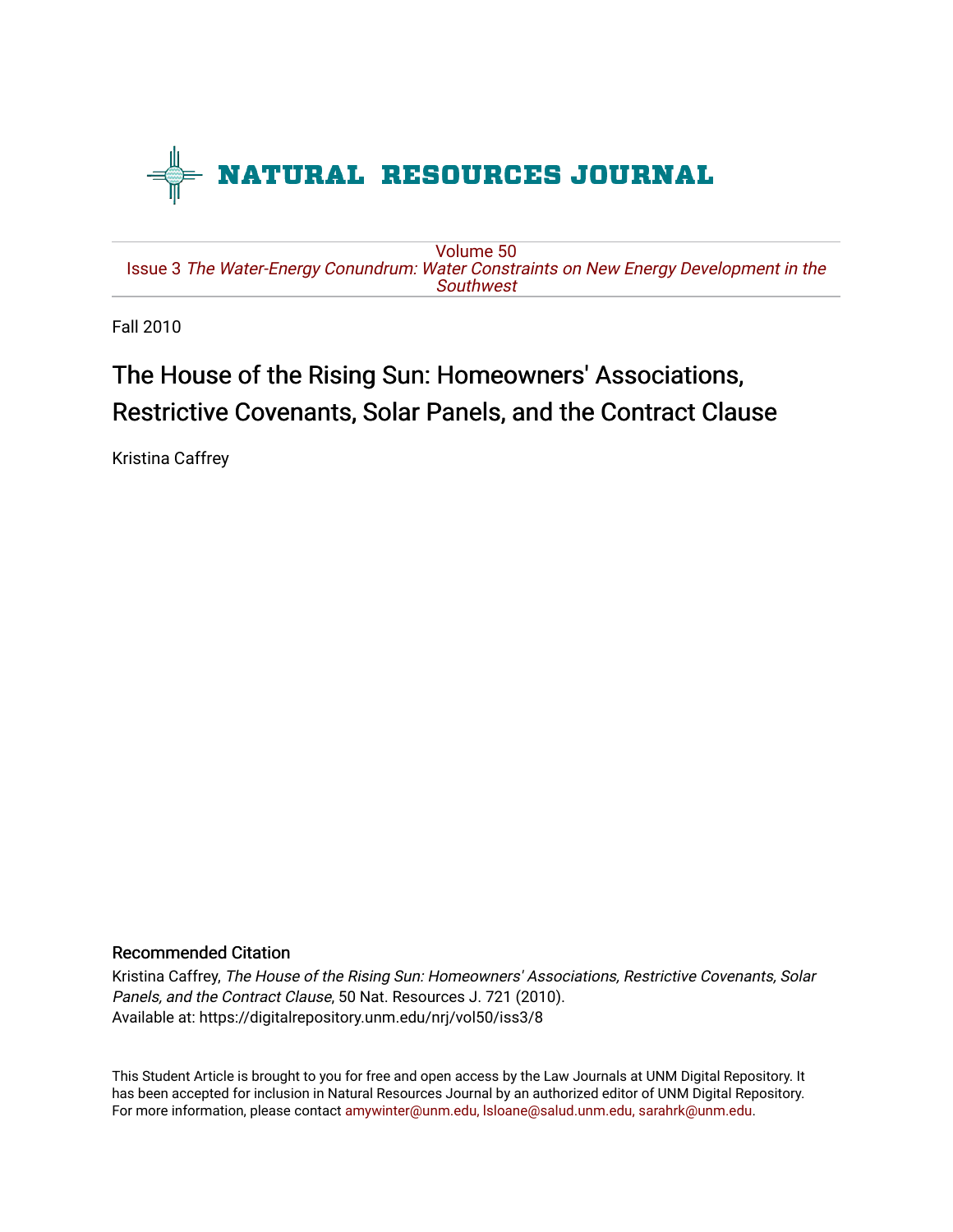### **KRISTINA CAFFREY**\*

## **The House of the Rising Sun: Homeowners**' **Associations, Restrictive Covenants, Solar Panels, and the Contract Clause**

#### **ABSTRACT**

*Private land-use controls in the form of restrictive covenants promulgated by homeowners*' *associations prevent the effective use and expansion of alternative energy by prohibiting or restricting the use of solar energy devices based on concerns of uniformity and aesthetics. The problem of homeowners*' *associations discriminating against solar energy has received less attention than the problem actually merits. The best possibility for invalidating these covenants and moving renewable energy forward is legislative action. Although some states have taken action on this issue, state statutes have significant and serious deficiencies. Effective state statutes require both more breadth and more specificity. State statutes that invalidate restrictive covenants discriminating against solar energy implicate, but do not violate, the U.S. Constitution*'*s Contract Clause. These statutes remain within the legitimate exercise of state police power.*

#### **I. INTRODUCTION**

Imagine a world in which people live in happy, friendly neighborhoods—a world in which neighbors walk to each other's doors to borrow a cup of sugar, know each other's names, and even help each other with home improvements. Now imagine a world where neighbors fight each other in court over home improvement projects. The current snapshot of neighborhood life in Anytown, U.S.A. unfortunately resembles the latter picture, with neighbor arguing with neighbor over not just the future of an architectural addition, but in essence over the future of American energy use. These neighbors are not fighting about such hot issues as political advertising signs on lawns or religious displays. They are fighting about something that has the potential for enormous benefits for everyone: the placement of solar energy devices on private residences within community interest developments, colloquially known as

<sup>\*</sup> Ms. Caffrey will graduate from the University of New Mexico School of Law in May 2011. She is a native of Albuquerque. She would like to thank her father John Caffrey for bringing this topic to her attention.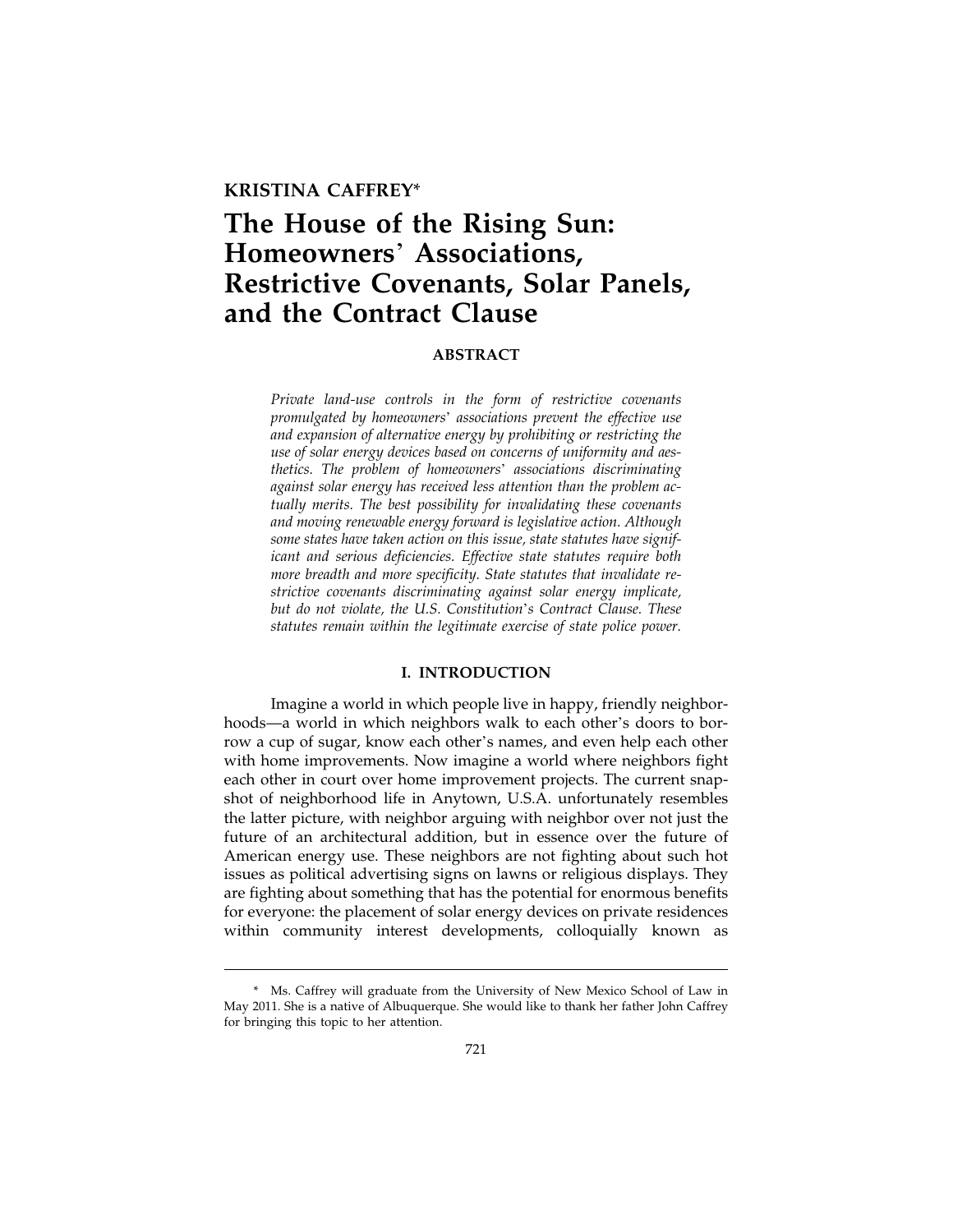planned neighborhood "subdivisions."<sup>1</sup> Restrictive covenants promulgated by homeowners' associations that prohibit or grossly limit the placement or use of solar energy devices provide the ammunition for this battle. Individual homeowners wishing to utilize renewable energy face resistance both from their neighbors and from the restrictive covenants of their neighborhoods.<sup>2</sup> These conflicts over residential solar energy use threaten not only the utilization of alternative energy at the individual level, but also threaten the dream of an idyllic American life that many neighborhoods attempt to achieve.

Fifty-nine percent of residents living in homes governed by community and/or homeowners' associations believe that the community association should have the right to control the scope and placement of solar panels on individual homes in order to maintain aesthetic standards.<sup>3</sup> In this situation the residential majority opinion is just plain wrong. Conflicts between community associations and individual homeowners over renewable energy installations have become a legal, not to mention social, problem. Governments must have the power to present a full and complete arsenal in the war against global climate change. This arsenal includes removing barriers to renewable energy.

State laws that override restrictive covenants and encourage individual homeowners to invest in solar energy installations are a necessary, vital part of renewable energy exploitation. Unfortunately, many of these statutes suffer from vague, noncommittal drafting, and many still give overzealous community associations easy "outs" that let them avoid following the true intent and spirit of the legislation. A survey of state laws invalidating restrictive covenants relating to renewable energy reveals clear advantages and disadvantages in drafting and effect. This article will survey these statutes and identify both problems and solutions to those problems. Because these state statutes invalidate contracts, they implicate the Contract Clause of the U.S. Constitution. An examination of Contract Clause jurisprudence will prove that these statutes are a constitutionally valid exercise of state police power.

<sup>1.</sup> "Subdivision" or "development" are colloquial terms for common interest developments. The term refers to planned, organized residential neighborhoods as opposed to neighborhoods that grow organically. For more information on common interest developments, including an official definition from the RESTATEMENT (THIRD) OF PROPERTY, please see *infra* Part I.B.

<sup>2.</sup> *See, e.g.,* Scott Condon, *Solar Showdown in Some Neighborhoods*, VAIL DAILY, July 9, 2007, *available at* http://www.vaildaily.com/article/20070709/NEWS/70709026.

<sup>3.</sup> FOUNDATION FOR COMMUNITY ASSOCIATION RESEARCH, 2007 NATIONAL SURVEY, *available at* http://www.cairf.org/research//survey\_homeowner.aspx [hereinafter FOUN-DATION SURVEY].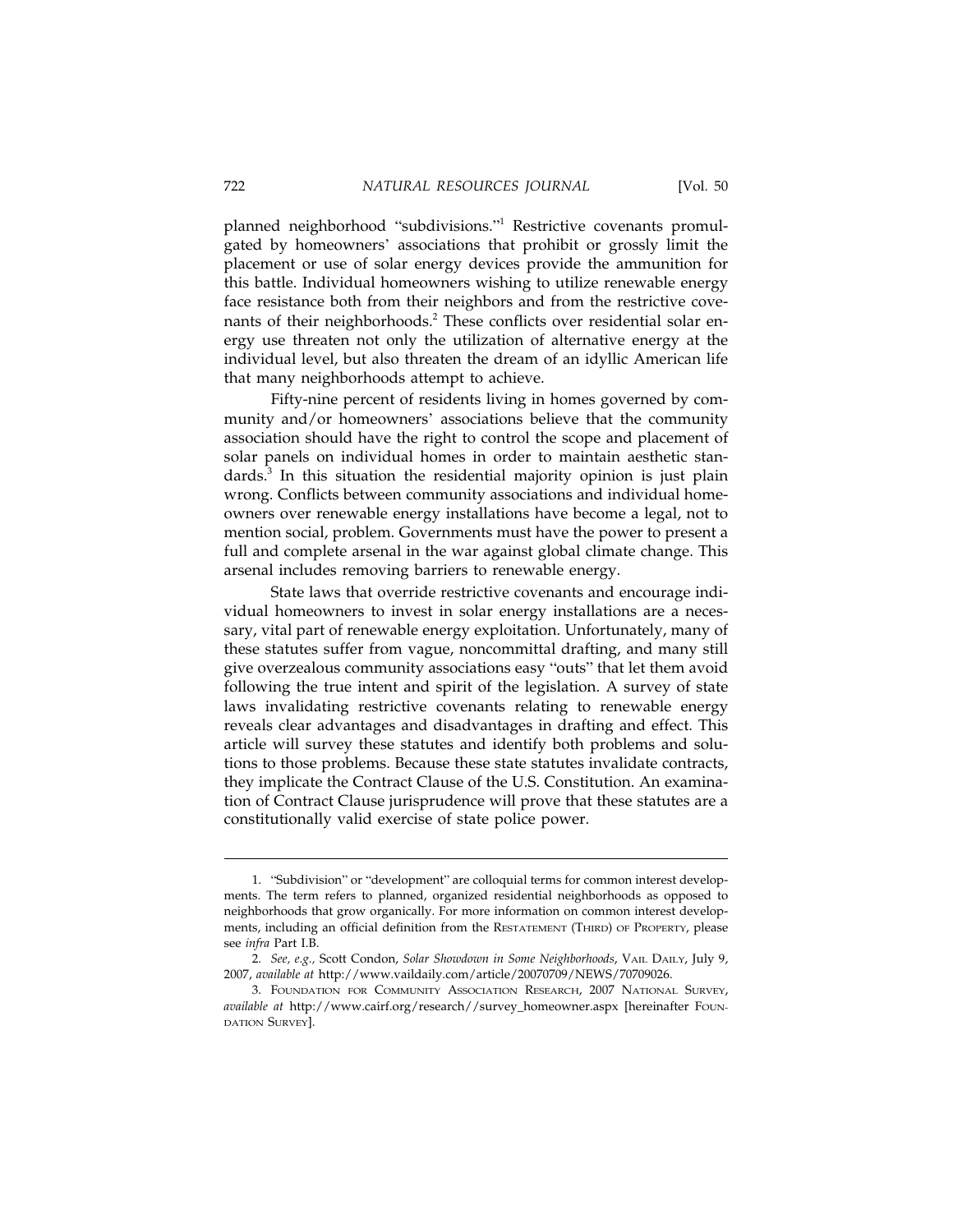This article begins by introducing the concepts of community interest developments and homeowners' associations. It then looks into the history of conflicts between individual homeowners and community associations over solar energy and considers the current problem and the possible solutions. The article then delves into the various state statutes that have attempted to remedy the conflict, before scrutinizing any possible constitutional disputes. The article ends with a model statute that incorporates lessons gathered from history, the survey of state statutes, and constitutional jurisprudence.

Disputes about solar energy at the residential level between individuals and community associations represent a problem, and while state statutes provide a partial solution, they still do not completely remedy the problem. The U.S. Constitution's Contract Clause appears as a potential obstacle in this route to solar energy exploitation, but with some careful argumentation the statutes can surmount that obstacle. This article intends to show states without a solar guarantee statute or a poorly drafted one (including New Mexico) the necessity for their existence, the benefits of their existence, and a progressive path forward. It also intends to educate Americans, whether homeowners or not, about the rights and responsibilities accruing from living as both a citizen and a neighbor. Hopefully, the sun *can* and *will* shine brightly on millions of roofs across America.

#### **A. A Local Example**

In the unusually warm autumn months of 2010, the High Desert homeowners' Board of Directors in Albuquerque, New Mexico, exploded in controversy. The issue? A resident complained about the solar panels on a neighbor's roof.<sup>4</sup> At this date<sup>5</sup> the homeowners, the Board, and the Modifications Committee are still embroiled in fact finding: working out what happened and when and the interests of each party. In this dispute between individual neighbors, the governing body of the High Desert development will eventually have to take a position on the future of solar energy in the neighborhood—if not an actual substantive position, then at least a position on resolving disputes between neighbors over solar energy. The homeowners' board position may or may not sympathize with solar energy, it may or may not draw guidance from

<sup>4.</sup> Interview with John Caffrey, member, High Desert Board of Directors, in Albuquerque, N.M. (Oct. 15, 2010). Due to the particular geography of the relevant area, the complaining neighbor's house actually looks down on the solar panels. Due to the ongoing controversy over this situation, I have decided not to give the residents' names. The e-mails recounting the development of the problem are on file with the author.

<sup>5.</sup> Oct. 2010.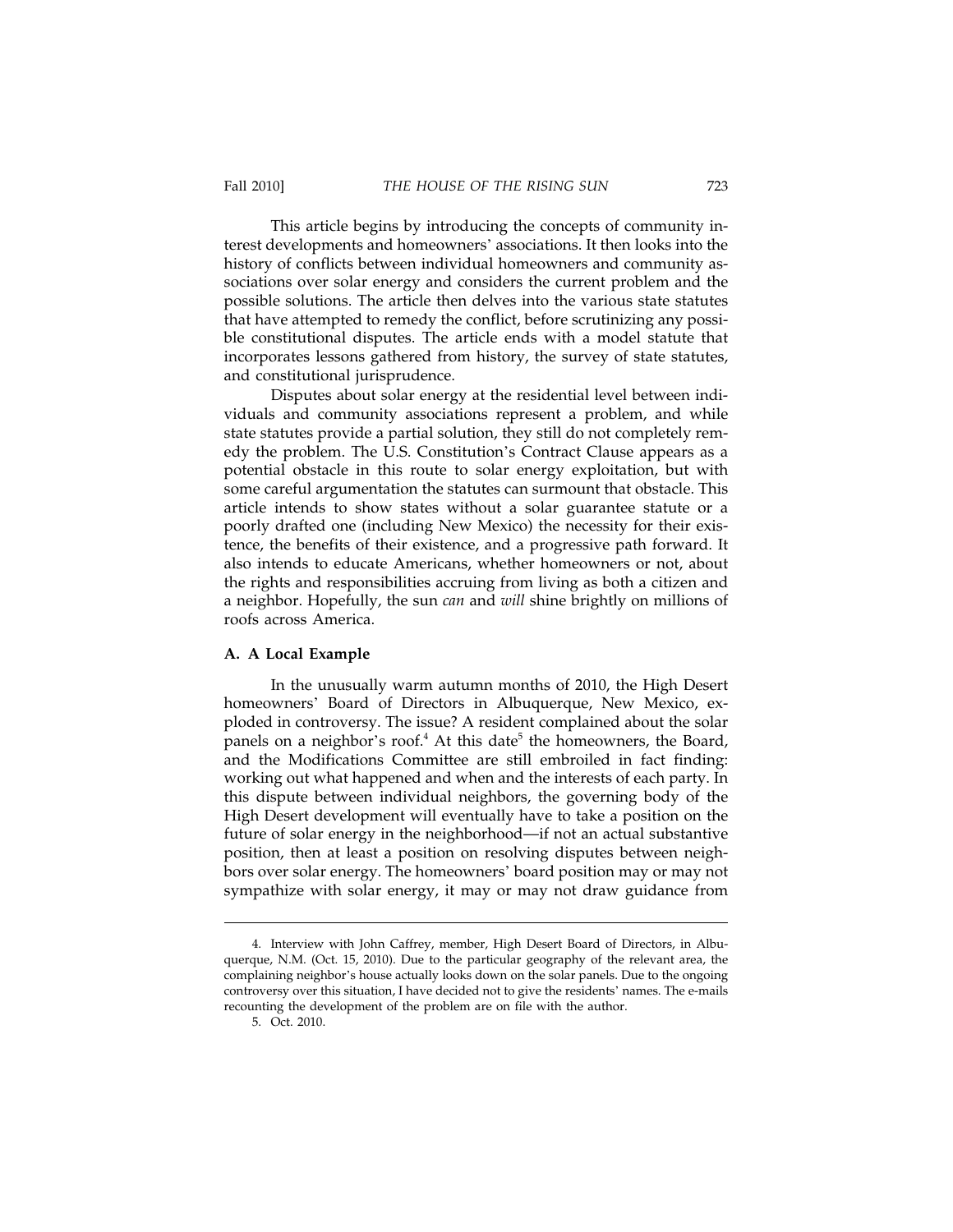the covenants, conditions, and restrictions of High Desert, and it may or may not prescribe fair conflict resolution practices. New Mexico's solarsiting-guarantee statute will also likely come into play, although it may prove more of a problem than a solution. Given the extremely problematic language of New Mexico's statute,<sup>6</sup> this small-scale controversy could easily erupt into a huge mess with both sides arguing over statutory construction and public policy. One board member even warned, "We'll end up in court if someone doesn't get a handle on this."<sup>7</sup>

#### **B. What Are Homeowners**' **Associations and Restrictive Covenants?**

A homeowners' association (HOA) is the governing body of a "common interest development" (CID).<sup>8</sup> The Restatement (Third) of Property defines a CID as "the obligation that binds the owners of individual lots or units to contribute to the support of common property, or other facilities, or to support the activities of an association, whether or not the owner uses the common property or facilities, or agrees to join the association."<sup>9</sup> CID communities surged after World War II and celebrated the nuclear family and suburban living in single-family housing units.10 CIDs and their accompanying HOAs rose dramatically in the 1970s, from 10,000 in 1970 to 55,000 in 1980.<sup>11</sup> Local governments found them attractive because they provided many traditional government functions and services via a private organization.<sup>12</sup> The federal government also encouraged the formation of CIDs and HOAs—the Federal Housing Administration issued guides for establishing CIDs beginning in the  $1970s.<sup>13</sup>$ 

The kinds of restrictive covenant that concern this article "are established by property developers when they create new developments."<sup>14</sup> A CID (the developer's planned subdivision) will form a governing body, an HOA, to manage the community.15 The HOA enforces "covenants, conditions, and restrictions" (CCRs).<sup>16</sup> These cove-

14. John Wiley, *Private Land Use Controls as Barriers to Solar Development: the Need for State Legislation*, 1 SOLAR L. REP. 281, 283 (1979–80).

<sup>6.</sup> *See infra* Part V.

<sup>7.</sup> Caffrey, s*upra* note 4.

<sup>8.</sup> Mark A. Pike, *Green Building Red-Lighted by Homeowners*' *Associations*, 33 WM. & MARY ENVTL. L. & POL'Y REV. 923, 924 (2008–2009).

<sup>9.</sup> *Id.* at 929.

<sup>10.</sup> *Id.* at 929.

<sup>11.</sup> *Id.* at 930.

<sup>12.</sup> *Id.* at 930.

<sup>13.</sup> Pike, *supra* note 8, at 930.

<sup>15.</sup> *Id.*

<sup>16. 34</sup> AM. JUR. PROOF OF FACTS 3D *Violation of Restrictive Covenant* §3 (1995).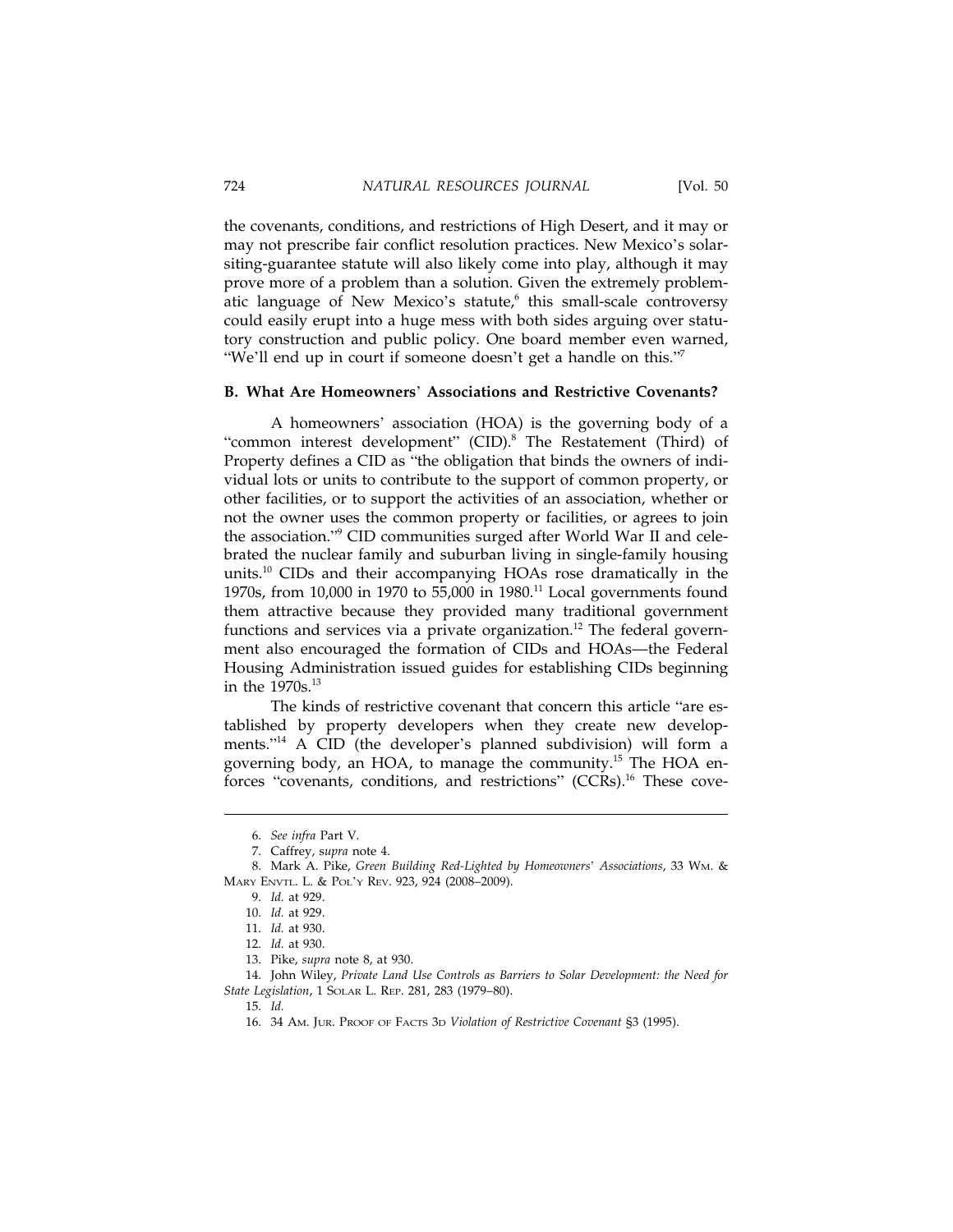nants run with the property and may appear in the deed or title; a new buyer of an existing residence may find himself beholden to a covenant for which he did not bargain.<sup>17</sup> Of course, restrictive covenants can also exist on an individual property and will appear in the deed to that property.<sup>18</sup> The restrictive covenant transfers along with the property and binds each successive owner.<sup>19</sup> A paper intended for lay readers and residents of CIDs described CCRs as such:

a restrictive covenant is a promise made by one property owner to limit the use of his or her realty so as to benefit other parties. Restrictive covenants are commonly used by planned communities to ensure that all units adhere to a common design theme and to prevent activities deemed to be undesirable by the community at large. $^{20}$ 

Theoretically, CCRs "enhance and protect the investment of homeowners and developers by taking the uncertainty out of the nature, extent, and 'look' of future development within a planned community."<sup>21</sup>

In 2007 the Foundation for Community Association Research commissioned a poll by Zogby on the subject of CIDs and HOAs.<sup>22</sup> Seventy-four percent of respondents believe that CIDs and HOAs protect and enhance community values.<sup>23</sup> While 36 percent could say nothing bad about their community, 15 percent expressed disfavor with their community associations' ability to restrict exterior home improvements.24 And although for 61 percent of the poll group the existence of a HOA made no difference in their decision to purchase a home, the presence of an HOA made 30 percent more likely to make the purchase.<sup>25</sup>

The numbers on HOAs tell only one side of the story, and the numbers on the other side have power all their own. The potential renewable energy from residential solar use and the potential legal barriers to utilizing that energy are staggering. In 2009, 305,400 "association-gov-

<sup>17.</sup> THOMAS STARRS, LES NELSON & FRED ZALCMAN, BRINGING SOLAR ENERGY TO THE PLANNED COMMUNITY: A HANDBOOK ON ROOFTOP SOLAR SYSTEMS AND PRIVATE LAND USE RESTRICTIONS 12 (1999), *available at* http://www.consumerenergycenter.org/erprebate/ documents/CC+Rs\_and\_solar\_rights.pdf. [hereinafter BRINGING SOLAR ENERGY].

<sup>18. 34</sup> AM. JUR. PROOF OF FACTS 3D *Violation of Restrictive Covenant* §3 (1995).

<sup>19.</sup> Wiley, *supra* note 14, at 282.

<sup>20.</sup> BRINGING SOLAR ENERGY, *supra* note 17, at 12.

<sup>21.</sup> *Id.* at 12.

<sup>22.</sup> FOUNDATION SURVEY, *supra* note 3.

<sup>23.</sup> *Id.*

<sup>24.</sup> *Id.*

<sup>25.</sup> *Id.*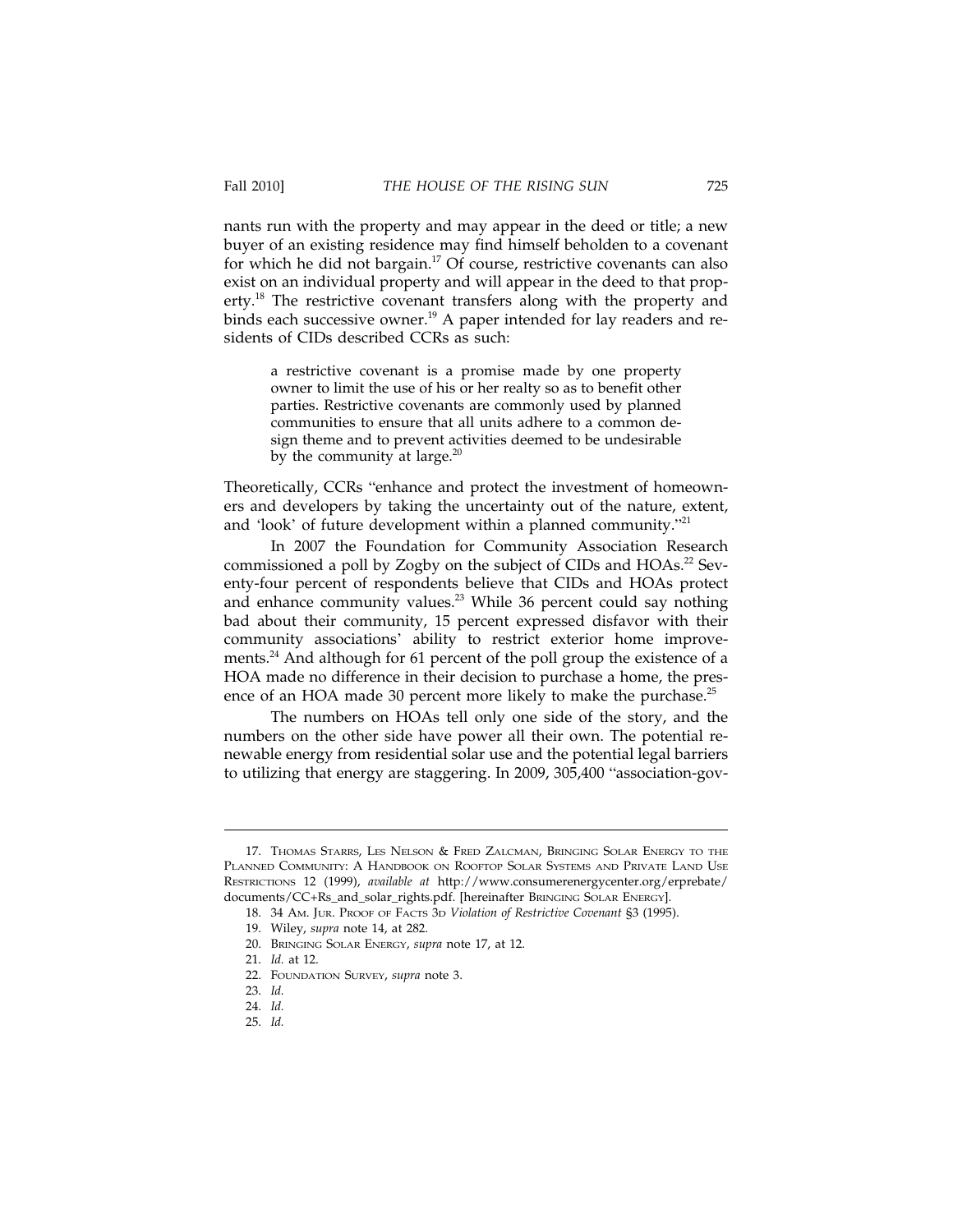erned communities" existed in the United States.<sup>26</sup> These communities include 24.4 million "housing units" with  $60.1$  million residents.<sup>27</sup> The value of all these residences put together totals nearly \$4 trillion, or 20 percent of all the residential value in the United States.<sup>28</sup> This means that 24.4 million households in the United States potentially face some kind of alternative energy obstacle in the form of restrictive covenants relating to solar installations or other home improvements. This also means that state statutes that address residential solar energy exploitation can make a statistically significant difference in removing those restrictive covenants. And besides the actual dollar savings of switching to renewable energy, the property values of these housing units—currently valued at \$4 trillion—could rise dramatically based on their potential to use renewable energy.

The U.S. Supreme Court has confronted certain restrictive covenants with suspicion. The landmark 1948 case *Shelley v. Kraemer*<sup>29</sup> invalidated racially motivated restrictive covenants. Chief Justice Vinson, writing for the majority, found that the 14th Amendment not only explicitly protected property, but that "equality in the enjoyment of property rights was regarded by the framers [of the 14th Amendment] as an essential precondition to the realization of other basic civil rights and liberties."30 While discrimination against racial minorities provides an inappropriate comparison to the right to put solar panels on one's house, the point regarding property's connection to other civil rights is well taken. Certain theories such as the environmental justice movement have begun to emphasize climate change and environmental regulation as ultimately social issues that involve civil rights and liberties.

*Shelley* may prove useful for residential solar rights for an entirely different reason. Constitutional law casebooks<sup>31</sup> include *Shelley* in "state action" sections to show that judicial enforcement of discriminatory private policies can qualify as state action.<sup>32</sup> Homeowners' relations to their HOAs and CCRs may in fact implicate state action. In 1946's *Marsh v. Alabama*, 33 the Supreme Court found implicit state action in a so-called "company town." Even though a private entity owned the town, it per-

31. *See, e.g., Constitutional Law* (Kathleen M. Sullivan & Gerald Gunther eds., 16th ed. 2007).

<sup>26.</sup> Community Association Institute, Industry Data, *available at* http://www.caion line.org/info/research/Pages/default.aspx.

<sup>27.</sup> *Id.*

<sup>28.</sup> *Id.*

<sup>29.</sup> Shelley v. Kraemer, 334 U.S. 1 (1948).

<sup>30.</sup> *Id.* at 10.

<sup>32.</sup> *Kraemer*, 334 U.S. at 14.

<sup>33.</sup> Marsh v. Alabama, 326 U.S. 501 (1946).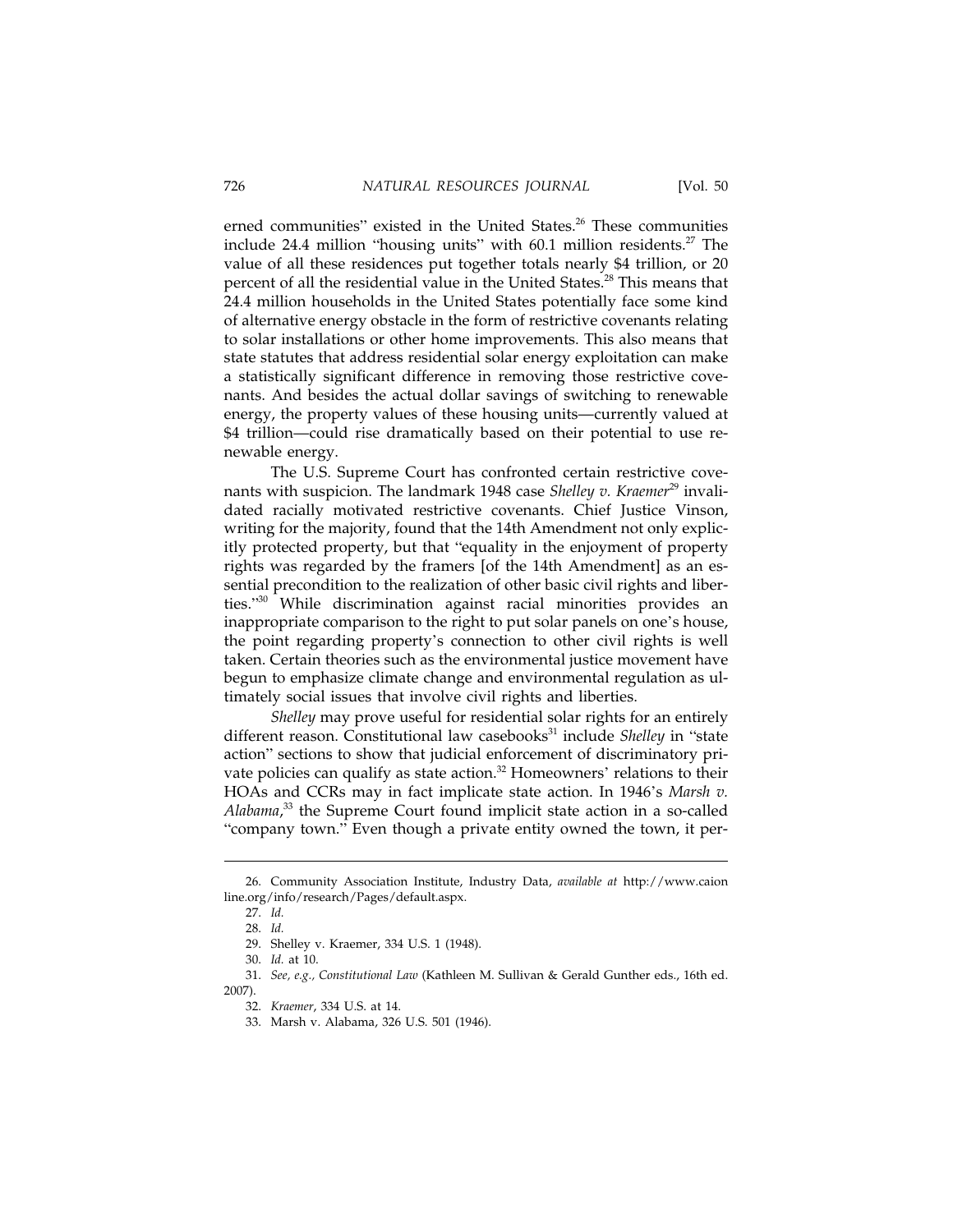formed an essentially public function—running a municipality.<sup>34</sup> For all intents and purposes, it functioned as a public entity.<sup>35</sup>

The argument that HOAs and CIDs perform public functions and operate as public entities, and therefore qualify as "state actors," may have some bite. HOAs and CIDs are in many ways the modern equivalent of the "company town" of the previous century. The HOA basically governs a small population and may provide parks, playgrounds, and community activities. $36$  But the legal argument would likely end there. *Marsh* involved distribution of religious pamphlets, a constitutionally protected activity.<sup>37</sup> The Supreme Court will most likely never decide that renewable energy exploitation falls under constitutional protection. Although the extremely contentious *Massachusetts v. EPA*38 did push EPA to take the crucial first step to combat global climate change, the majority had to fight back legitimate complaints from fierce dissents by Chief Justice Roberts and Justice Scalia.<sup>39</sup> Justice Stevens authored the majority and did express a "special solicitude" for Massachusett's climate-change-caused injury.<sup>40</sup> But Stevens has departed the Court, leaving the conservative wing to potentially rain on the renewable energy and global climate change parade. And while racial classifications like the one at issue in *Shelley* attract strict scrutiny from the Court, environmental regulations (or the lack thereof) tend to receive administrative deference from the Court.<sup>41</sup>

#### **II. PUTTING THE CART BEFORE THE HORSE: A HISTORY OF THE PROBLEM**

Before we can consider the current practical problems of HOAs, we must examine the issue from theoretical and historical perspectives in

<sup>34.</sup> *Id.* at 502–503.

<sup>35.</sup> *Id.* at 507.

<sup>36.</sup> In fact, this idea of HOAs as state actors forms the basis for a First Amendment argument in Monique Leahy, *Proof of Homeowner Association Acting as Quasi Governmental Entity Whose Conduct Constitutes State Action Requiring Declaration of Rights Under Homeowner Association Restriction Prohibiting Political Signs*, 76 AM. JUR. 3D *Proof of Facts* § 89 (2004). The argument works in this context because the First Amendment confers an automatic right. Identifying some right which a government may not abridge presents a challenge in and of itself in the context of solar energy exploitation.

<sup>37.</sup> *Id.* at 503.

<sup>38.</sup> Massachusetts v. EPA, 549 U.S. 497 (2007).

<sup>39.</sup> *Id.* at 535, 549.

<sup>40.</sup> *Id.* at 520.

<sup>41.</sup> *See, e.g.,* Chevron v. NRDC, 467 U.S. 837 (1984), ironically authored by Justice Stevens. The issues of standing and deference that plague environmental regulations could be avoided through congressional action on the subject. This is yet another argument in favor of legislative action. *See infra* Part IV.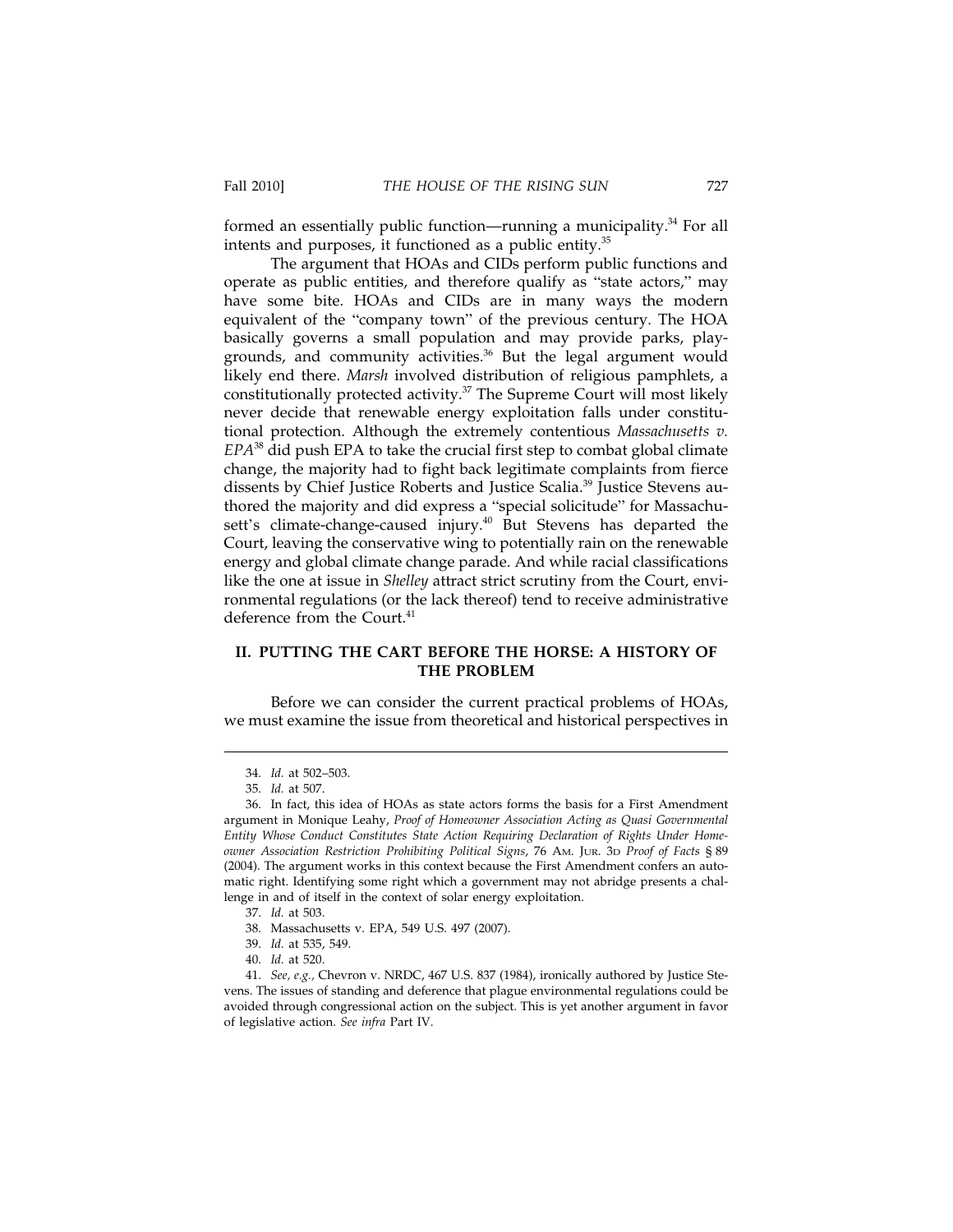order to understand the more abstract principles underlying this realworld conundrum. Residential solar energy use involves two interconnected legal issues. Way back in 1982, Melvin Eisenstadt pointed out a distinction crucial to creating efficient and enforceable solar rights laws: "It is important to distinguish between protecting solar access for potential collector sites and for protecting access for collectors that have already been installed."<sup>42</sup> We can label these separate issues "siting problems" (the former) and "access-to-light problems" (the latter). The history of solar rights laws, commentary, and scholarship shows a misguided approach to these interlaced problems: legislatures, courts, and advocates of solar energy have put the cart before the horse in working to guarantee access-to-light while devoting less attention, or even outright ignoring, the precedent problem of solar system siting. An easement guaranteeing access-to-light may be ineffective without a guarantee of solar installation siting. This article addresses how to guarantee solar installation siting.

Like most environment-related regulation, solar rights law peaked in the late 1970s in response to the "Energy Crisis" of that decade. In 1977 President Jimmy Carter put solar panels on the roof of the White House; they came down as soon as President Ronald Reagan moved in.<sup>43</sup> In 1979 a new publication called the *Solar Law Reporter*44 began reporting on solar issues nationwide. That publication lasted only until 1982, when the Energy Crisis had ended and the sun had set for the first time on solar energy.

A survey of scholarship and legal decisions during this heyday of solar energy shows that siting issues were relatively low on the totem pole. Alan Miller's article "Legal Obstacles to Decentralized Solar Energy Technology: Part II" devoted only two out of 22 pages to the problem of restrictive covenants prohibiting solar installations, despite claiming that "the most frequent impediment to solar installations may well be regulations governing the exterior appearance of buildings."45 Similarly, 1982's "Access to Solar Energy: The Problem and Its Current Status" devoted only two out of 41 pages to restrictive covenants, even while claiming

<sup>42.</sup> Melvin Eisenstadt, *Access to Solar Energy: The Problem and Its Current Status*, 22 NAT. RESOURCES J. 21, 23 (1982).

<sup>43.</sup> Tawny L. Alvarez, Comment, *Don*'*t Take My Sunshine Away: Right-to-Light and Solar Energy in the 21st Century*, 28 PACE L. REV. 535, 535 (2007–2008).

<sup>44.</sup> The full archives of this publication and its publication dates can be accessed through various journal provision services, such as http://www.heinonline.org/HOL/ Index?index=journals/solar.

<sup>45.</sup> Alan Miller, *Legal Obstacles to Decentralized Solar Energy Technology: Part II*, 1 SOLAR L. REP. 761, 762 (1979–80).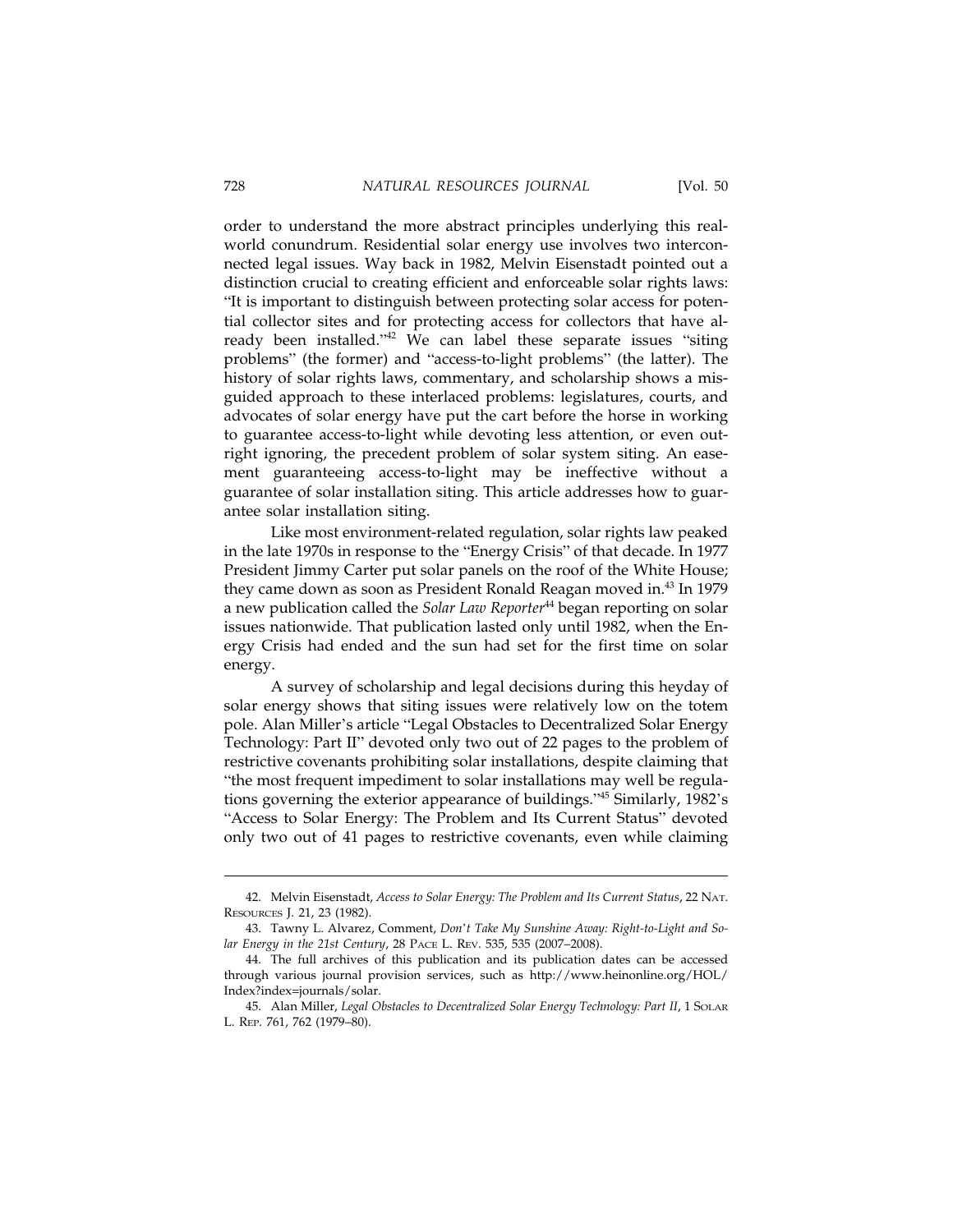that restrictive covenants are the most common private land-use controls.<sup>46</sup>

Judicial decisions from the late 1970s and 1980s showed a far greater solicitude to solar rights, but few decisions specifically addressed the problem of restrictive covenants and siting problems. The seminal Wisconsin case *Prah v. Maretti<sup>47</sup>* held that blocking a neighbor's access-tolight could constitute a nuisance.<sup>48</sup> But to put it into the terminology above, that case rested on access-to-light guarantees, *not* siting guarantees. The 1979 New York case *Katz v. Bodkin* guaranteed siting for solar installations, but did so against local zoning ordinances.<sup>49</sup>

Not all judicial decisions from this era were so friendly to solar rights. In one such case, homeowners in Country Club Heights in Mesa, Arizona, wanted to install solar collectors on their roof.<sup>50</sup> Country Club Heights prohibited a "structure of any kind" from unreasonably obstructing the view of other lots in the subdivision.<sup>51</sup> The Maricopa County Court, while not explicitly ruling against the homeowners, required them to gain approval from the subdivision before installing the system.<sup>52</sup> In 1979, perhaps in response to controversies like this, the Arizona Legislature considered, but did not pass, a law that would have invalidated such restrictive covenants.<sup>53</sup> Because of its geographic origin, this case shows the early barriers to solar energy particularly well. The most prevalent image of Arizona is endless sunshine. That a state with such abundant sunlight and huge solar energy potential would discourage solar development is nothing less than political tragedy.

Hope for solar siting guarantees finally came from California in the late 1970s, both judicially and legislatively. In 1978 Howard and Saundra Kraye of Valencia wanted to install a solar water heater incorporating rooftop collector plates.<sup>54</sup> They sought approval from the Architectural Committee of Old Orchard Association, which denied permission for the heating system.55 In 1979 the Superior Court of Los

<sup>46.</sup> Eisenstadt, *supra* note 42, at 25.

<sup>47.</sup> Prah v. Maretti, 108 Wis. 2d. 223 (1982).

<sup>48.</sup> *Id.* at 240.

<sup>49.</sup> Robert C. Barrett, *Overcoming the Solar Zoning Barrier: Katz v. Bodkin*, 1 SOLAR L. REP. 925, 925 (1979–80); Katz v. Bodkin, 75 A.D.2d. 871 (N.Y. App. Div. 1980).

<sup>50.</sup> *Arizona Court Requires Collector Approval*, 1 SOLAR L. REP. 251, 252 (1979–80).

<sup>51.</sup> *Id.*

<sup>52.</sup> *Id.* at 251.

<sup>53.</sup> *Id.* at 252.

<sup>54.</sup> Kraye v. Old Orchard Association, Superior Court, Los Angeles County, No. C 209-453 (Feb. 28, 1979) *printed in Recent Decisions,* 1 SOLAR L. REP. 503, 504 (1979–80) (original opinion unpublished).

<sup>55.</sup> *Id.* at 504.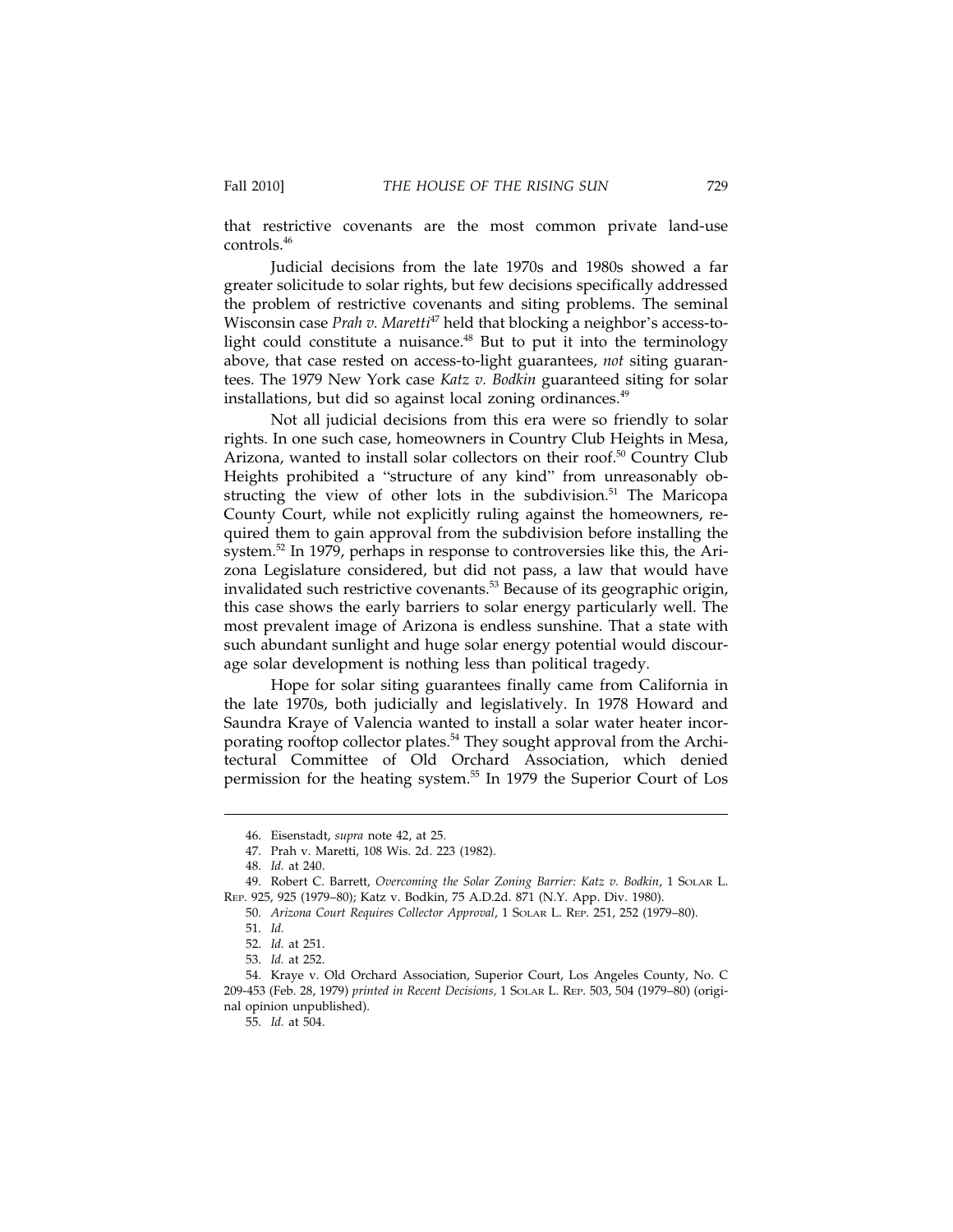Angeles County found in favor of the Krayes,<sup>56</sup> relying on the "public" policy" doctrine to void the restrictive covenant. The court stated, "there exists a public policy in the State of California to promote and encourage the use of solar energy systems and to remove obstacles thereto"<sup>57</sup> and explained that restrictive covenants that prohibit rooftop solar installations "are contrary to and in violation of the said public policy of the State of California."58 In 1978 California enacted into law the Solar Rights Act,<sup>59</sup> which rendered "void and unenforceable" "any covenant, restriction, or condition... that effectively prohibits or restricts the installation or use of a solar energy system." California amended this statute in 2005.<sup>60</sup>

The solar forecast at the end of the 1970s still showed many clouds. While no state went as far as California in exploring and protecting alternate energy, by 1982 17 states had passed legislation declaring easements for solar access valid.<sup>61</sup> Of course, declaring solar easements valid does not translate into a guarantee of solar easements—validity of a negotiated easement is not the same thing as obtaining pre-approval for solar access without the mess of negotiation with a neighbor. But those 17 states, while showing admirable dedication to renewable energy, failed to see what California had seen: without a legislative guarantee of solar siting and without a judicial determination that public policy includes solar energy encouragement, solar easements do not go far enough. Solar easement laws fail to completely protect use of renewable energy for two reasons: (1) they focus exclusively on access-to-light guarantees and completely ignore the equally pressing concern of siting guarantees, and (2) they leave siting issues to judicial remedy. And as one commentator put it as the sun set on the 1970s, "although some relief for solar consumers is found to be theoretically possible through adjustment of the means by which courts enforce covenants, a solution giving due regard to the importance of solar development requires legislative action. Consideration of a modified version of the California statute is advocated for other states."<sup>62</sup>

As this article will illustrate, these statements are almost prophetic—other states have realized the need for legislative action, but they have not quite followed California's example. And while lawmakers and academics in the 1970s had only a short window of op-

<sup>56.</sup> *Id.* at 506.

<sup>57.</sup> *Id.* at 505.

<sup>58.</sup> *Id.* at 505.

<sup>59.</sup> CAL. CIV. CODE § 714.

<sup>60.</sup> See below for full explanation of the statutory provisions.

<sup>61.</sup> Eisenstadt, *supra* note 42, at 24.

<sup>62.</sup> Wiley, *supra* note 14, at 286.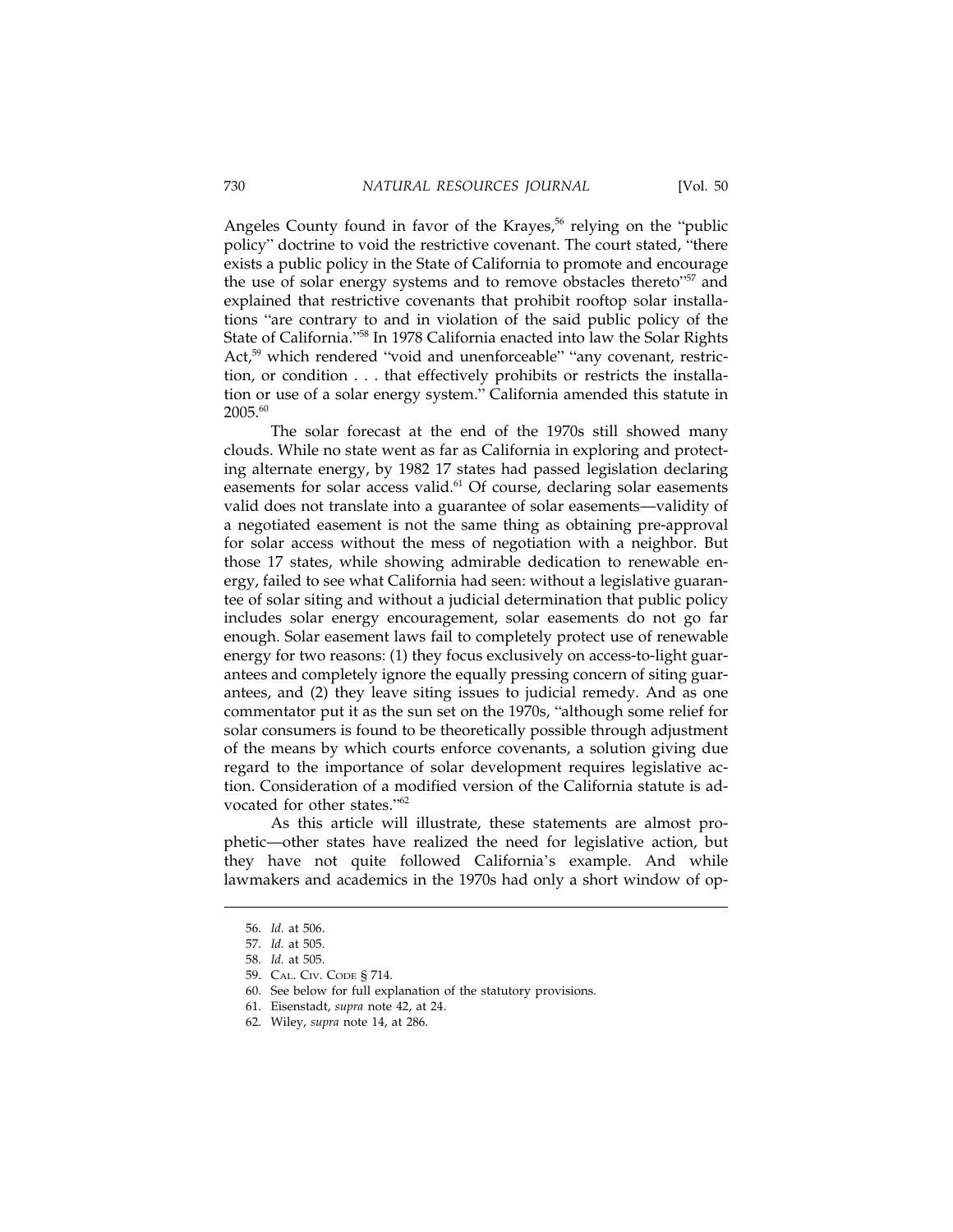portunity to address residential solar energy use, lawmakers and academics today face a potentially longer future of small-scale renewable energy exploitation.

#### **III. THE SITUATION AT THE DAWN OF THE 2010**'**S: IS THIS STILL A PROBLEM?**

The world has changed greatly since the 1970s, but as this part will demonstrate, the position of many HOAs in regard to renewable energy has not changed, and individual homeowners pursuing any kind of environmentally responsible home improvements must run a formidable gauntlet thrown down by their neighbors and neighborhood. This part will also attempt to explain particular ironies resulting from the positions of many HOAs.

In 2007 former vice-president and current global climate change crusader Al Gore wanted to install a roof-mounted solar heating system.<sup>63</sup> The exclusive town where Gore lived, Belle Meade, Tennessee, denied a permit for the system.<sup>64</sup> Although Gore eventually got his panels, the nation's fifth-richest town still expressed concern for the delicate aesthetic balance of the neighborhood; the new ordinance reads, "Solar panels may be installed upon the roof of a building so long as they are not visible from the street or from any adjoining property."<sup>65</sup>

Gore's experience "exemplifies the tension between on-site solar systems and traditional views of aesthetics and can be found in the ordinances or architectural review guidelines of many communities."66 Gore's case also illustrates the lack of awareness that renewable energy still must overcome—a lack of awareness echoed in the academic literature. Current commentary still shows that siting guarantees and siting issues lag behind access-to-light guarantees. The 2008 article "Don't Take My Sunshine Away: Right-to-Light and Solar Energy in the 21st Century" mentions restrictive covenants and HOAs on only one page out of  $25.67$  While residential solar siting issues have not received adequate attention in the academic literature, the popular press and trade publica-

<sup>63.</sup> *Gore*'*s Solar Plans Thwarted by Upscale Neighborhood*'*s Rules*, U.S.A. TODAY, Mar. 22, 2007, *available at* http://www.usatoday.com/weather/climate/globalwarming/2007-03- 20-gore-solar\_N.htm. Gore's case involved Belle Meade's zoning rules. The town, however, is a tiny enclave surrounded by Nashville and closely resembles an exclusive neighborhood governed by an HOA.

<sup>64.</sup> *Id.*

<sup>65.</sup> *Id.*

<sup>66.</sup> Edna Sussman, *Reshaping Municipal and County Laws to Foster Green Building, Energy Efficiency, and Renewable Energy*, 16 N.Y.U. ENVTL. L.J. 1, 30 (2008).

<sup>67.</sup> Alvarez, *supra* note 43.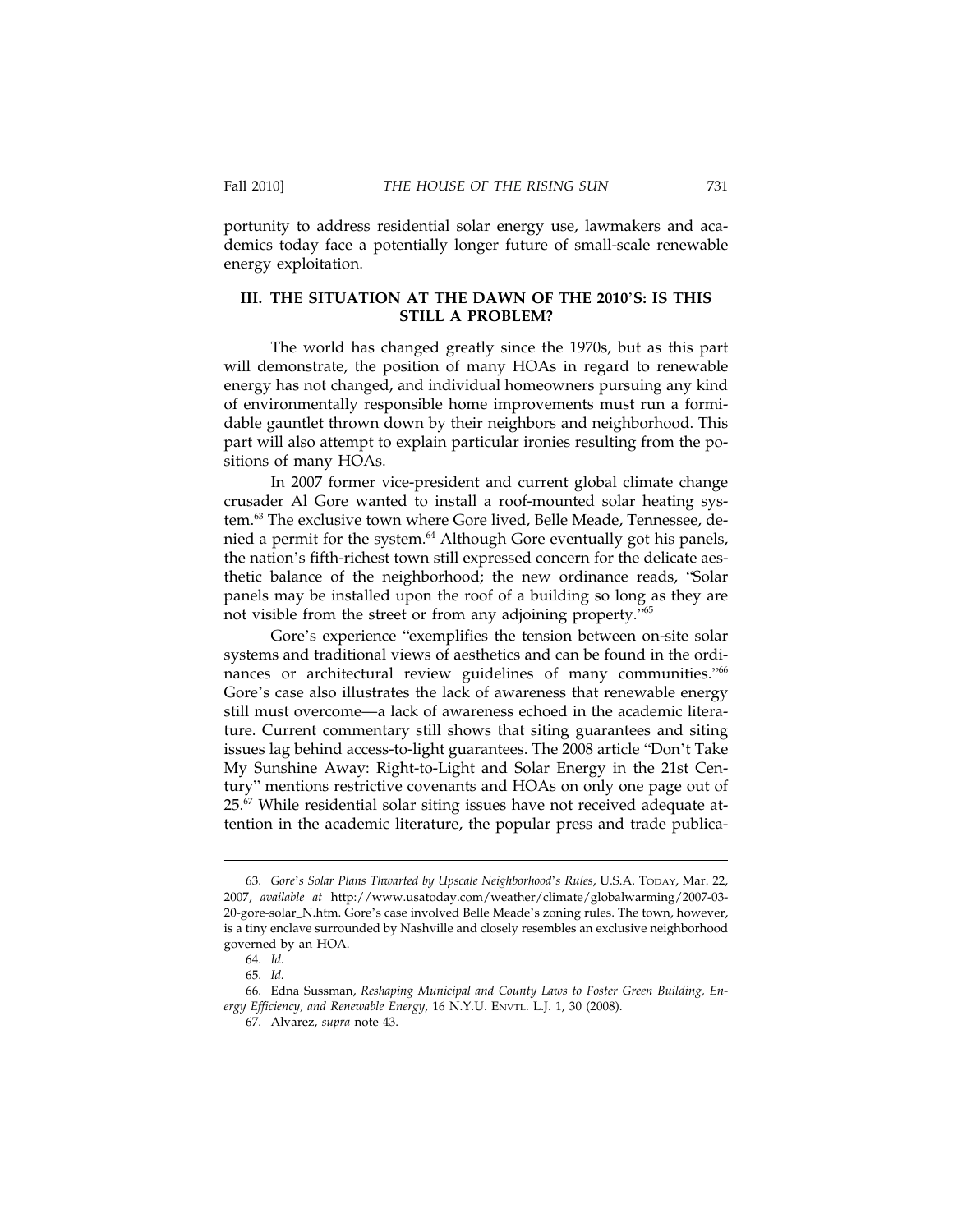tions have tried to shed some light on the issue. $68$  One such press article details how even HOAs in Colorado's normally eco-friendly mountain communities have resisted solar panels.<sup>69</sup>

The tension between energy and aesthetics with which Gore dealt pervades the entire mission and operation of HOAs. The "overall objective [of most HOAs] is to guarantee uniformity in order to preserve stability, and ultimately, property value."70 While some CCRs can be reasonable, such as hiding a trash receptacle from view, others have created "institutionalized impediments for homeowners who wish to make energy efficient changes to their property."<sup>71</sup> Many HOAs have even gone so far as to prohibit outdoor clothes drying, $72$  perhaps judging clotheslines too low-class for an upwardly mobile American lifestyle. CCRs can also impact environmentally friendly living in more subtle ways; the most common CCRs not only ban outdoor clothes drying and forbid or restrict solar panels but also set out lawn requirements and minimum square footage.<sup>73</sup> The City of Albuquerque recently ruled that, even in the arid New Mexico desert, neighborhood associations can require lawns!74

"Property Cops: Homeowner Associations Ban Eco-Friendly Practices"<sup>75</sup> includes some egregious examples of CCRs from around the nation. Westerley subdivision in Sterling, VA: "Solar panels and solar collectors are prohibited."76 Camelot in Cottleville, MO: "Exterior solar collection systems, wind generator systems or other similar appliances are prohibited."77 Peach Creek in Lisle, IL: "Compost piles may *not* be created on any properties . . . A window fan is never allowed to be placed in the front windows of a home.<sup>778</sup> Quail Cove in Tucson, AZ: "Outdoor clotheslines are not permitted." $79$  Crest Mountain in Asheville, NC: "The following are precluded: Outside clotheslines or clothes dry-

<sup>68.</sup> *See generally* BRINGING SOLAR ENERGY, *supra* note 17, and Stan Cox, *The Property Cops: Homeowner Associations Ban Eco-Friendly Practices*, ALTERNET, Apr. 26, 2007, *available at* http://www.alternet.org/envirohealth/51001.

<sup>69.</sup> Condon, *supra* note 2.

<sup>70.</sup> Pike, *supra* note 8, at 932.

<sup>71.</sup> *Id.* at 925.

<sup>72.</sup> *Id.* at 932.

<sup>73.</sup> Cox, *supra* note 68.

<sup>74.</sup> Dan McKay, *Lawns Can Be Required, City Council Votes*, ALBUQUERQUE J., Aug. 3, 2010, at C1.

<sup>75.</sup> Cox, *supra* note 68. All examples within this paragraph derive from Cox's *Property Cops* report.

<sup>76.</sup> *Id.*

<sup>77.</sup> *Id.*

<sup>78.</sup> *Id.*

<sup>79.</sup> *Id.*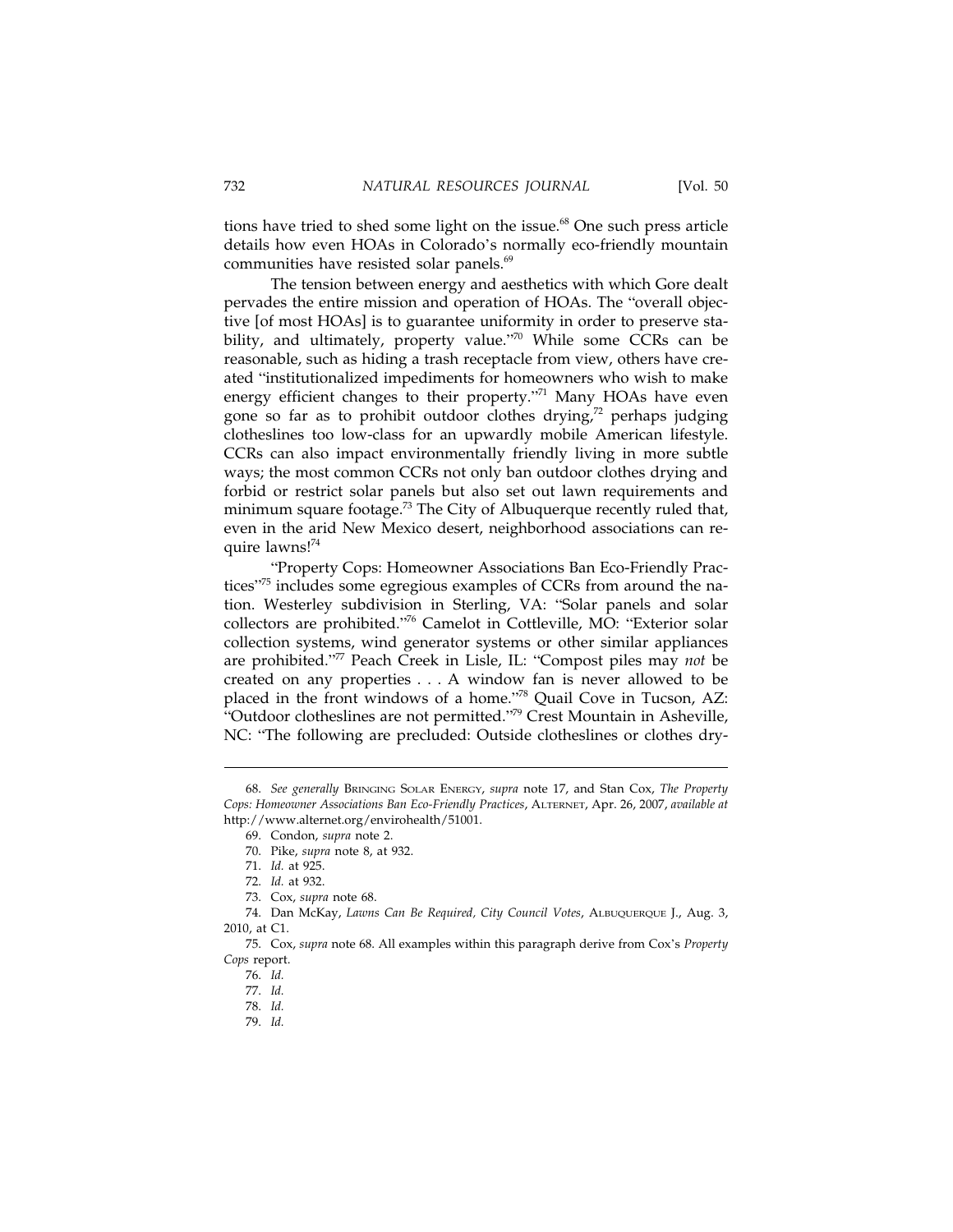ing . . . window air conditioning units... vegetable gardens.... "<sup>80</sup> Tavistock Farms in Leesburg, VA: "Vegetable gardens must not exceed 64 square feet."81 Sun Valley in Waldorf, MD: "No awnings in the front of the house will be allowed."<sup>82</sup> Of course, one of the biggest ironies in this situation is the names of most planned communities—the name may include the imagery and vocabulary of nature, but the community may have a decidedly un-nature-friendly attitude.

CCRs can even go one step further on the subtlety scale by appealing to vague notions of "aesthetics." HOAs and CCRs can not only restrict the placement of and type of solar power generation, but they can require approval from an architectural review board for any home modification and set height restrictions, setback requirements, screening requirements, specifications of building materials, architectural style requirements, or secondary structure restrictions.<sup>83</sup> A public-interest publication<sup>84</sup> includes all of the following in its list of residential solar energy obstacles: prior approval of an architectural committee; explicit restrictions on the placement of solar equipment; setback requirements; height restrictions; restrictions on secondary buildings; restrictions concerning vegetation; requirements that utilities be screened; restrictions on the placement of improvements; specifications regarding roofing materials; regulations affecting piping; restrictions pertaining to architectural style. These types of regulations may also interfere with passive solar utilization or may preclude the use of energy-efficient building materials. The old saying "a man's home is his castle" seems to have lost some of its proverbial validity.

Most HOAs include an architectural review committee (ARC) which must approve additions or renovations to existing residences. The members of an ARC do not need any actual architectural or design experience or education.<sup>85</sup> "Architectural control schemes" come in a variety of forms. Some require strict aesthetic conformity, while others require only that residents submit their plans to an ARC for prior approval.<sup>86</sup> The prior-approval process may not have clear standards and may or may not require approval from immediate neighbors.<sup>87</sup> Besides the actual

<sup>80.</sup> *Id.*

<sup>81.</sup> *Id.*

<sup>82.</sup> *Id.*

<sup>83.</sup> *Id.* at 31.

<sup>84.</sup> BRINGING SOLAR ENERGY, *supra* note 17, at 16–17.

<sup>85.</sup> *Id.* at 23.

<sup>86.</sup> *Id.* at 16. The phrase "prior approval" brings to mind First Amendment guarantees of free speech. Would a court ever consider home improvements or residential architecture expression worthy of First Amendment protection?

<sup>87.</sup> *Id.* at 16.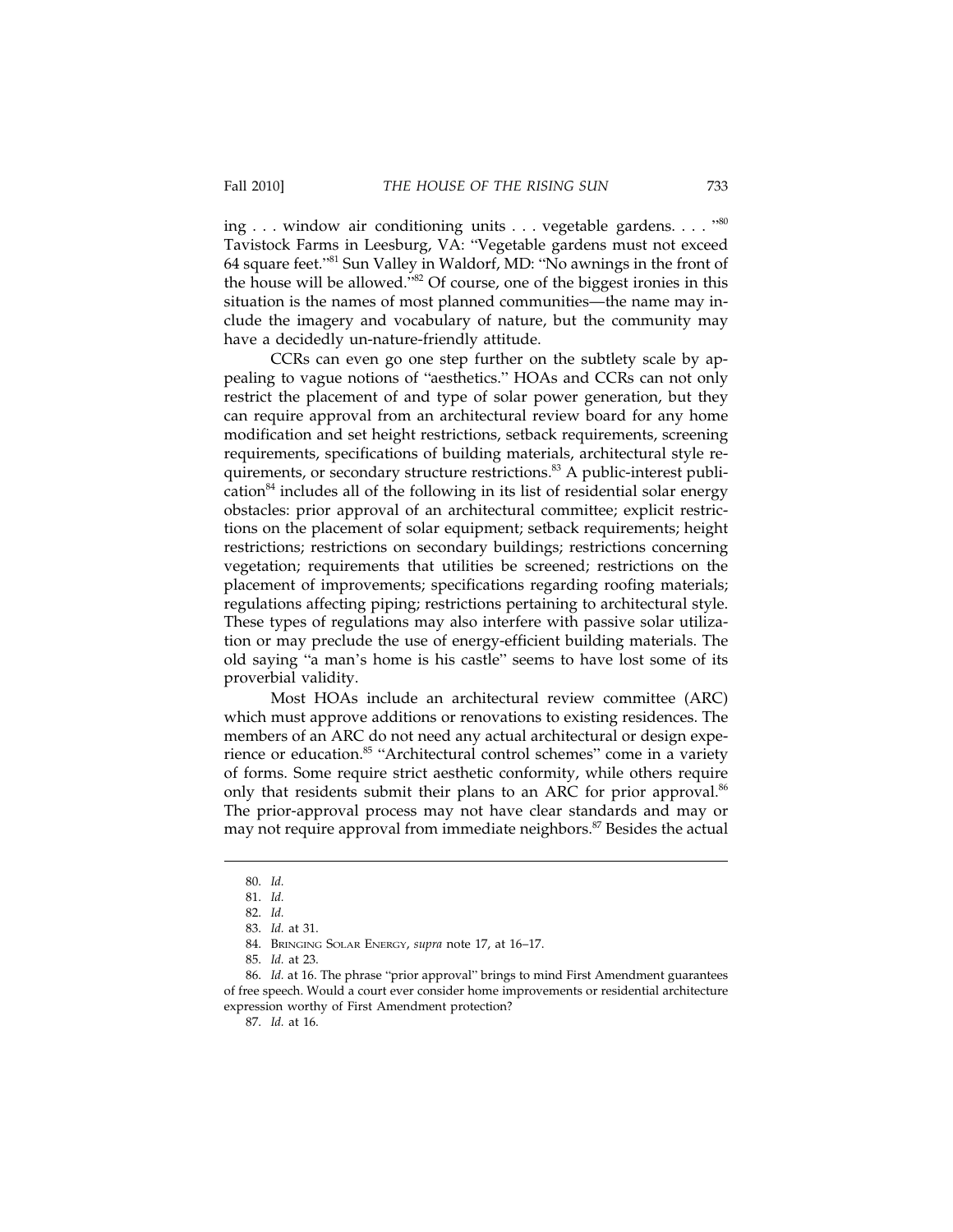CCRs in the rule book, more insidious forces can influence the approval process. "ARCs often undertake the enforcement of the CCRs with more attention and vigor than the developer. They may be interested in how the solar system will affect their own property values, their aesthetic tastes, or their vested authority."88

HOAs and CCRs play a particularly ironic role in the struggle for residential solar energy development. People who have the means to live in expensive, manicured neighborhoods, those likely to have HOAs and CCRs, presumably have high education levels as well as a genteel appreciation for aesthetic concerns.89 John Wiley has pointed out that restrictive covenants "may well be most common in expensive new subdivisions where the growth of residential active and passive solar heating and cooling applications is expected to be most rapid."<sup>90</sup> While the cost of solar energy installations and systems has fallen dramatically in the last decade, $91$  the price can still be prohibitive for many Americans. Those people who can likely afford to buy and install solar panels are the same people likely to live in communities that prohibit those devices. And those people who can afford the cost are also the same people who likely have the education and public engagement to realize and appreciate the need for renewable energy exploitation. Thus, "covenants... have a perverse tendency to appear just where they are likely to do the most harm to the public solar development policy."92 If "residential solar commercialization is to go forward at a faster pace, it is critical that consumers with high income, willingness to take risks, and preference for solar energy on noneconomic grounds adopt solar energy early."<sup>93</sup>

All of this information suggests that renewable energy use at a residential scale faces impediments not only in the form of specific re-

<sup>88.</sup> *Id.* at 23.

<sup>89.</sup> Cox, *supra* note 68. Wiley also makes this point, noting the irony that "affluent consumers are, unfortunately, the ones most apt to be restrained by the covenants at issue, for restrictive covenants are most common in expensive, planned developments where an integrated overall appearance is considered one of the neighborhood's most desirable features." Wiley, *supra* note 14, at 285.

<sup>90.</sup> Wiley, *supra* note 14, at 281.

<sup>91.</sup> *See Steep Price Drops for Solar Photovoltaics*, FUTURE PUNDIT, Aug. 15, 2009, *available at* http://www.futurepundit.com/archives/006453.html (claiming that costs dropped 40 percent in the previous 15 months alone). The current price (updated daily at http://www. ecobusinesslinks.com/solar\_panels/htm) ranges from \$2 to \$4 per watt. While this price may become cost-competitive with the price per watt of coal or natural gas generated power, solar requires an up-front monetary outlay, and payback on investment may take years.

<sup>92.</sup> Wiley, *supra* note 14, at 284.

<sup>93.</sup> *Id.* at 285.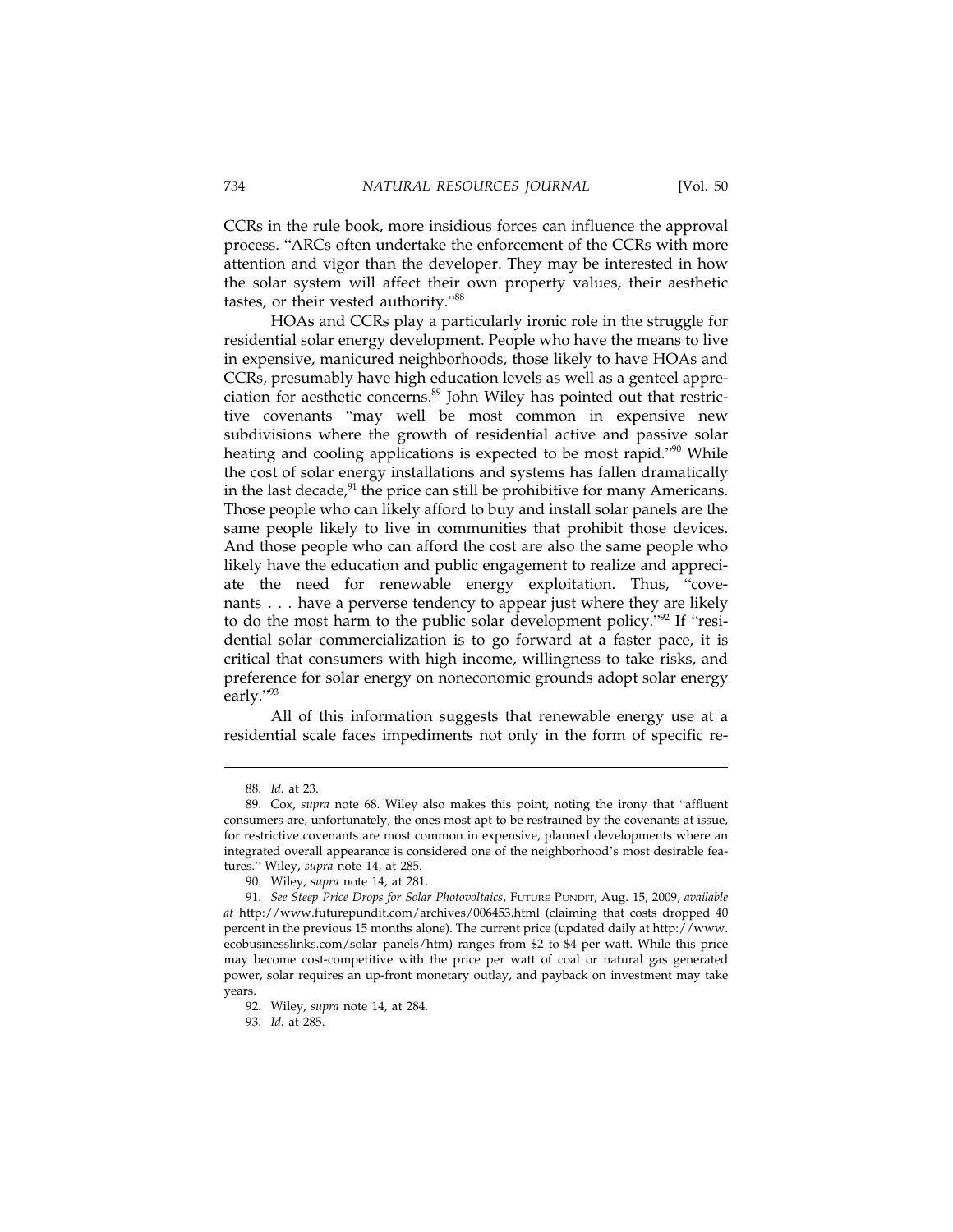strictive covenants, but also in the form of an entire mindset and worldview that prevents individuals from taking control of their individual environmental responsibility. For some individuals improving the energy efficiency of their dwelling plays a vital role in shouldering that responsibility. As a cap-and-trade regime premised on greater use of renewable energy falters at the national level, $94$  local, grassroots use of small-scale renewable energy appears like a shining beacon of hope. But just as national legislation faces national opposition, individual or neighborhood action faces individual and neighborhood resistance.

#### **IV. JUDICIAL OR LEGISLATIVE: HOW BEST TO SOLVE THE PROBLEM**

We now know that covenants, conditions, and restrictions are an insidious influence holding back the U.S. transition to greater renewable energy use. As with any problem, there are multiple solutions to removing HOAs' barriers to solar exploitation. The 2007 Zogby poll<sup>95</sup> asked residents of CIDs, "Would you like to see more government control of community associations?" Eighty percent said no. The poll also asked, "Who should determine how community associations prioritize and address environmental issues?"96 Sixty-six percent, or two-thirds of respondents, gave that job to the community associations themselves through elected boards. Twenty percent would entrust responsibility to local governments, 5 percent to state governments, and 3 percent to the federal government. $97$  These numbers, to put it bluntly, are alarming. They reflect an extremely misguided and complacent public. Government control of community associations is both necessary and proper.

#### **A. Mr. Madison**'**s Neighborhood**

The idea of letting community associations control environmental issues within CIDs exemplifies James Madison's warning against majority tyranny.98 In the tenth *Federalist* paper, Madison complained that even in democracies "measures are too often decided, not according to the rules of justice and the rights of the minor party, but by the superior force of an interested and overbearing majority."<sup>99</sup> Here, the minor party

<sup>94.</sup> American Clean Energy and Security Act of 2009, H.R. 2454, 111th Cong. (2009). Otherwise known as the Waxman-Markey Bill, it has passed the House but not the Senate. You can follow it at http://www.opencongress.org/bill/111-h2454/show.

<sup>95.</sup> FOUNDATION SURVEY, *supra* note 3.

<sup>96.</sup> *Id.*

<sup>97.</sup> *Id*.

<sup>98.</sup> THE FEDERALIST NO. 10 (James Madison).

<sup>99.</sup> *Id.*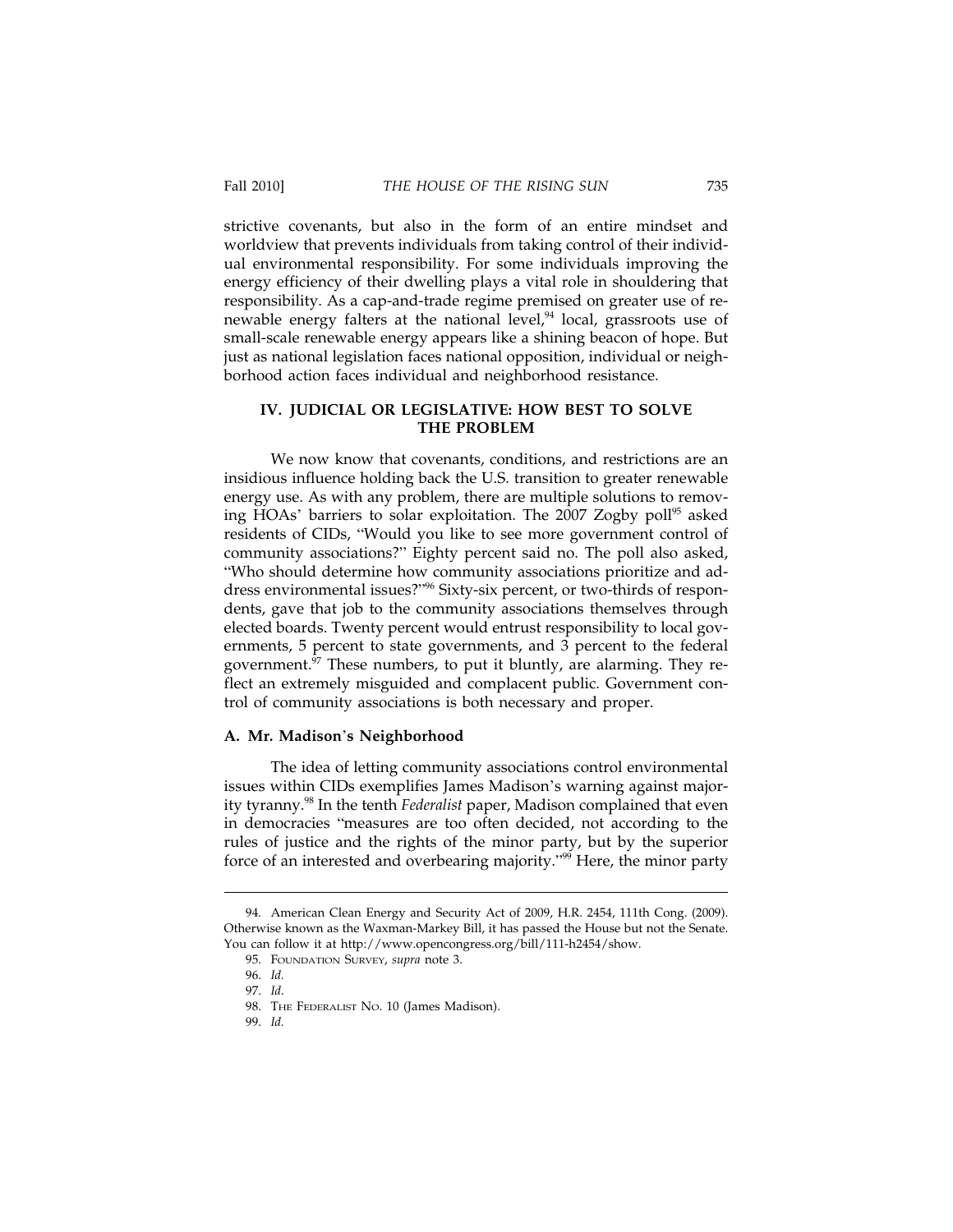would be the individual homeowner who desires to put a solar panel on his roof and the "overbearing" majority would be the governing board of his neighborhood. As the "overbearing" majority, HOA leadership may give completely inadequate protection to the interest of the minor party. Madison then introduced his all important "factions" concept: a faction being a "number of citizens, whether amounting to a majority or a minority of the whole, who are united and actuated by some common impulse of passion, or of interest, adversed to the rights of other citizens, or to the permanent and aggregate interests of the community."100

Homeowners' associations, their governing boards, and their architectural review committees represent classic examples of Mr. Madison's definition of a faction. Depending on the structure of the HOA, all homeowners may or may not have any say in its positions, and depending on individual behavior, some or many homeowners may not even pay attention to the goings-on of the board. This could lead the HOA's driving forces to amount to either a majority or minority of neighborhood inhabitants. The previous part of this article illustrated that HOAs do have a common impulse and passion: ensuring conformity and protecting property values.<sup>101</sup> And as the previous part additionally showed, those interests run contrary to the permanent interest of the community—communities both local and global, small and large—in a clean, healthy world.<sup>102</sup>

Madison proposed "two methods of curing the mischiefs of faction: the one, by removing its causes; the other, by controlling its effects."<sup>103</sup> Madison quickly dismissed option one,<sup>104</sup> and likewise so can we. Removing HOAs from the picture would be nigh impossible and maybe even undesirable. The question then becomes how to control the effects of the HOA faction given that factions cannot be relied upon to control themselves. In Mr. Madison's situation, controlling the effects of factions meant carefully structuring the U.S. Congress. For solar energy controlling the effects of factions means putting control in the hands of more responsible governmental bodies. Governmental control could come either in the form of judicial action or legislative action.

<sup>100.</sup> *Id.*

<sup>101.</sup> *See supra* Part I.B.

<sup>102.</sup> This article assumes that using renewable, clean energy is in the best interest of every community in the United States.

<sup>103.</sup> THE FEDERALIST No. 10 (James Madison).

<sup>104.</sup> *Id.*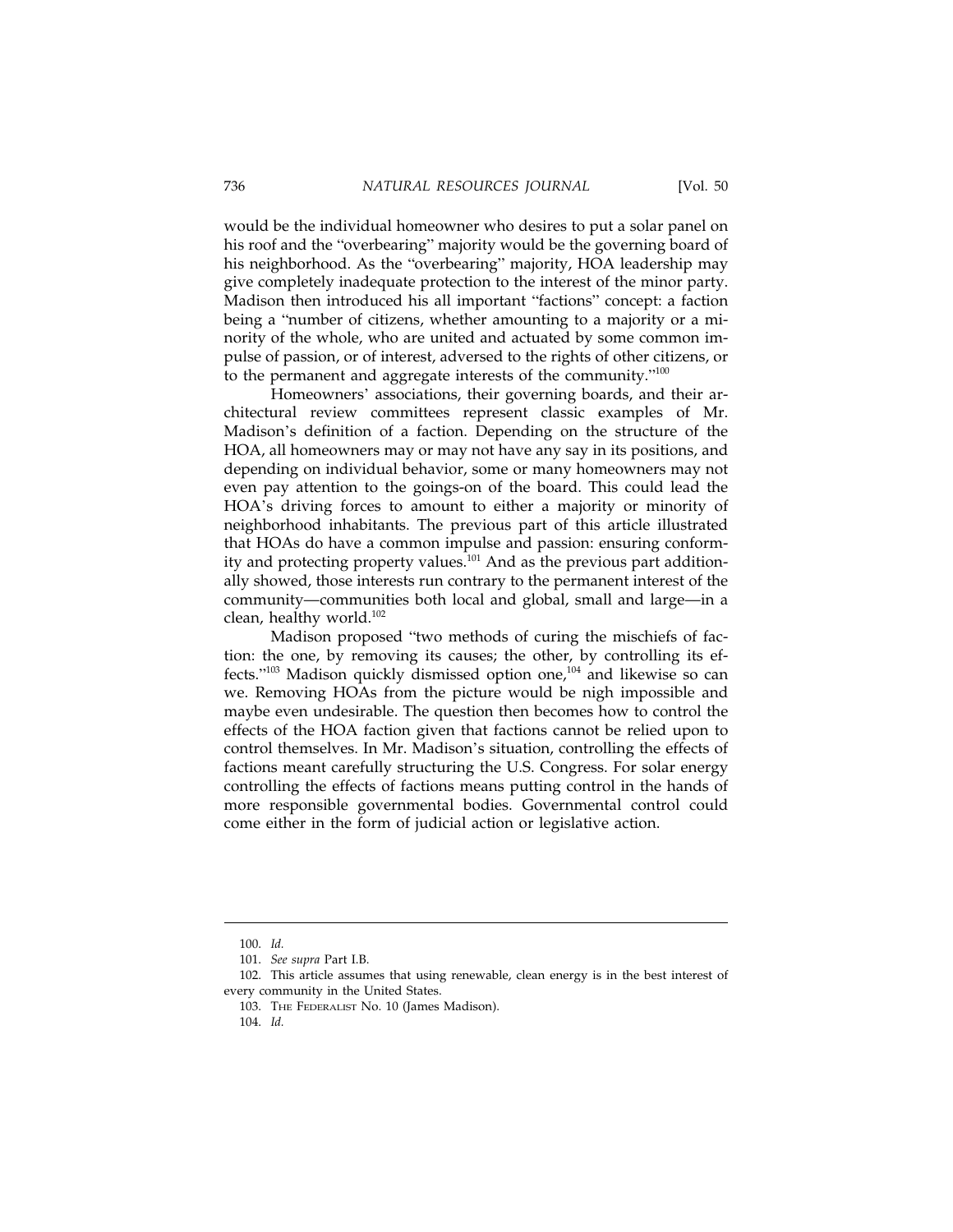#### **B. The Judicial Option**

Putting the responsibility in the hands of judges, while not presenting any policy problems, presents many practical problems. Although the late 1970s saw court-mediated disputes between neighbors over solar system siting, the judicial process is too unwieldy to create widespread change. *Bringing Solar Energy to the Planned Community* sets out a roadmap to guide individual homeowners through the steps leading to ARC approval.105 It then outlines legal options when compromise with an HOA fails.<sup>106</sup> Any homeowner reading this paper would likely recoil in horror at the variety of possible legal tortures. And pro-solar energy litigators would turn their backs when confronted with so many common law barriers to lawsuit victory.

For every legal thrust that individual pro-solar homeowners could make, legal precedent and practice can make an equal parry. Common law legal policies tend to favor enforcement of private agreements, so they tend to support the enforcement of restrictive covenants.<sup>107</sup> Restrictive covenants at their core are contractual, and "the argument that restrictive covenants in CIDs are non-enforceable will likely find great resistance in court because of the contractual agreements between private parties."108 Of course, the individual homeowner can attack restrictive covenants on grounds that he neither bargained for nor negotiated the terms.<sup>109</sup> An HOA may counter with the fact that the homeowner knew of the existence of the CCRs and made an informed decision to proceed with the purchase of the property. One commentator has come to the unfortunate conclusion that "more than likely, community associations will win in court if the family agreed to rules when joining a community."110 And the Zogby poll revealed that 86 percent of home purchasers were told that a CID or HOA covered their prospective home.<sup>111</sup> Individual residents may also challenge the scope of the CCRs and argue that the creators of the CCRs could not have envisioned, intended, or included solar installations in their lists of regulated items.<sup>112</sup> This argument may have worked in the early 1970s, but will not work now; solar panels have now existed for several decades, and as earlier

<sup>105.</sup> BRINGING SOLAR ENERGY, *supra* note 17, at 19–29.

<sup>106.</sup> *Id.* at 30–35.

<sup>107.</sup> Wiley, *supra* note 14, at 281.

<sup>108.</sup> Pike, *supra* note 8, at 938.

<sup>109.</sup> Wiley, *supra* note 14, at 290.

<sup>110.</sup> Pike, *supra* note 8, at 935.

<sup>111.</sup> FOUNDATION SURVEY, *supra* note 3.

<sup>112.</sup> Wiley, *supra* note 14, at 290.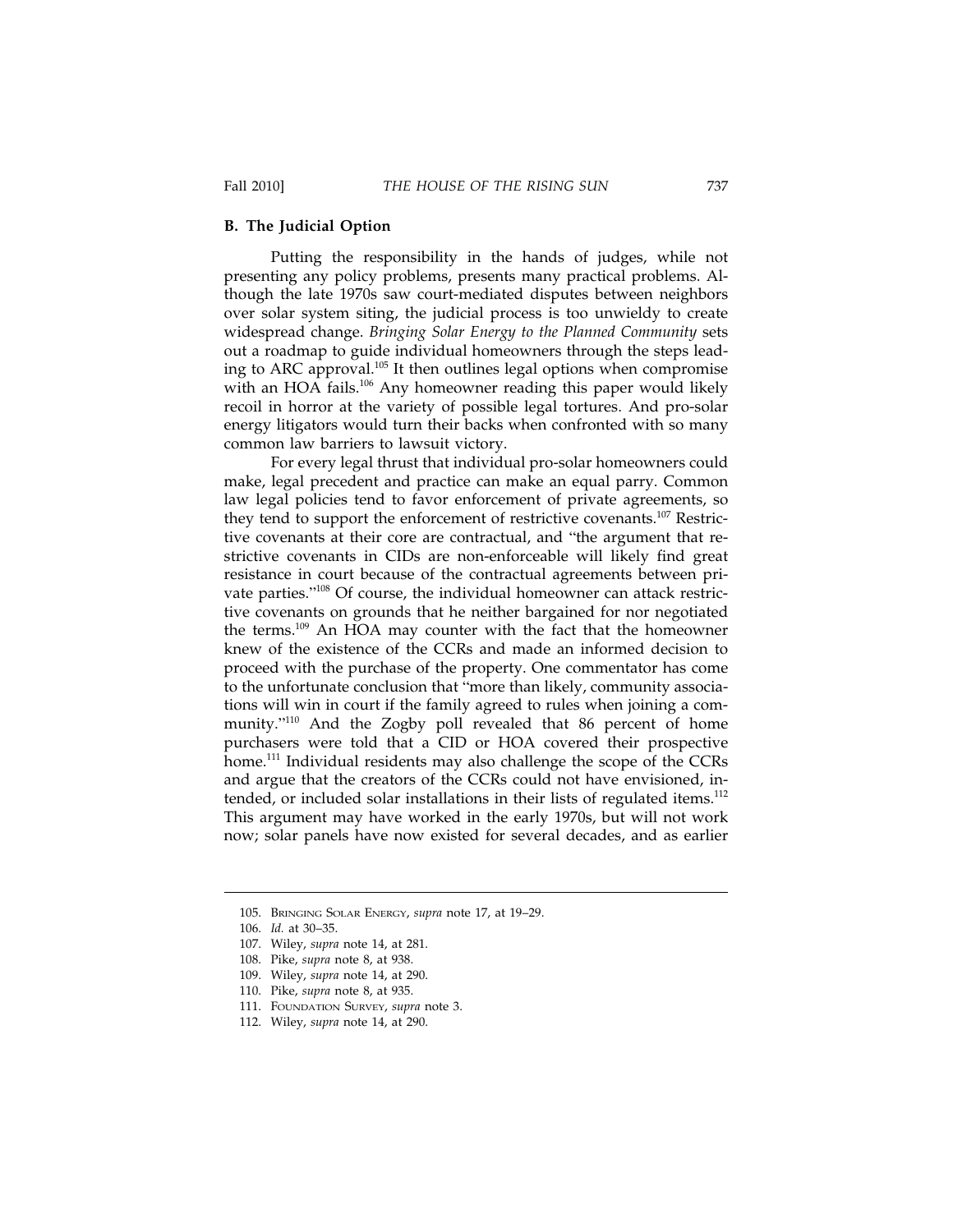parts illustrated, many HOAs and CIDs explicitly included solar technology in the list of prohibited home additions.

An individual resident may then bring out the "public policy doctrine" and argue that the public policy in encouraging renewable energy use overrides the private agreement.<sup>113</sup> However, this argument presupposes that encouraging renewable energy use is a *recognized* public policy. In some corners of the United States this recognition may lose the war before even getting to the battle. Furthermore, it "is more difficult for courts to overturn a private arrangement on the basis of a socioeconomic policy, particularly one of recent origin, such as the promotion of solar energy use," than an arrangement that offends morals or fairness.<sup>114</sup> Of course, one may argue, successfully or not, that encouraging residential solar energy use is not simply a socioeconomic policy, but in fact crosses over into national security policy, environmental policy, and public health policy. Courts and judges may be loath to intrude on "policy" issues usually delegated to legislatures. A judicial ruling involving public policy may require the precedent step of state legislatures declaring residential solar energy use a public policy.<sup>115</sup>

Alongside separation of powers issues and the conservatism of common law doctrines, the actual systemic organization of the U.S. judicial system would present a severe barrier to noticeable change in this area. Judicial processes have "functional limitations"116—lawsuits involve only two parties; issues must concentrate inwards to ever smaller dimensions; relief favors money over action; lawsuits may settle out-ofcourt, subject to confidentiality agreements that ensure the dispute never gets a public airing. A "bipolar adjudicatory framework" simply cannot accommodate the "multifaceted and broad-gauged policy decisions" that the renewable energy debate entails. $117$ 

#### **C. The Legislative Option**

The possibilities of faction abuse and tyranny of the majority eliminate the option of HOAs addressing the problem of solar siting guarantees themselves. Functional limitations eliminate the option of the judicial branch remedying the problem. This leaves the legislature to make law to solve the problem and the executive branch to enforce the legislature's mandate. As the next part will show, the legislatures of various states have taken it upon themselves to address the issue of solar

<sup>113.</sup> *Id.* at 294.

<sup>114.</sup> *Id.* at 294–95.

<sup>115.</sup> *Id.* at 297.

<sup>116.</sup> *Id.* at 295.

<sup>117.</sup> *Id.* at 295.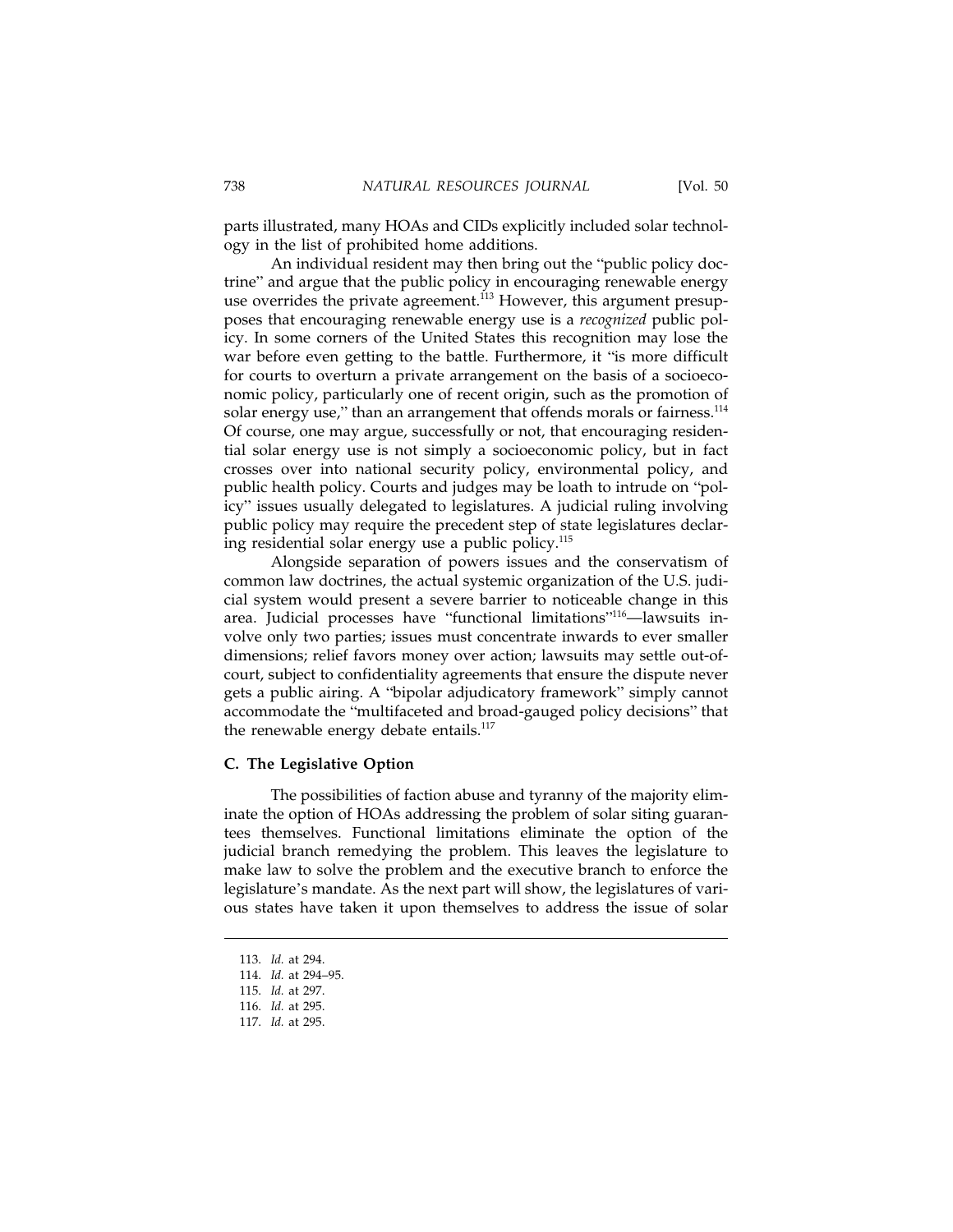siting guarantees. However, these legislatures have done so in an incomplete, imperfect way.

#### **V. THE CURRENT LEGISLATIVE PICTURE: THE PROBLEM WITH** "**REASONABLE**"

Legislation involving solar energy splits into two groups: the legislation that provides incentives and the legislation that removes barriers (or removes disincentives). Protecting individual homeowners from pseudo-militant CIDs and HOAs would belong to the latter category. Legislatures all around the country have produced a flood of incentives (the former category), but the latter approach has received less attention.<sup>118</sup> This difference continues the trend of disparate treatment of solar siting guarantees from academic and legal perspectives.

Currently, 21 states and the Virgin Islands have laws that address the conflict between solar energy and restrictive covenants.<sup>119</sup> The following section will include in-depth examination of certain statutes that have particularly interesting components, either for good or ill.<sup>120</sup> These components could influence the structure of a "model statute."121 This section will also give one example of how the application of a statute has not worked and what the state did to work out the kinks.

#### **A. The Statutes**

Arizona's solar siting guarantee<sup>122</sup> says that "any covenant, restriction or condition... affecting the transfer or sale of, or any interest in, real property which effectively prohibits the installation or use of a solar energy device . . . is void and unenforceable." The main point of interest in Arizona's statute is the language "effectively prohibits." This language suggests that Arizona may still permit *restrictions* on solar energy devices, because of course an HOA may have guidelines governing placement and size that restrict but do not entirely prohibit. The adverb "effectively" provides something of a safe harbor for individual homeowners. A homeowner wishing to use a solar energy device may argue

<sup>118.</sup> A very helpful resource for looking at these statutes and comparing the solar energy situation across the country is the U.S. Department of Energy's website "Database of State Incentives for Renewables and Efficiency" at http://www.dsireusa.org.

<sup>119.</sup> Solar and Wind Access Laws for Renewable Energy, http://www.dsireusa.org/ incentives/index.cfm?SearchType=access&&EE=0&RE=1 (last visited Dec. 27, 2010). Although this website uses the term "solar access" to refer to solar siting guarantees, I have continued my terminology to avoid confusion with solar easements or right-to-light.

<sup>120.</sup> Simply for organizational ease, the approach is alphabetical by state name.

<sup>121.</sup> This model statute will appear at the end of this article.

<sup>122.</sup> ARIZ. REV. STAT. ANN § 33-439 (1979).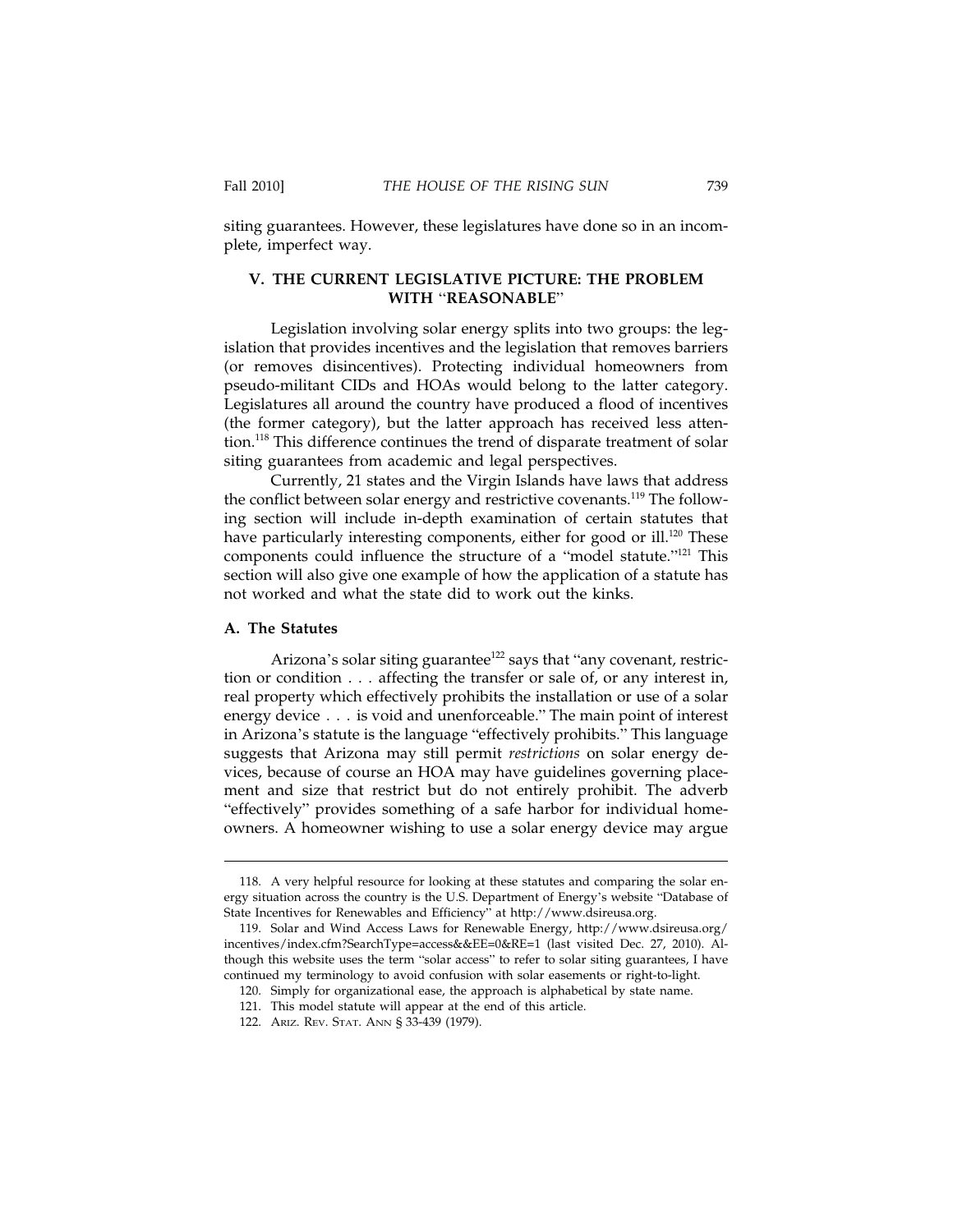that the HOA's guidelines affect the solar device to such an extent as to qualify as a prohibition.

The "effectively prohibits" language could also prove a nightmare for a homeowner. One can easily imagine the back-and-forth. The homeowner, armed with the statute above, begins to install solar energy devices. A neighbor notices and informs the architectural review board. The ARC comes to inspect and informs the homeowner that the community's aesthetics require the solar panels to be placed in such-and-such a position. The homeowner points to the statute as his legal authority. The ARC or HOA board says, "This is not a prohibition, only a regulation." The homeowner responds, "But your proposed placement will make my system less efficient." The HOA shoots back, "Well, a less efficient system still does not amount to a prohibition." The individual homeowner would then have to show that the aesthetic considerations do, in fact, amount to an effective prohibition. And in fact, one such homeowner pursued that exact argument; I will pursue that story below. The legal challenges to Arizona's statute actually resulted in its amendment in 2007. The full story, plus discussion of the amended statute, is below.

California's statute has a much better design than Arizona's.<sup>123</sup> Section 714(a) starts out by saying that "any covenant, restriction, or condition... affecting the transfer or sale of, or any interest in, real property, and any provision of a governing document... that effectively prohibits or restricts the installation or use of a solar energy system is void and unenforceable." This section has two very important and excellent additions to the Arizona model: it voids "restrictions" and it also subjects "any provision of a governing document" to the rule, thus leaving absolutely no doubt that this statute applies to HOAs, CIDs, and their CCRs, given that CCRs are expressed within governing documents.<sup>124</sup>

Whereas the bare-bones Arizona statute may leave open the question of application to development-wide covenants, conditions, and restrictions, the California code telegraphs to the reader the breadth of the law's application. HOAs often have former lawyers working as board members<sup>125</sup> and may come up with very clever arguments to preserve

<sup>123.</sup> Solar Rights Act, CAL. CIV. CODE § 714 (1978).

<sup>124.</sup> This article mentioned above that restrictive covenants really come in two subspecies: the agreements between two private parties regarding the transfer of property (for example, the racial qualification at issue in *Shelley v. Kramer*) and the governing documents set forth by HOAs and CIDs. The statutory language "affecting the transfer or sale" would seem to reach the former, while "governing documents" would seem to reach the latter.

<sup>125.</sup> For example, on the High Desert Board of Directors in Albuquerque, New Mexico, two out of seven members are attorneys. While this may not seem overly high, a one-third attorney rate does not reflect general population demographics.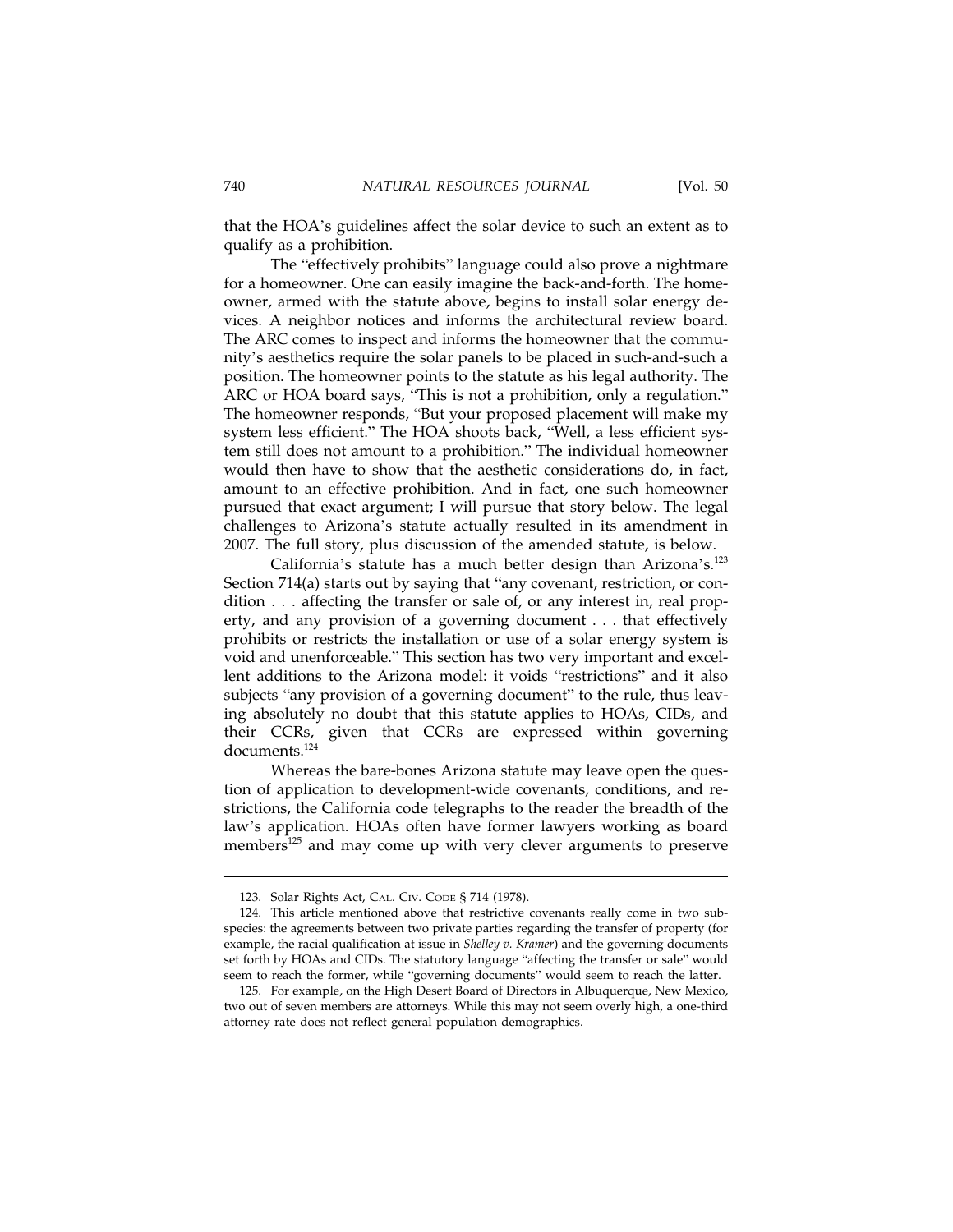their precious aesthetic constitution. Although Arizona does include covenants affecting "any interest" in land, that language may prove ambiguous. Does it refer to an ownership interest of the kind that first-year law students agonize over in Property class? Or does it include the interest that every homeowner has in his or her community's self-governance? California's version answers those questions conclusively—it applies to any "governing document," which surely includes the covenants, conditions, and restrictions set forth by HOAs and CIDs.

The best parts of California's code are sections 714(b) and 714(d), which further define the restrictions that come under the statute. Section 714(b) concedes that section  $714(a)^{126}$ 

does not apply to provisions that impose reasonable restrictions on solar energy systems. *However*, it is the policy of the state to promote and encourage the use of solar energy systems and to remove obstacles thereto. Accordingly, *reasonable restrictions* on a solar energy system are those restrictions that do not significantly increase the cost of the system or significantly decrease its efficiency or specified performance, or that allow for an alternative system of comparable cost, efficiency, and energy conservation benefits.<sup>127</sup>

Section 714(d) then puts an actual numerical value on "significantly": for solar hot water heaters, a "significant" restriction means anything that increases the cost more than 20 percent or decreases the efficiency more than 20 percent.<sup>128</sup> For photovoltaic systems, a "significant" restriction would increase the cost by more than \$2,000 or decrease efficiency by more than 20 percent.<sup>129</sup>

While California does use possibly the most dangerous word in the entire legal world—"reasonable"—it saves itself by further defining "significantly." And despite the legal silver bullet "reasonable," section 714(b) also demonstrates responsible legislative drafting by explicitly stating the public policy of the state. Not only does the statute give concrete figures by which to resolve disputes, it provides big-picture guidance in the attempt to decipher public policy aims. California's code accomplishes a very important goal of providing consumers, HOA board members, judges, and local governments all the elements they need to resolve conflicts involving solar energy systems.

<sup>126.</sup> *See* discussion *supra* note 125.

<sup>127.</sup> CAL. CIV. CODE § 714(b) (1978) (emphasis added).

<sup>128.</sup> CAL. CIV. CODE § 714(d) (1978).

<sup>129.</sup> *Id.*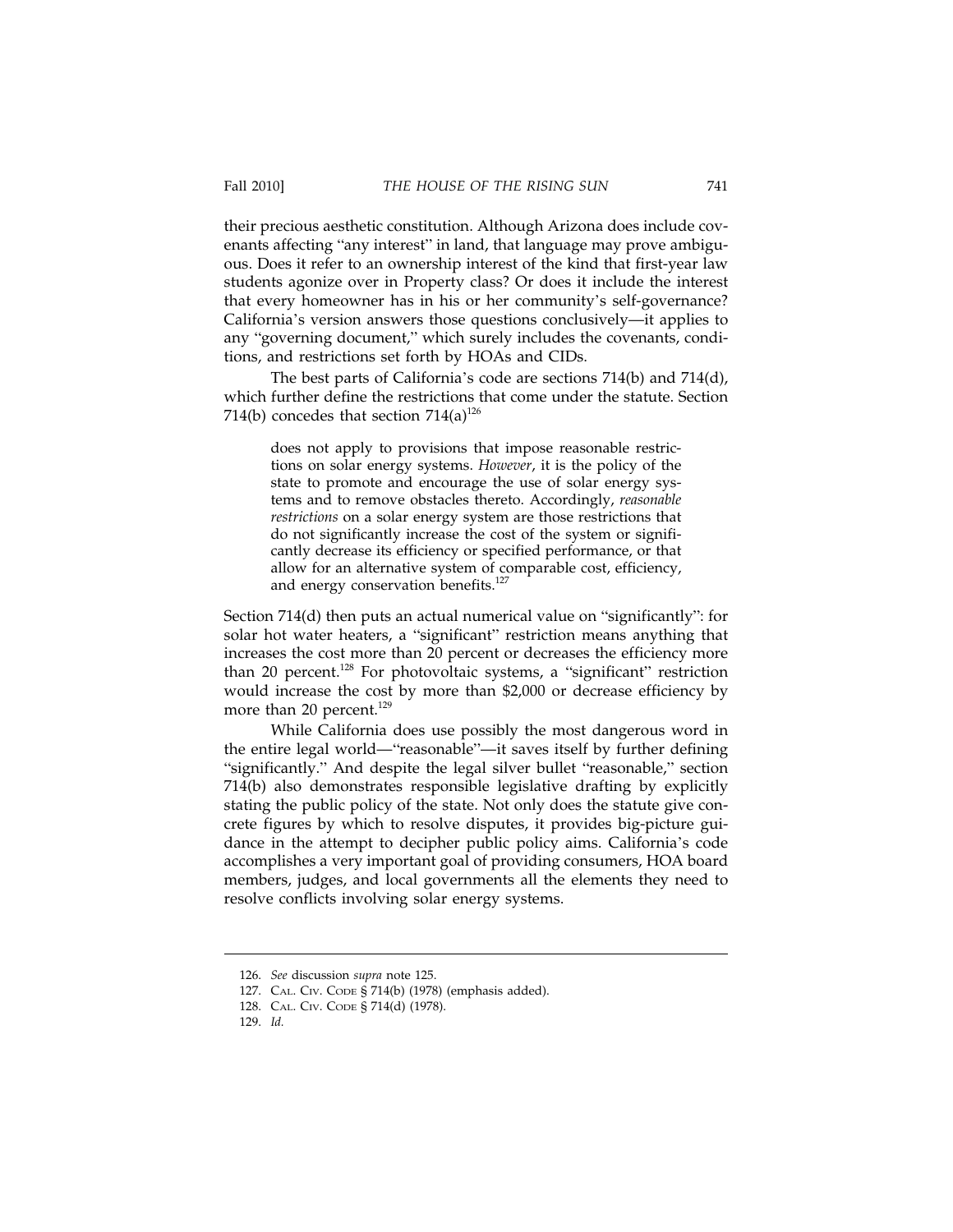Colorado's "Solar Access Law"130 falls somewhere between Arizona's bare-bones statute and California's exemplary version. Like California, Colorado outlaws both prohibition and restriction, but unlike California, it does not include "governing documents."131 And more importantly, Colorado allows "aesthetic provisions [to] impose reasonable restrictions on the dimensions, placement, or external appearance" of the energy device that do not "significantly" increase cost or decrease efficiency.132 However, this provision does not put any numerical value on "significant" or "reasonable."<sup>133</sup> When California declares a public policy in favor of solar development, Colorado's protection of "aesthetic provisions" seems both shallow and spineless. It elevates appearance above energy efficiency and of course begs the question, "Whose aesthetic preferences will we follow?"

Colorado's version does have one very major advantage: it uses the language "renewable energy device," which section 38-30-168(1)(b) defines to include *both* solar and wind. Addressing both solar and wind in the same statute kills two birds with one stone and puts different renewable energy technologies on equal footing. Colorado's emphasis on wind may reflect the state's considerable large-scale wind interests.<sup>134</sup> Colorado legislators were very prescient in their prediction of nuisance actions against wind turbines, excluding from coverage "reasonable restrictions" on wind generators that "reduce interference with the use and enjoyment by residents of property situated near wind-electric generators as a result of the sound associated with the wind-electric generators."<sup>135</sup> This same section,  $38-30-168(2)(c)$ , outlines who and what will determine whether such restriction is "reasonable": "the architectural review process as required by the governing documents of the common interest community."<sup>136</sup>

This last section, 38-30-168(2)(c), presents two interesting points. First, although Colorado did not include "governing documents" alongside any "instrument affecting" an interest in real property in section 38- 30-168(1), it recognizes those documents in section 38-30-168(2)(c). Why recognize the existence and importance of "governing documents" in one section but not the other? Perhaps this is an example of poor proofreading or part of the acknowledgment by Colorado that it must provide

<sup>130.</sup> COLO. REV. STAT. § 38-30-168 (1979).

<sup>131.</sup> COLO. REV. STAT. § 38-30-168(1) (1979).

<sup>132.</sup> COLO. REV. STAT. § 38-30-168(2) (1979).

<sup>133.</sup> COLO. REV. STAT. § 38-30-168(2) (1979).

<sup>134.</sup> Colorado Wind Facts, http://www.nationalwind.com/colorado\_wind\_facts (last visited Dec. 27, 2010).

<sup>135.</sup> COLO. REV. STAT. § 38-30-168(2)(c) (1979).

<sup>136.</sup> *Id.*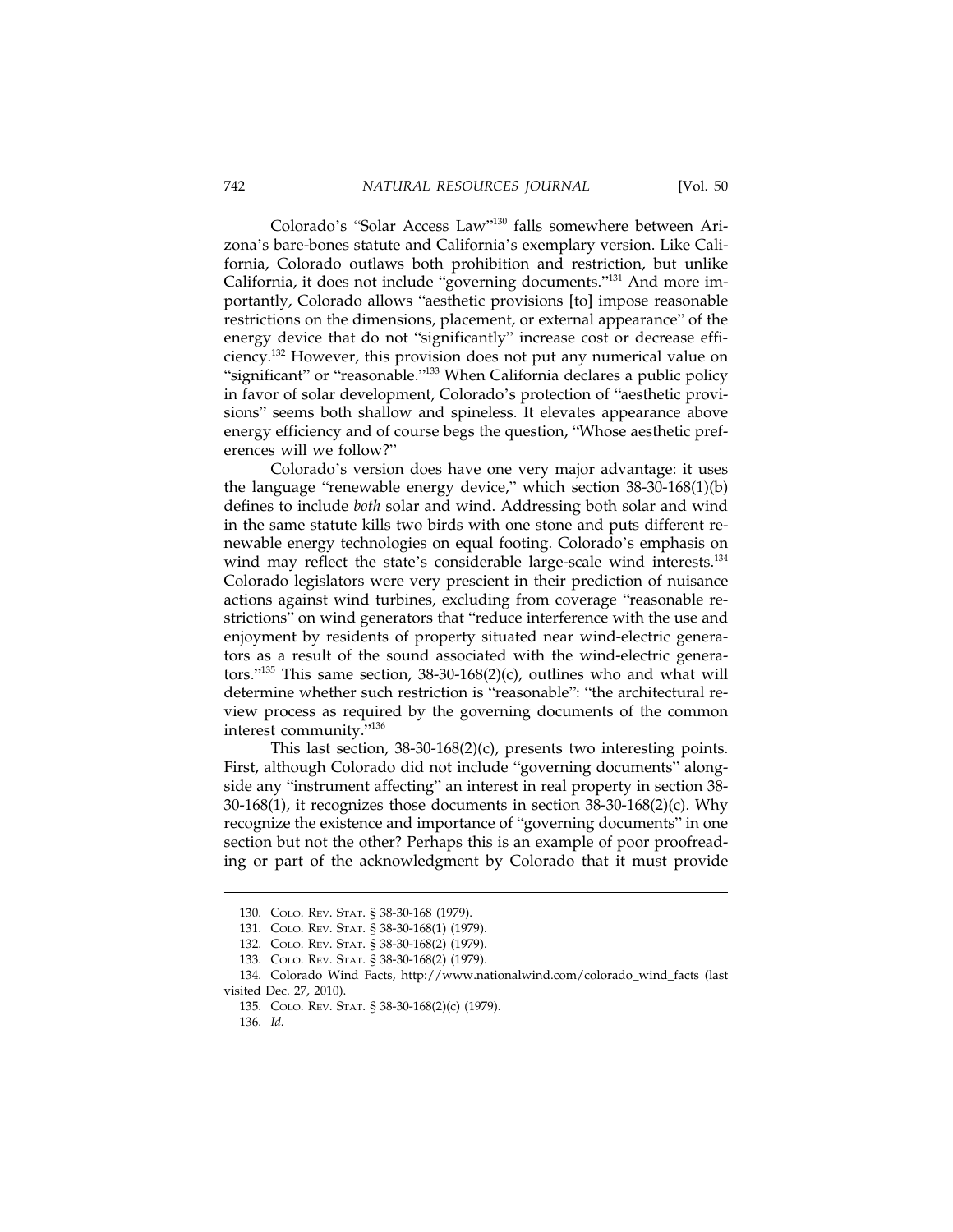guidance for future nuisance actions. More disturbing is Colorado's second deferment to the aesthetic judgment of those people with the greatest interest in restricting wind generators. This section lets a small group of people who may or may not have vested interests in maintaining their board positions, not to mention the status quo, determine what qualifies as "reasonable." This suggests that Colorado does not yet have a public policy which favors development of renewable energy.

Florida's statute leaves no question about its target: "A property owner may not be denied permission to install solar collectors or other energy devices by any entity granted the power or right in any deed restriction, covenant, declaration, or similar binding agreement to approve, forbid, control, or direct alteration of property."<sup>137</sup> This sweeping definition would seem to guarantee inclusion of HOAs and CIDs and their bylaws and governing documents. Florida's version is also admirably clear about its temporal effect. Whether the property owner has owned the house since time immemorial or just yesterday, and whether the covenant has existed since 1970 or five minutes ago, the provision goes into effect *whenever* the individual property owner seeks to install an energy device.

Florida also has a very interesting list of devices covered by its statute: "solar collectors, clotheslines, or other energy devices."<sup>138</sup> Clotheslines make their first appearance in this survey, and for good reason. A clothesline costs practically nothing compared to a solar collector, yet may provide an equal amount of energy savings. Florida has very intelligently realized that abatement of existing energy use goes hand-inhand with developing renewable energy resources. And of course, "other energy devices" leaves the door open to wind-powered devices.

Hawaii gets a gold star for directly addressing HOAs. Its statute declares that "no person shall be prevented by any covenant, declaration, bylaw, restriction, deed, lease, term, provision, condition, codicil, contract, or similar binding agreement, however worded, from installing a solar energy device."<sup>139</sup> Hawaii then goes on to actually require affirmative action that encourages solar development:

Every private entity shall adopt rules by December 31, 2006, that provide for the placement of solar energy devices. The rules shall facilitate the placement of solar energy devices and shall not unduly or unreasonably restrict that placement so as to render the device more than twenty-five per cent less efficient or to increase the cost of the device by more than fifteen

<sup>137.</sup> Energy devices based on renewable resources, FLA. STAT. § 163.04(2) (1980).

<sup>138.</sup> *Id.* at § 163.04(1).

<sup>139.</sup> HAW. REV. STAT. § 196-7(a) (1992).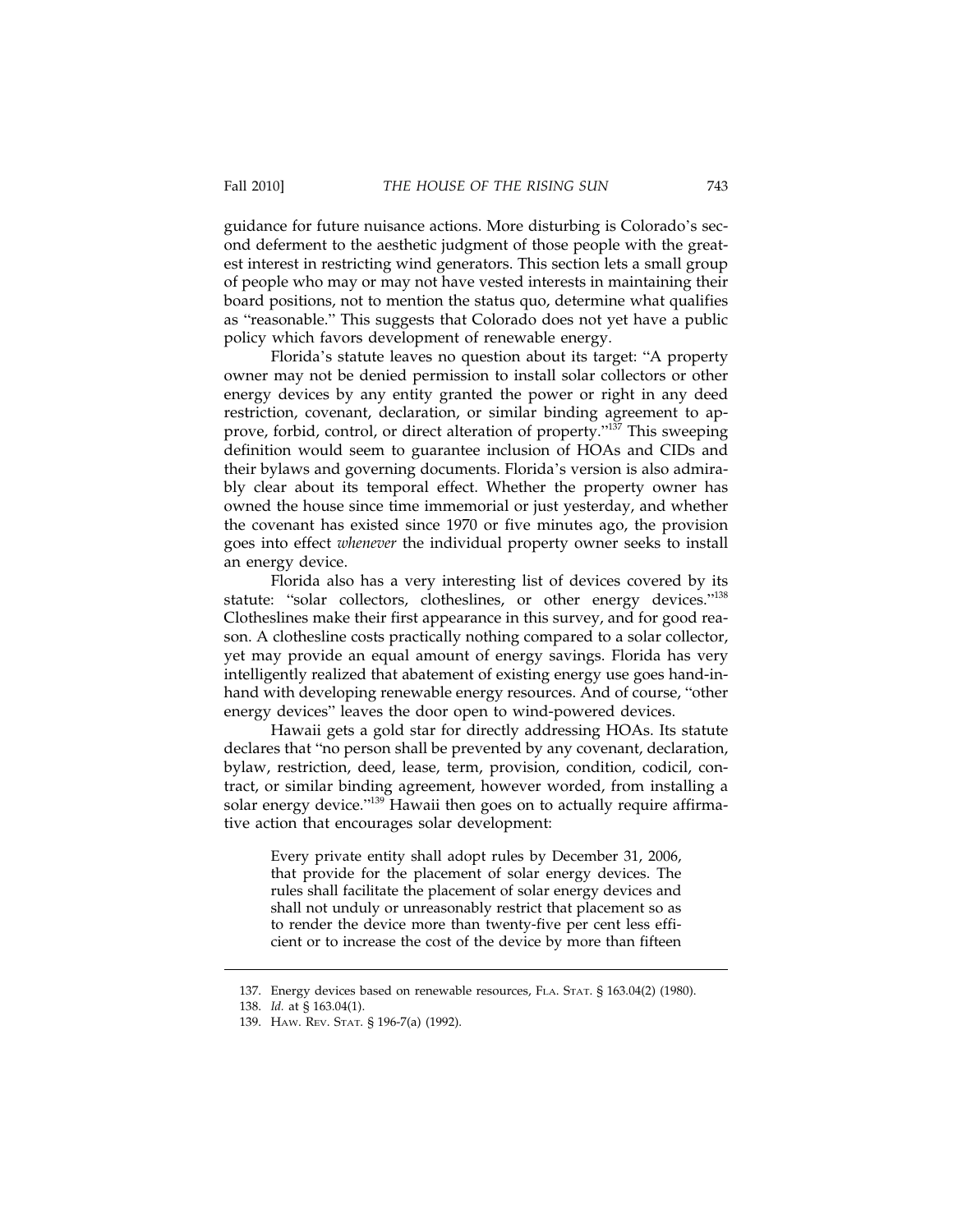per cent. No private entity shall assess or charge any homeowner any fees for the placement of any solar energy device.<sup>140</sup>

Not only does Hawaii require affirmative solar encouragement from private entities, but it provides an actual numerical figure for guidance. Section 196-7(f) defines "private entity" as "any association of homeowners, community association, condominium association, cooperative, or any other non-governmental entity with covenants, bylaws, and administrative provisions with which the homeowner's compliance is required." Hawaii takes the unprecedented step of explicitly mentioning the word "contract" in its list of binding agreements, $141$  thus directly implicating the U.S. Constitution's Contract Clause.

New Jersey's version<sup>142</sup> actually defines what type of "reasonable" restrictions an HOA may employ: the qualifications, certifications, and insurance coverage of installation providers; location; concealment of supportive structures or piping; "color harmonization" with the surrounding building material; aggregate size.<sup>143</sup> However, these restrictions must not increase the cost of a solar collector system by more than 10 percent and must not interfere with the solar collectors functioning at "maximum efficiency."<sup>144</sup>

New Mexico's law is among the barest version out there. It merely states that "a covenant, restriction, or condition contained in a deed, contract, security agreement or other instrument... affecting the transfer, sale or use of, or any interest in, real property that effectively prohibits the installation or use of a solar collector is void and unenforceable."<sup>145</sup> This suffers from the same problems as neighboring Arizona's original version did. It only covers prohibitions and not restrictions. While it contemplates HOAs, it does not expressly mention them. And it offers no guidelines for how to manage and resolve controversies.

Vermont in 2009 adopted a law regarding solar siting restrictions.146 While most states have some variation in their respective statutes, Vermont chose to follow Florida's example—the Vermont language tracks the Florida version word-for-word. Vermont had the opportunity to assess the relative successes or failures of other state statutes and evidently decided that Florida set out the clearest, most comprehensive example. Conversely, the State of Delaware in 2009 chose to follow

<sup>140.</sup> Placement of Solar Energy Devices, HAW. REV. STAT. § 196-7(b) (1992, 2005).

<sup>141.</sup> HAW. REV. STAT. § 196-7(a) (1992).

<sup>142.</sup> N.J. STAT. ANN § 45:22A-48.2 (2009).

<sup>143.</sup> *Id.* at § 45:22A-48.2(b).

<sup>144.</sup> *Id.* at § 45:22A-48.2(c).

<sup>145.</sup> N.M. STAT. § 3-18-32(b) (2007).

<sup>146.</sup> VT. STAT. ANN. tit. 27, § 544 (2009).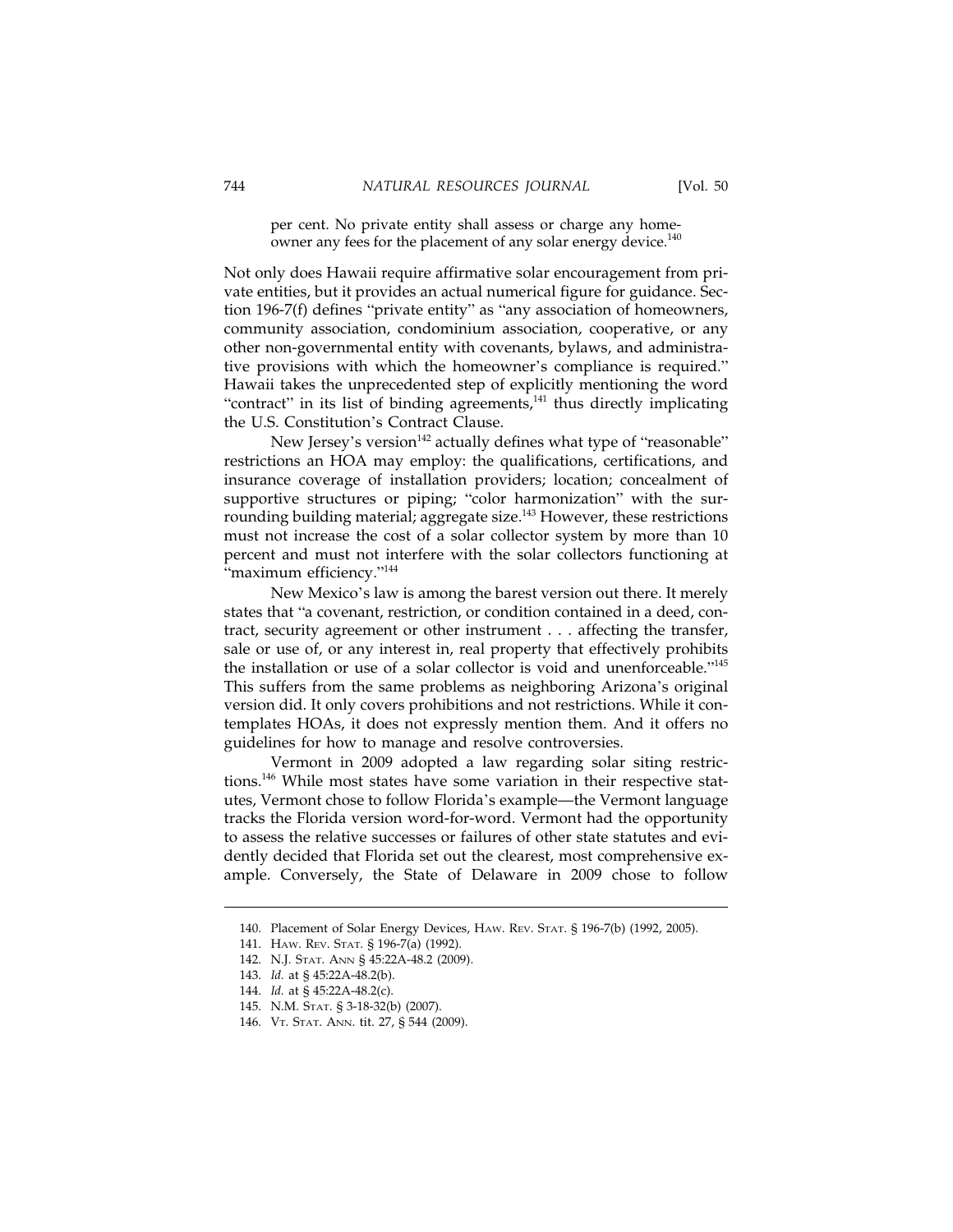California's example, following the language of "deed, contract, or other legal instrument which affects" an interest in real property.<sup>147</sup>

Statutes do not exist in a vacuum, of course. At some point they must interact with the real world and apply to actual factual situations. Cracks and imperfections inevitably appear and highlight the advantages and disadvantages of the original drafting. Other states can learn from the example below.

#### **B. Application and Amendment**

The experiences of Arizona homeowners show the need for welldrafted legislation. In 1997 two different homeowners living in the bizarrely named "Garden Lakes" community-association-governed neighborhood in Maricopa County installed solar water heaters for their swimming pools.<sup>148</sup> The community association demanded changes to the solar heating systems; its proposed plan would have involved entirely re-roofing the house or building an entirely new roof for the patio!<sup>149</sup> Both the individual homeowners and the association brought in experts on solar installation, but even that could not prevent the community association from bringing suit. The association sued both pairs of homeowners, alleging failure to comply with the guidelines and breach of the declared covenants of the community.150 The association sought permanent injunctions, monetary penalties, and attorneys' fees.151 In response the Arizona homeowners pointed to section 33-439 of the Arizona statute, which invalidated any covenant that "effectively prohibited" their solar energy devices.<sup>152</sup>

The case went to trial, and the trial court found that the association's guidelines *and* its conduct did "effectively prohibit" the solar energy devices.<sup>153</sup> In addition, the trial court awarded attorneys' fees to the individual homeowners.<sup>154</sup> The association appealed, and the Arizona Court of Appeals affirmed the trial court's decision.<sup>155</sup> The association

<sup>147.</sup> Restrictive Covenants, DEL. CODE ANN. § 318(b) (2009).

<sup>148.</sup> Garden Lakes v. Community Association, 204 Ariz. 238, 62 P.3d 983 (Ct. App. 2003). William and Joan Madigan and Henry and Lavonne Speak were the named defendants. Although the Association sued the two couples separately, the actions were consolidated. They initially did so without permission of their Architectural Review Committee, even though the governing guidelines did require prior approval.

<sup>149.</sup> BRINGING SOLAR ENERGY, *supra* note 17, at 35.

<sup>150.</sup> *Garden Lakes*, 62 P.3d at 985.

<sup>151.</sup> *Id.* at 985.

<sup>152.</sup> *Id.*

<sup>153.</sup> *Id.*

<sup>154.</sup> *Id.*

<sup>155.</sup> *Garden Lakes*, 62 P. 3d at 984.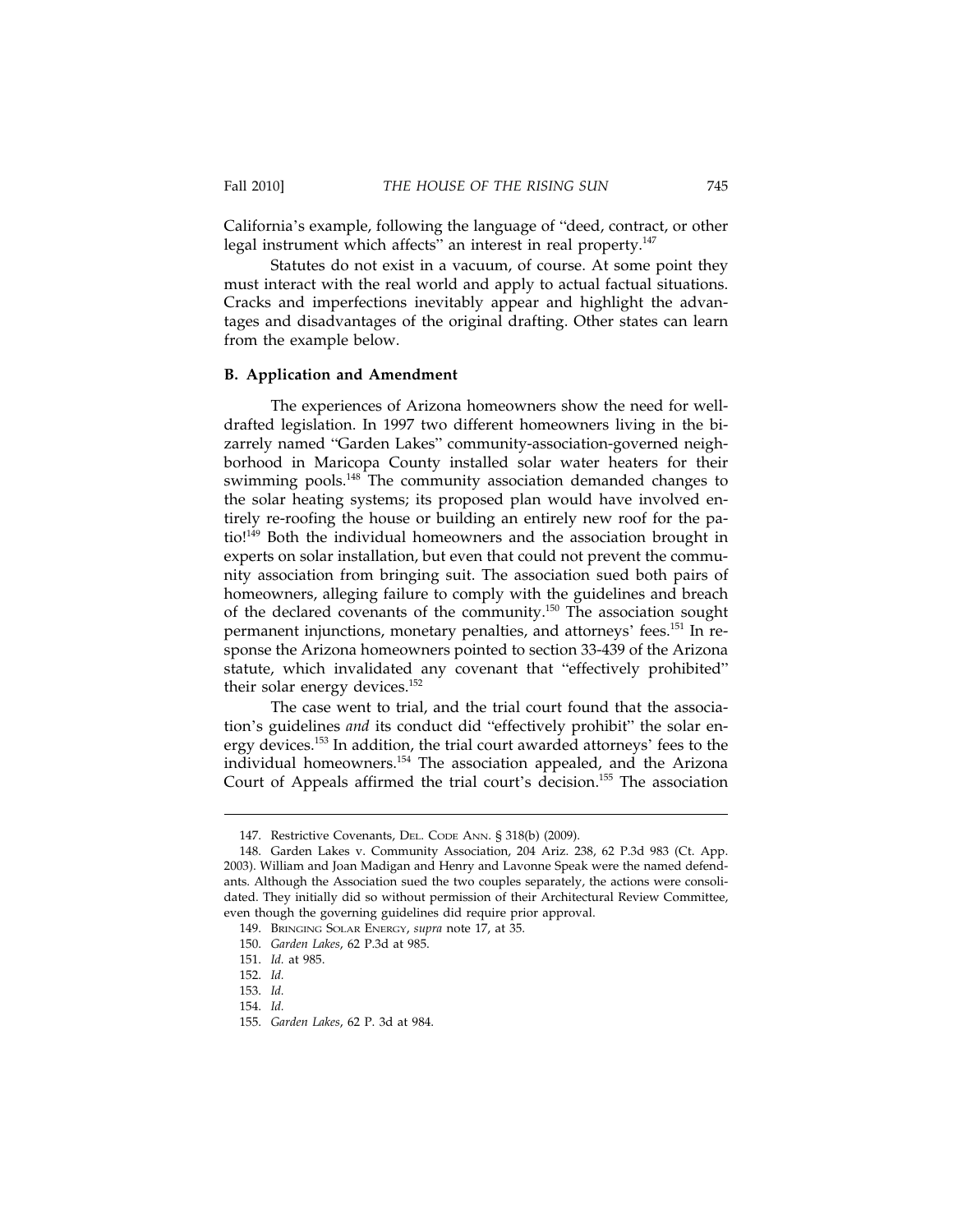argued that the state statute required an "inevitable preclusion" of the installation of the solar energy device.156 The homeowners countered with evidence showing that the association's requirements either could not be met (according to expert testimony in the trial court below) or added so much cost that any homeowner would forgo installation entirely.<sup>157</sup> The Arizona Court of Appeals declined to accept the association's "inevitable preclusion" definition and instead decided that determining whether an effective prohibition exists "is a question of fact to be decided on a case-by-case basis."<sup>158</sup>

On those facts the court did find an effective prohibition. It considered the feasibility of the two "alternative" designs offered by the association.159 One of those solutions would have added \$5,000 to the cost of installation; the other involved the building of an "aesthetic screen."<sup>160</sup> Expert testimony from both a contractor and a distributor of solar heaters confirmed that both options presented enormous difficulties.<sup>161</sup> The court also affirmed the award of attorneys' fees to the homeowners.<sup>162</sup>

In 2007 Arizona amended its solar siting statute to incorporate the lessons learned from the protracted *Garden Lakes* litigation.<sup>163</sup> Section 33-1816(A) now says, "Notwithstanding any provision in the community documents, an association shall not prohibit the installation or use of a solar energy device." Although the association may still "adopt reasonable rules regarding the placement of a solar energy device," those rules must not "prevent the installation, impair the functioning of the device or restrict its use or adversely affect the cost or efficiency of the device."164 Subsection C awards attorneys fees to the prevailing party in the event of litigation, perhaps echoing the judicial decision above. While Arizona once had a statute that subjected homeowners to association abuse, it now has a workable law that discourages frivolous litigation through the provision for fee shifting.

Arizona's process of amending its solar siting statute shows the breadth necessary in these laws. These laws must protect the individual homeowner, but they also must balance the interests of the association. Litigation over ambiguous statutory language costs time, money, energy, and most ironically, destroys the feeling of neighborly good will and

<sup>156.</sup> *Id.* at 986.

<sup>157.</sup> *Id.*

<sup>158.</sup> *Id.* at 987.

<sup>159.</sup> *Id.*

<sup>160.</sup> *Garden Lakes*, 62 P. 3d at 988.

<sup>161.</sup> *Id.*

<sup>162.</sup> *Id.* at 989.

<sup>163.</sup> ARIZ. REV. STAT. § 33-1816 (2007).

<sup>164.</sup> *Id.* at § 33-1816 (B).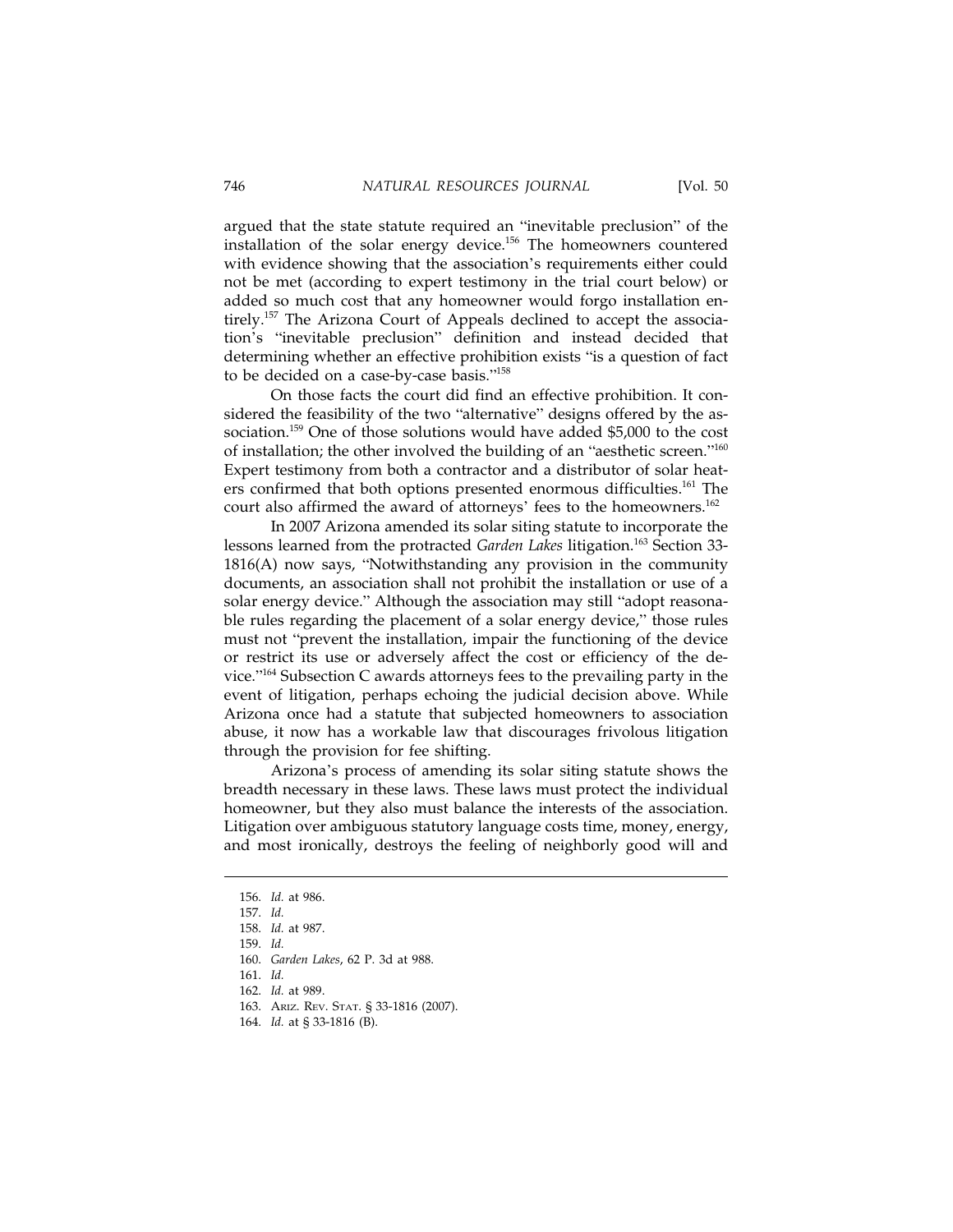friendship that community associations specifically try to cultivate. A statute that clearly delineates the rights and responsibilities of each party is preferable. The model statute that concludes this article takes into account several components that will allow states to avoid the hassle and conflict that overtook Arizona. Because New Mexico's current version copies Arizona's first attempt, New Mexico should pay particular attention to necessary legislative language.

#### **C. The National Version**

Lawmakers at the national level had a similar idea. In 2007 Representative Cardoza of California and Representative Ferguson of New Jersey introduced H.R. 2848 into the House of Representatives. Senator Menendez of New Jersey came out with S.  $1016$ .<sup>165</sup> The title of the bill was the "Solar Opportunity and Local Access Rights Act" (SOLAR Act).<sup>166</sup> The bill directed the Secretary of Housing and Urban Development together with the Secretary of Energy

to prohibit any private covenant, contract provision, lease provision, homeowners' association rule or bylaw, or similar restriction, that impairs the ability of the owner or lessee of any residential structure . . . to install, construct, maintain, or use a solar energy system on such residential property.<sup>167</sup>

The bill also requires approval for such systems to proceed "in the same manner as an application for approval of an architectural modification to the property" and requires that approval "shall not be willfully avoided or delayed."168 It goes on to define impairment as "unreasonably" delaying the project or increasing costs.<sup>169</sup>

The proposed federal version had some advantages of its own. It included covenants, contracts, *and* HOA rules, leaving no room for mistakes about coverage. It also acknowledges the existence of ARCs and the fact that homeowners must still go through the ARC approval process. But even while acknowledging this unpleasant reality, the bill provides relief from it, cautioning HOAs and ARCs that foot-dragging and logrolling will not be tolerated. HOAs and ARCs cannot single out solar energy for any special treatment. This sends the powerful message that

<sup>165.</sup> The two bills were equivalent. Their texts, histories, and outcomes may be found through http://www.thomas.gov.

<sup>166.</sup> H.R. 2848, S. 1016, 110th Cong. (2007).

<sup>167.</sup> SOLAR Act, H.R. 2848, 110th Cong. § 6 (a)(1) (2007), *available at* http://www. thomas.gov/cgi-bin/query/F?c110:38:./temp/~mdbsieAdr4:e28160:.

<sup>168.</sup> *Id.* § 6(a)(2).

<sup>169.</sup> *Id.* § 6(b)(1).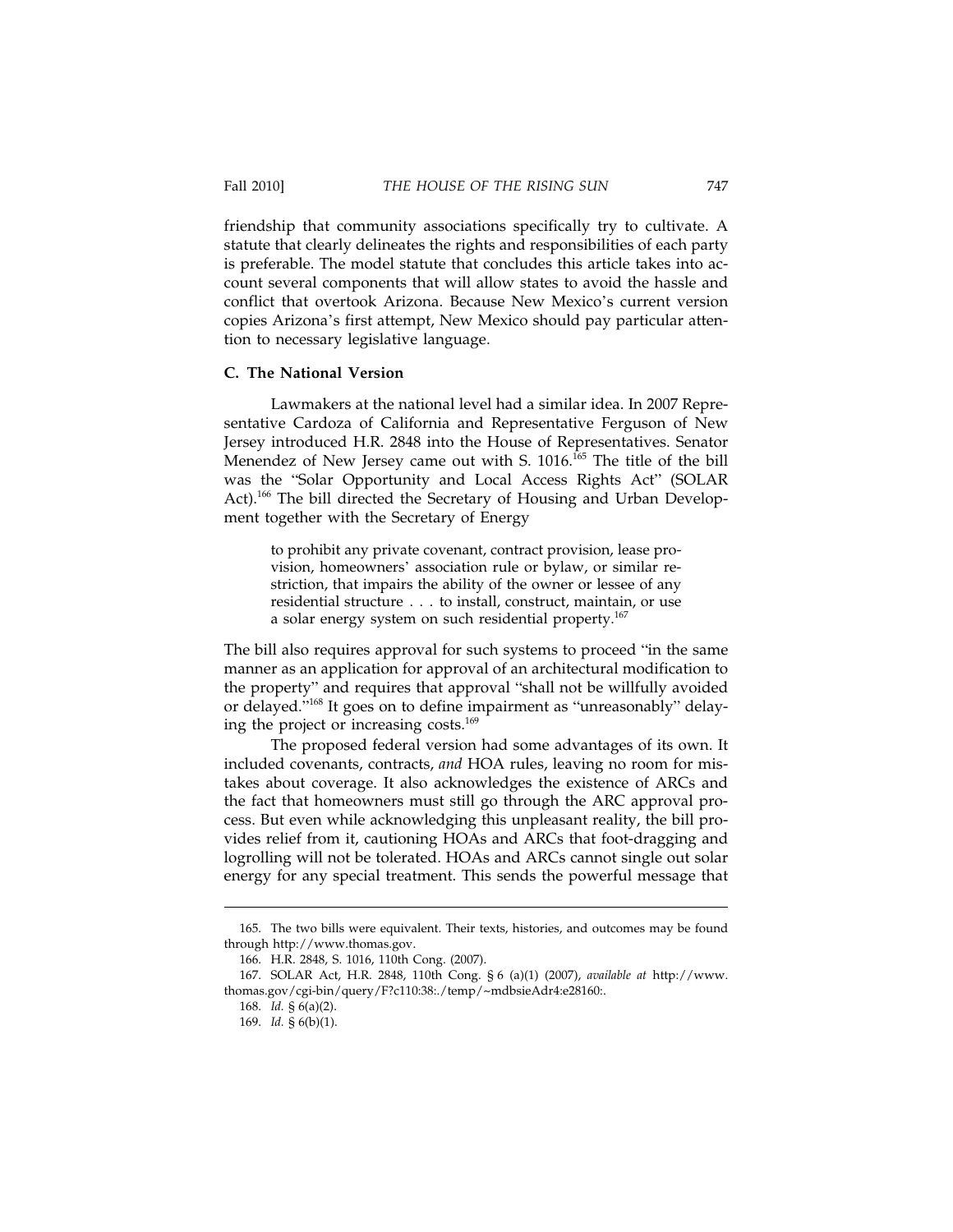residential solar systems are here to stay. Despite these advantages, the bill fails to put a number value on "unreasonably."

2007's SOLAR Act died on its journey through the 110th Congress. On the Senate side, it swept immediately into the Committee on Energy and Natural Resources, which did nothing with it.<sup>170</sup> The House version was assigned to no fewer than four committees: Energy and Commerce, Oversight and Government Reform, Financial Services, and Science and Technology.<sup>171</sup> It never again saw the light of day. No committee in either chamber produced any kind of document related to the bills.

Representative Cardoza tried again in 2009 with the exact same text,<sup>172</sup> and again it failed to even reach the floor. This time it traveled to the Committees on Energy and Commerce, Oversight and Government Reform, Financial Services, and Transportation and Infrastructure. In Transportation and Infrastructure it went to the sub-committee on Economic Development, Public Buildings, and Emergency Management.<sup>173</sup>

#### **VI. THE CONTRACT CLAUSE**

While the solar siting guarantees play a crucial role in residential solar growth, they face legal challenge from nothing less than the U.S. Constitution. At least one scholar has pointed out that outlawing CCRs may interfere with the right of private owners to freely contract.<sup>174</sup> The common law emphasis on the freedom of contract may provide vague grounds for a legal protest. The U.S. Constitution, however, makes the objection much more specific. Article 1, Section 10, states that "No State shall enter into any... Law impairing the Obligation of Contracts." Analyzing the legality and constitutionally of solar siting guarantees involves multiple questions: (1) Are restrictive covenants truly contractual obligations?, (2) What has the Supreme Court said in the past regarding the Contract Clause?, and (3) Do these state laws invalidating CCRs fit within the Supreme Court's analysis?

State laws that invalidate restrictive covenants as related to solar technology do not come into conflict with the U.S. Constitution's Con-

<sup>170.</sup> LIBRARY OF CONGRESS, Bill Summary and Status, All Congressional Actions, http:// thomas.loc.gov/cgi-bin/bdquery/D?d110:1:./temp/~bdLsHq:@@@X—/home/Legislative Data.php?n=BSS;c=110—.

<sup>171.</sup> *Id.*

<sup>172.</sup> SOLAR Act, H.R. 2895, 111th Cong. (2009).

<sup>173.</sup> LIBRARY OF CONGRESS, Bill Summary and Status, All Congressional Actions, http://thomas.loc.gov / cgi-bin / bdquery / D?d111:1:. / temp / ~bdM6PH:@@@X—/home/ LegislativeData.php?n=BSS;c=111—.

<sup>174.</sup> Pike, *supra* note 8, at 944.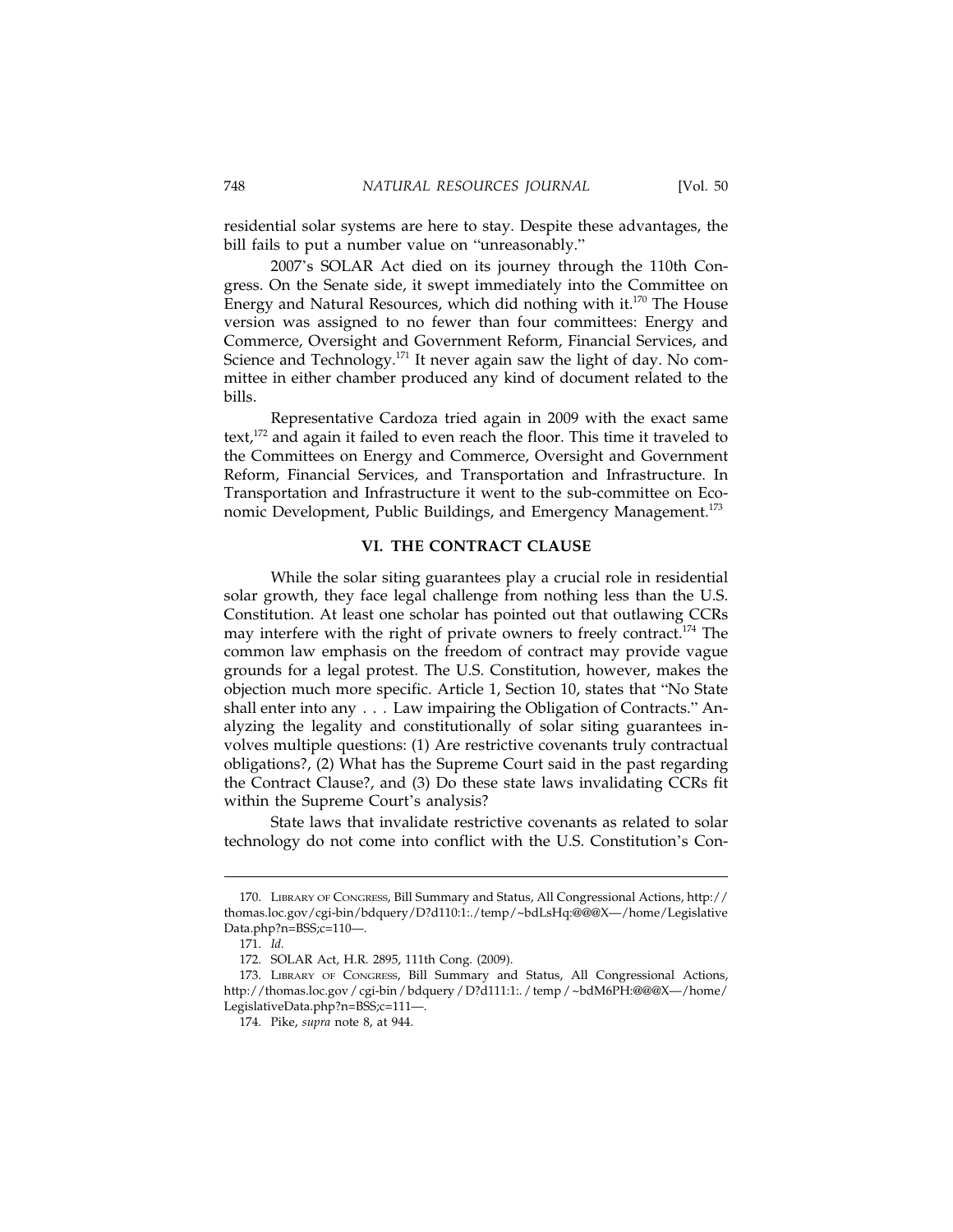tract Clause. The two leading cases suggest that this kind of state statute fits squarely within the exception afforded to the state's power to protect the health and welfare of its citizens.

#### **A. The Contractual Nature of Restrictive Covenants**

"Covenant" has a variety of definitions, but most hew closely to the idea of a contractual agreement. *Black*'*s Law Dictionary* defines "covenant" as "a formal agreement or promise, usually in a contract."<sup>175</sup> *American Jurist* makes no quibbles in its definition:

"covenant" is a contract, an agreement, a promise, or a species of express contract. The word "covenant" means to enter into a formal agreement, to bind oneself in contract, and to make a stipulation. As covenants are contractual in nature, they bind the parties in the same manner as any other contract. $176$ 

A survey of caselaw reveals that most courts agree that restrictive covenants, and specifically CCRs, are contracts. One Arizona appellate court declared that a "recorded declaration that contains restrictive covenants common to all properties in a development forms a contract between the [development's] property owners as a whole and the individual lot owners."<sup>177</sup> Academic literature says that in the "case of CIDs, the covenants are created through a private party contracting directly with the HOA."178 When an individual homeowner buys his home or joins his community, he agrees to bind himself to the community's rules and obliges himself to act in accordance with those rules.

#### **B. The Contract Clause and Solar Siting Guarantees—an Ideological Misfit**

From various pieces of Contract Clause jurisprudence we can glean a kind of ideological thrust—a mindset regarding how and why courts should enforce the Clause. The solar siting guarantees at issue in this article do not fit within that mindset. The seminal Contract Clause case is 1934's *Home Building and Loan Association v. Blaisdell*; in this case the Court went into a lengthy recounting of the Contract Clause's history.<sup>179</sup>

<sup>175.</sup> BLACK'S LAW DICTIONARY 311 (8th ed. 2004).

<sup>176. 20</sup> AM. JUR. 2D *Covenants, Conditions, and Restrictions* § 1 (2009).

<sup>177.</sup> Nolan v. Starlight Pines Homeowners Association, 216 Ariz. 482, 488, 167 P.3d 1277, 1283 (App. Div. 2007).

<sup>178.</sup> Pike, *supra* note 8, at 939.

<sup>179.</sup> Home Building and Loan Association v. Blaisdell, 290 U.S. 398 (1934).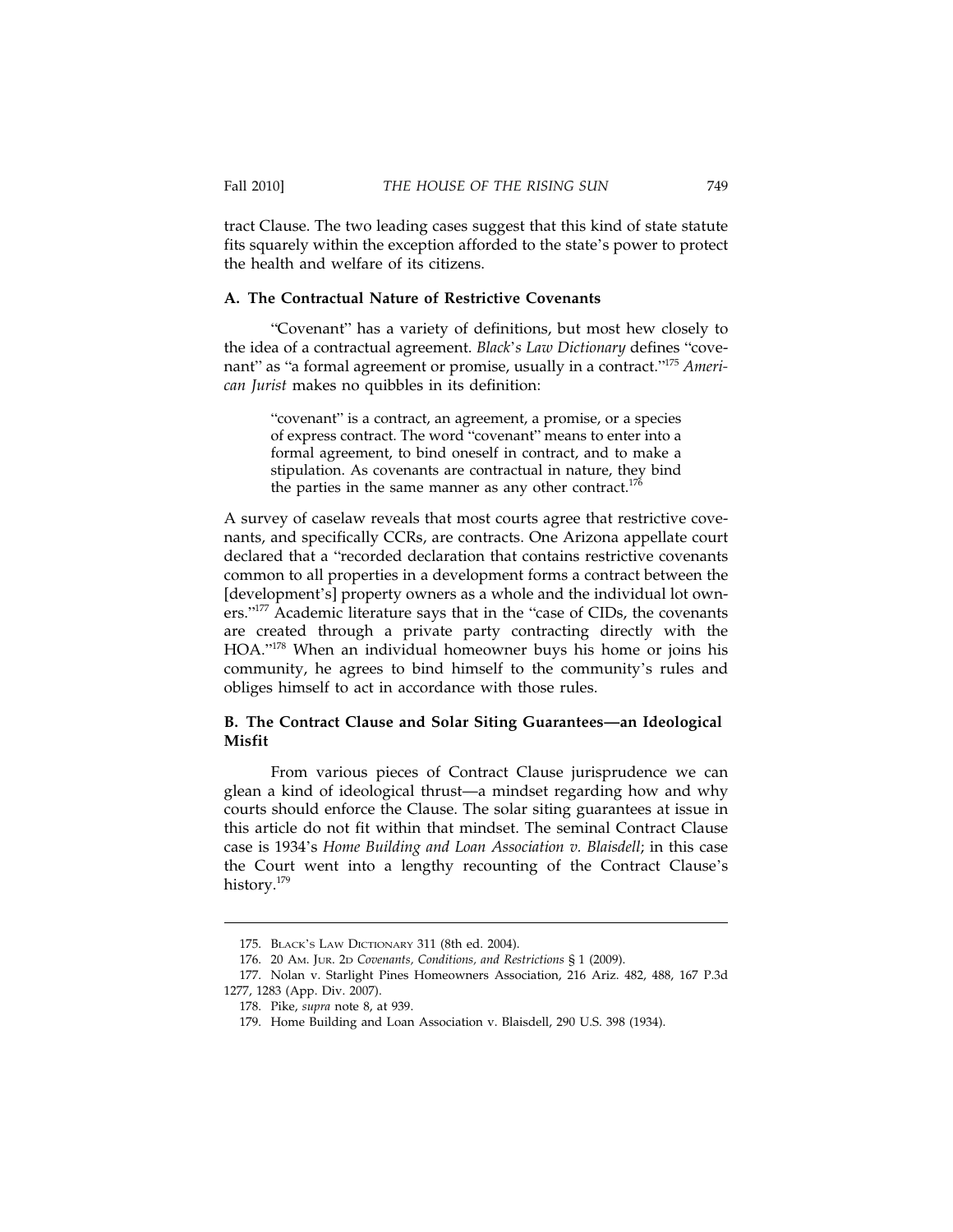The Court's discussion of the history of the Contract Clause shows its inapplicability to the statutes at issue in this article. The Framers from the beginning had in mind one particular contractual relationship—that which exists between debtor and creditor—and particular legislative actions which let debtors off the hook: "the widespread distress following the revolutionary period and the plight of debtors had called forth in the States an ignoble array of legislative schemes for the defeat of creditors and the invasion of contractual obligations."<sup>180</sup>

In the early nineteenth century, Chief Justice John Marshall, who was of course present during the time of the constitutional drafting, recounted that "the power of changing the relative situation of debtor and creditor, of interfering with contracts... had been used to such an excess by the state legislatures, as to break in upon the ordinary intercourse of society, and destroy all confidence between man and man."181 As Marshall put it, "This mischief had become so great, so alarming, as not only to impair commercial intercourse, and threaten the existence of credit, but to sap the morals of the people, and destroy the sanctity of private faith."<sup>182</sup>

An analysis using the constitutional theory of "originalism" and the historical background of the Contract Clause shows that state statutes guaranteeing solar siting do not run afoul of the Contract Clause because these statutes have nothing to do with the original intention of the Framers and nothing to do with the economic climate of 1789. The solar statutes do not affect credit flows at all, and they do not release homeowners from any monetary obligations. A homeowner wishing to install a solar heating system still must pay for that system. And the statutes do not prohibit HOAs from charging dues or fees to its members. Furthermore, since our statutes do not concern commercial enterprises, Chief Justice Marshall's fear for the credit market has no bearing here. Letting homeowners place solar panels on an individual home simply does not approach the graveness of letting individual debtors walk away from their monetary responsibilities in droves. Marshall also places his caution within the context of interpersonal relationships: confidences between "man and man" and the "sanctity of private faith."<sup>183</sup> The state laws at issue here do not fit into this deeply personal context. HOAs and CIDs represent contracts between an individual and a faceless collective entity, not between individuals themselves. Marshall recognized the danger of changing the power structure between debtor and creditor,

<sup>180.</sup> *Id.* at 427.

<sup>181.</sup> *Id.* at 428 (quoting *Ogden v. Saunders*, 25 U.S. 213, 354–55 (1827)).

<sup>182.</sup> *Id.*

<sup>183.</sup> *Id.*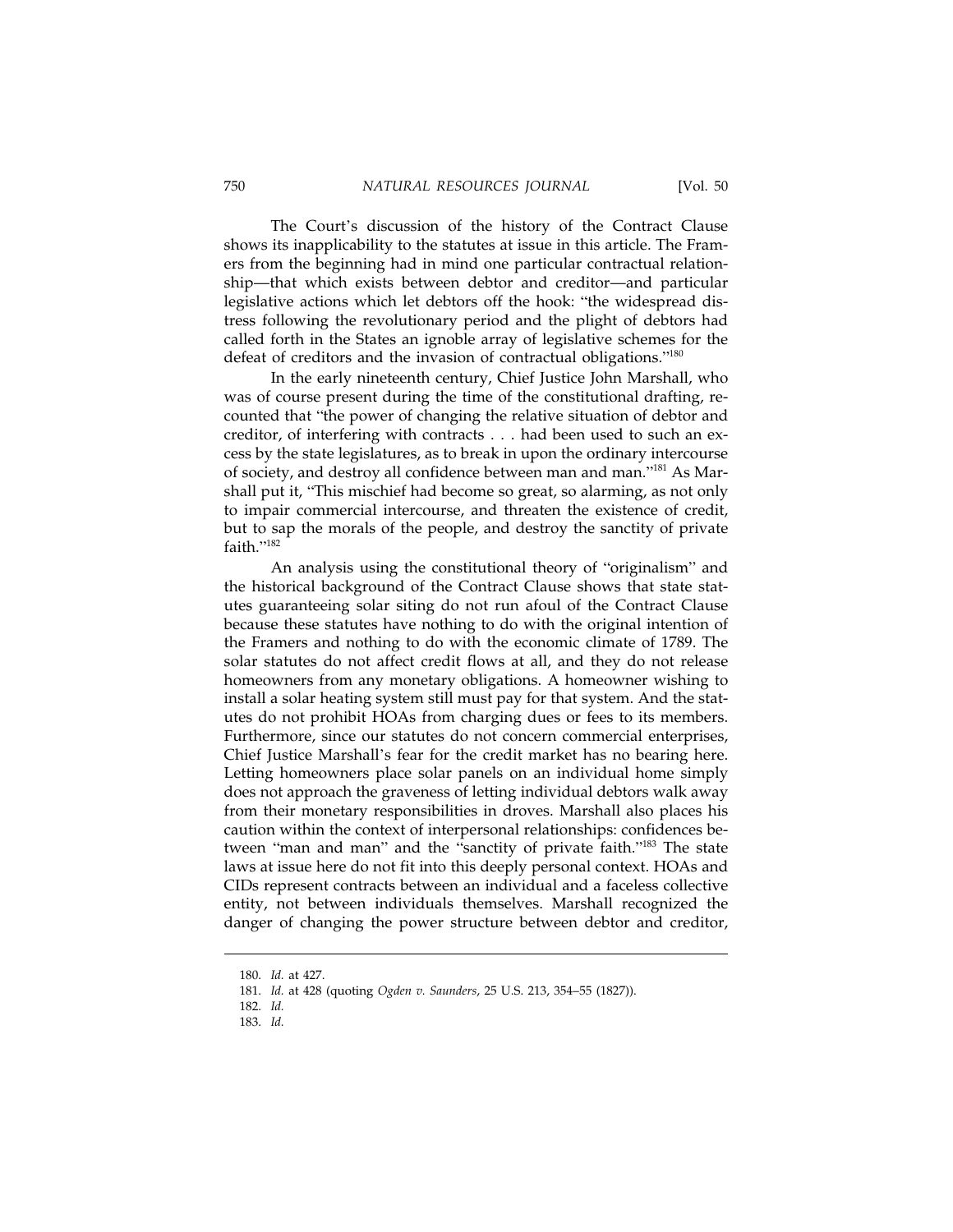who necessarily have differing leverage in the relationship. The solar guarantees give the individual greater leverage against an organization, not against another individual.

Even without subscribing to "originalism," we can find enough Supreme Court guidance to further safeguard these statutes under the heading of "police power." After noting that the Minnesota law at issue in *Blaisdell* affected only the *remedy* of the contract and not its underlying obligation, the Court stated that "not only is the constitutional provision qualified by the measure of control which the state retains over remedial processes," but "the state also continues to possess authority to safeguard the vital interests of its people. It does not matter that legislation appropriate to that end has the result of modifying or abrogating contracts already in effect."184 The Court for once explicitly favored people over contracts: "the police power [ ] is an exercise of the sovereign right of the government to protect the lives, health, morals, comfort, and general welfare of the people, and is paramount to any rights under contracts between individuals."185 And while recognizing the importance of ends, the Court also acknowledged the means which accomplish those ends. "The question is not whether the legislative action affects contracts incidentally, or directly or indirectly, but whether the legislation is addressed to a legitimate end and the measures taken are reasonable and appropriate to that end."<sup>186</sup>

Promoting the use of solar energy is a legitimate end, and our statutes are reasonable and appropriate to accomplishing that end. Whether or not people agree on the science and policy of global climate change, they can agree that more solar energy will mean less pollution, which will enhance the health, comfort, and general welfare of a state's people. Whether from an environmental, security, or human health standpoint, states have a legitimate interest in exploiting solar energy. Another possible justification along these lines is that U.S. independence from foreign petroleum will enhance the "general welfare" of all. Statutes guaranteeing solar siting address both economic and environmental ends. And these statutes ultimately do something very, very small. They remove one barrier to private solar development. They do not attempt to invalidate billion dollar contracts between multinational petroleum companies. They propose a solution matched in size to the size of the problem: individual homeowners face barriers to solar development. These

<sup>184.</sup> *Blaisdell*, 290 U.S. at 434–35.

<sup>185.</sup> *Id.* at 437.

<sup>186.</sup> *Id.* at 438.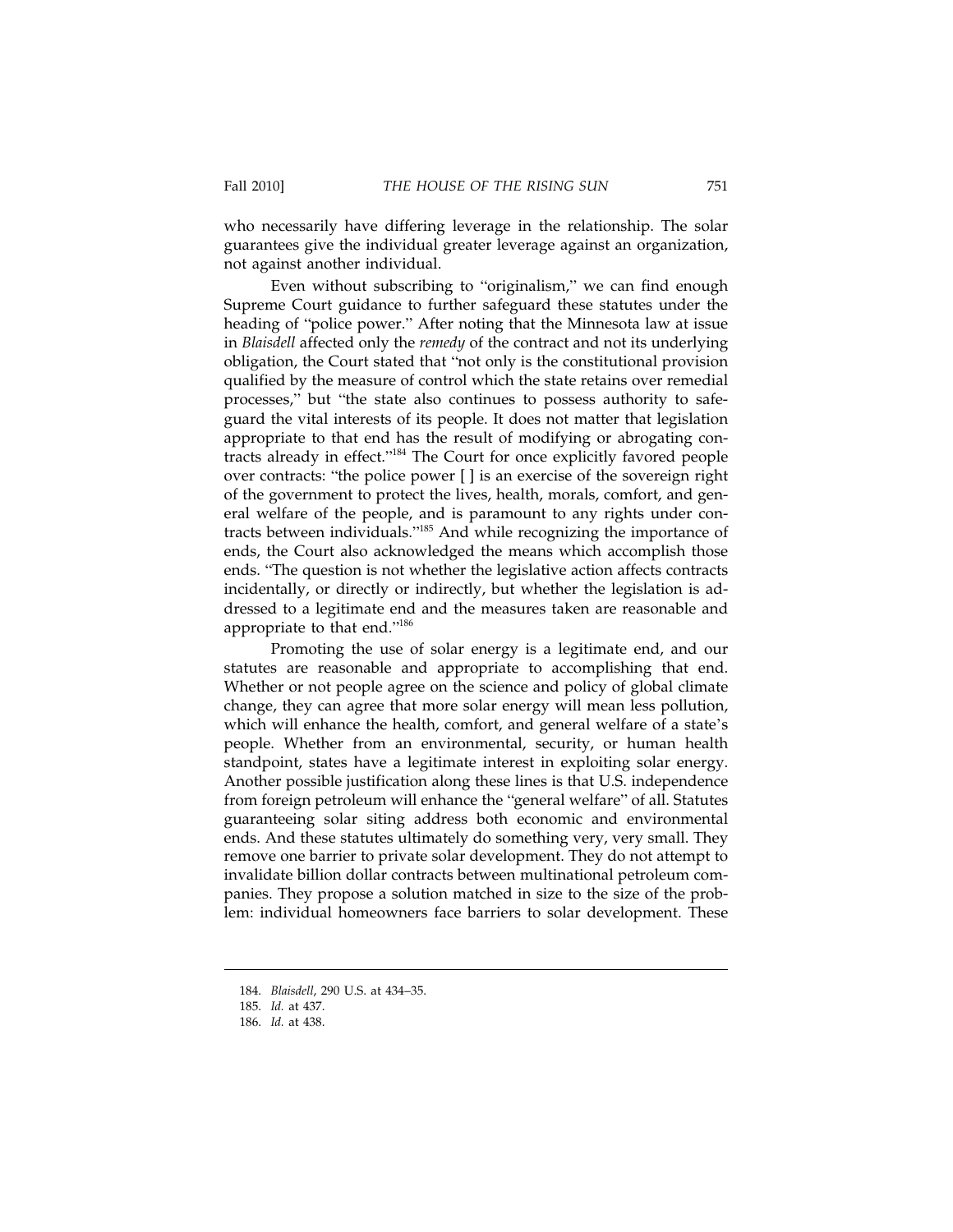statutes remove one of those barriers while leaving the majority of homeowners' obligations under their CCRs intact.<sup>187</sup>

#### **C. The** *Blaisdell* **and** *Energy Reserves Group* **Rules**

#### *1. The* Blaisdell *Factors*

In addition to ideological guidance, *Blaisdell* provides legal, factdriven rules. The Great Depression context of the case is readily apparent. In 1933 Minnesota passed a Mortgage Moratorium law which amended foreclosure laws to postpone foreclosure sales and extend the time period for redemptions. Chief Justice Hughes' majority opinion noted that the Minnesota statute had little substantive effect: "The statute does not impair the integrity of the mortgage indebtedness. The obligation for interest remains... Aside from the extension of time, the other conditions of redemption are unaltered."188 The Court also cautioned that while the emergency of the Great Depression had prompted the legislation, emergencies do not create power; they only provide opportunities for the exercise of power.<sup>189</sup>

The Court ultimately ruled Minnesota's law constitutional and in doing so set out five factors it considered in its decision: (1) the existence of an emergency, (2) the legislation did not give special treatment to anyone, (3) the relief was of a character appropriate to the emergency, (4) the conditions were reasonable, i.e., the integrity of the mortgage remained, the interest continued to run, etc., and (5) the legislation had only temporary effect.<sup>190</sup>

Although the solar rights statutes do not have all five factors, the Court did not *require* all of them, and in any case, the statutes do have several of these characteristics. The solar rights statutes fulfill factor 2's requirements. The great majority of the statutes include multiple targets; they do not pick out HOAs and CIDS specifically for regulation but instead apply to many different instrumentalities.<sup>191</sup> As to factor 3, the solar statutes do not so much give relief as they protect an individual homeowner from having to take legal action. Whether or not we characterize this technically as "relief," preventing unnecessary lawsuits is usually an "appropriate" measure, at least for judicial efficiency interests (for the "emergency" component of factor 3, see below). And just as factor 4

<sup>187.</sup> Similarly, the Minnesota law in *Blaisdell* gave a few months more to homeowners under threat of foreclosure while leaving the majority of the homeowners' obligations under their mortgage contracts intact.

<sup>188.</sup> *Id.* at 425.

<sup>189.</sup> *Id.*

<sup>190.</sup> *Id.* at 444.

<sup>191.</sup> This factor could influence a model statute. *See infra* Part VII.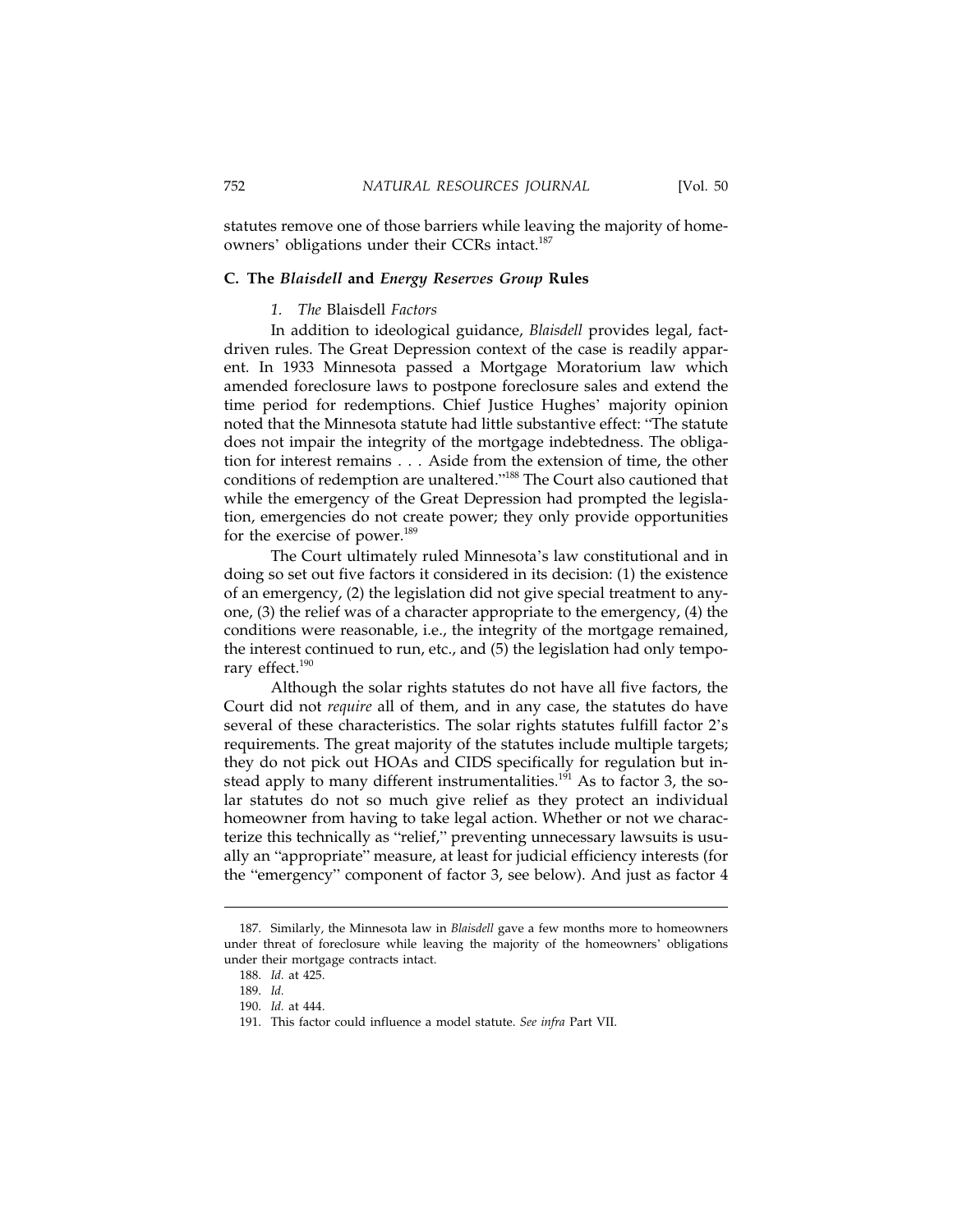recommends, the solar rights statutes leave intact the majority of HOA and CID restrictive covenants. Although homeowners may now install solar panels, they still may not leave garbage out or may not blast their stereo systems or some of the hundreds of other restrictions. Most HOAs and CIDs have pages and pages of CCRs, and the solar statutes leave most of those conditions alone—a very "reasonable" choice.

Whether factor 1 exists could very well depend on whom you ask. The emergency in question in *Blaisdell* was none other than the Great Depression. Can U.S. overdependence on fossil fuels qualify as an emergency? The providers of carbon-based energy would conversely argue that the United States has plenty of energy to last for many years without danger of emergency. And even if politicians conceded that fossil fuel usage presents a problem, would they ever go so far as to call it an emergency? In the 1970s an Organization of the Petroleum Exporting Countries' (OPEC) oil embargo resulted in the "Energy Crisis," but must we wait until the price of oil rises dramatically to haul out the word "emergency?"

The solar rights statutes do not meet the Court's factor 5 of temporariness. However, to state yet again, the Court identified these five characteristics as only *influences* upon the Court's decision, not dispositive requirements.

#### *2. The* Energy Reserves Group *Inquiry*

The Court revisited and clarified its analysis in 1983's *Energy Reserves Group v. Kansas Power and Light*. 192 The context of that case bears more resemblance to the energy background of this article. The Energy Reserves Group (ERG) had entered into contracts to purchase natural gas. These contracts contained "governmental price escalator clauses."<sup>193</sup> A Kansas law invalidated this kind of escalator clause.<sup>194</sup>

The Court's statement of the Kansas law's constitutionality could apply almost verbatim to the statutes at issue here: "To the extent, if any, the Kansas Act impairs ERG's contractual interests, the Kansas Act rests on, and is prompted by, significant and legitimate state interests. Kansas has exercised its police power to protect consumers from the escalation of . . . gas prices."195 Replace "Kansas" with any relevant state and "ERG" with "HOA" to get an effective justification of solar guarantee statutes. This statement also provides an example of a state interest that the Court can accept. Translated to our setting, the state can say that

<sup>192.</sup> Energy Reserves Group v. Kansas Power and Light, 459 U.S. 400 (1983).

<sup>193.</sup> *Id.* at 403.

<sup>194.</sup> *Id.* at 407.

<sup>195.</sup> *Id.* at 416–17.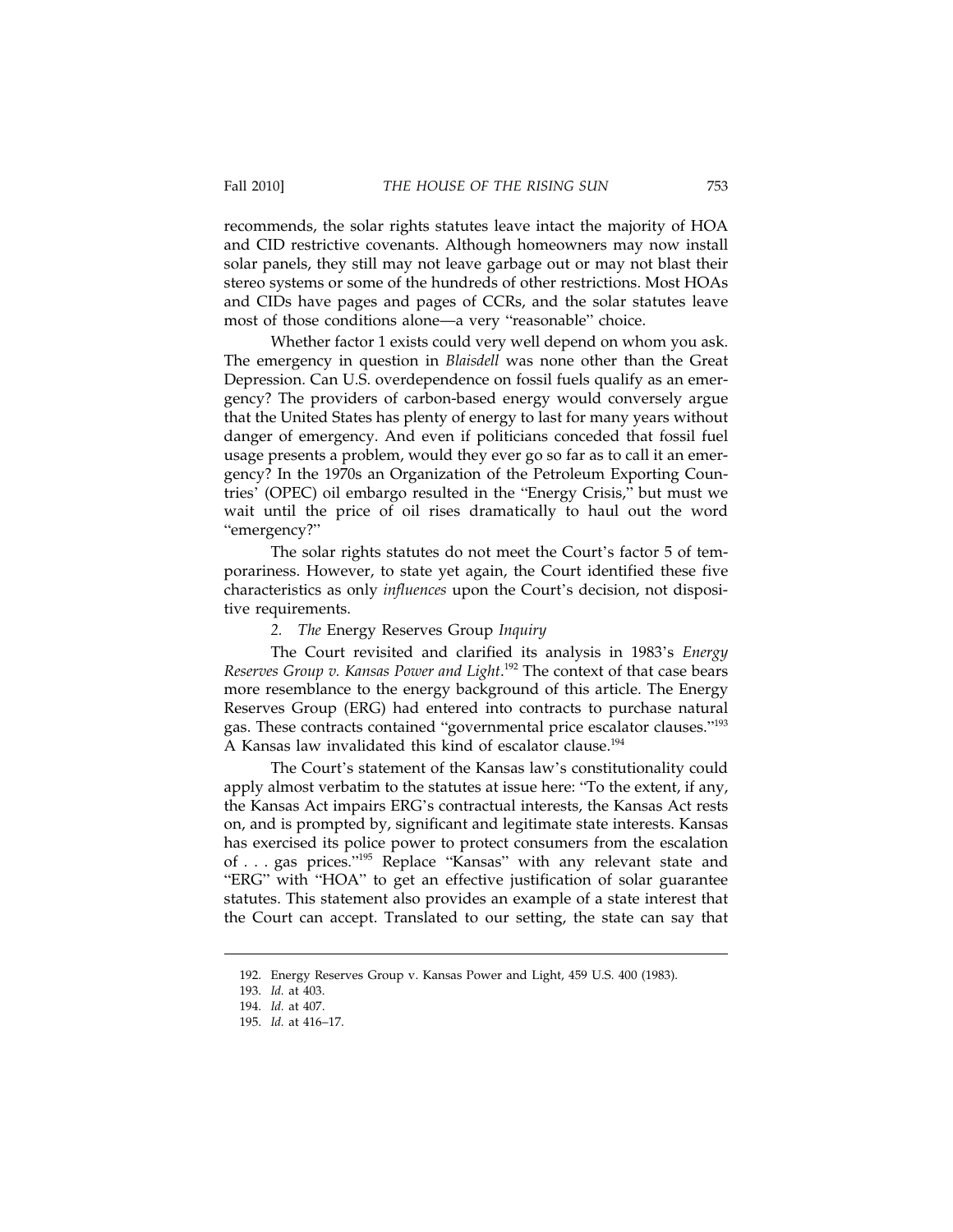allowing homeowners to install solar energy systems on their homes protects the homeowners from rising energy prices.

Besides this valuable statement of purpose, the case also produced a method of analysis for Contract Clause issues. First, a court must inquire whether the state law has "operated as a substantial impairment of a contractual obligation."196 If a court finds such a substantial impairment, the state "in justification, must have a significant and legitimate public purpose behind the regulation."<sup>197</sup> Finally, once a state has identified its public purpose, the court should inquire "whether the adjustment of the rights and responsibilities of contracting parties is based upon reasonable conditions and is of a character appropriate to the public purpose justifying the legislation's adoption."198 The Court also resolved any doubts about the continued relevance of some of the *Blaisdell* factors: "Since *Blaisdell*, the Court has indicated that the public purpose need not be addressed to an emergency or temporary situation."<sup>199</sup>

#### a. "Substantial Impairment"

Solar siting statutes do not operate as a substantial impairment of a contractual obligation. In parsing the language, "substantial" is the determiner. We have already decided that CCRs qualify as "contractual."<sup>200</sup> We can concede "obligation." By joining the planned community, the individual homeowners have obliged themselves to follow the rules, $^{201}$  and if the state allows them to, in essence, break the rules, it will have impaired the obligation. "Substantial" remains, but it is not an absolute characteristic. In *Energy Reserves Group* the Court tied the degree of impairment to the context of the contract. In discussing "substantial" in *Energy Reserves Group*, the Court noted that the parties operated in the already heavily governmentally regulated natural gas industry, and so ERG should have expected some interference with its contracts.<sup>202</sup> "Price regulation existed and was foreseeable as the type of law that would alter contractual obligations."<sup>203</sup>

The linkage between the substance of an impairment and the context of the regulation could apply to the solar statutes in two ways: (1)

<sup>196.</sup> *Id.* at 411.

<sup>197.</sup> *Id.*

<sup>198.</sup> Energy Reserves Group v. Kansas Power and Light, 459 U.S. 400, 412 (1983).

<sup>199.</sup> *Id.*

<sup>200.</sup> In *General Motors v. Romein,* 503 U.S. 181 (1992), the Supreme Court did not even reach the "substantial" inquiry because it found no contractual relationship.

<sup>201.</sup> Specifically, the homeowner in accepting the covenants and restrictions made a contractual agreement not to install solar panels.

<sup>202.</sup> *Energy Reserves Group*, 459 U.S. at 413.

<sup>203.</sup> *Id.* at 416.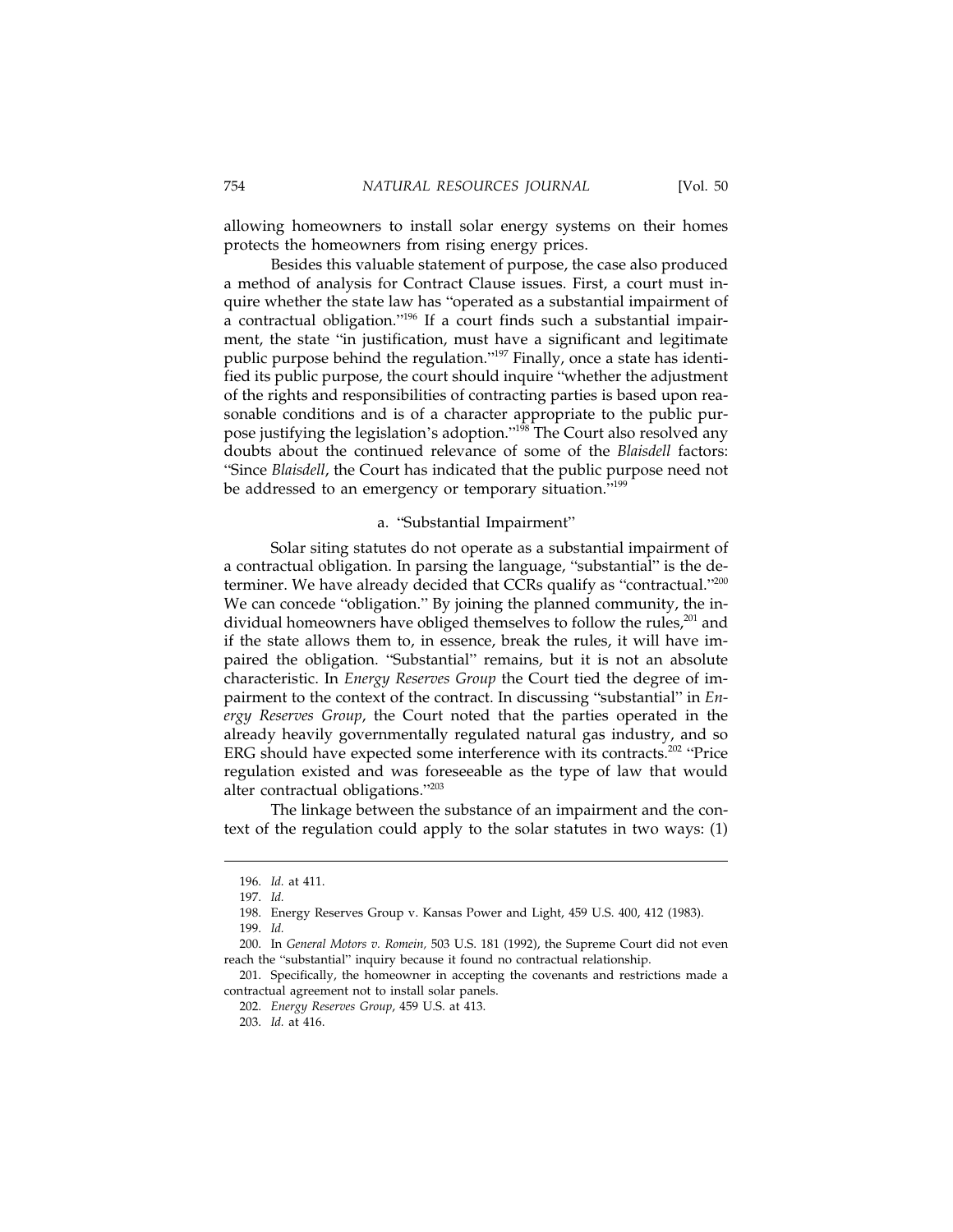the government traditionally regulates energy production and use, and so it can continue to regulate the placement and use of solar energy systems, and (2) local and state governments traditionally regulate land-use planning and zoning, and so state governments can continue to set guidelines for land-use planning. Although residential solar panels and state regulatory power over utilities have a somewhat attenuated relationship, they do still have a relationship: more residential solar energy use will mean less public utility use. Because the state already regulates energy use, a law that fits within that duty does not impair contractual obligations, but merely extends the government's regulatory footprint further.

If we instead view these solar guarantees as a kind of zoning or land-use law, the analysis has a similar result. All the way back to *Village* of Euclid v. Ambler Realty,<sup>204</sup> state and local governments have told property owners what they can and cannot do and where they can or cannot do it. HOAs essentially have taken over that responsibility from government. Individual homeowners and their CIDs exist in a sphere in which government traditionally has played a role. We can view these state statutes not as substantially impairing a contractual relationship, but as taking *back* responsibility for a traditional governmental function.

#### b. Gains

In its inquiry into substantial impairment, the Court also focused on a kind of sub-category of "substantial impairment:" the gains that ERG expected to receive and actually received. The original price escalator clause "was designed to guarantee price increases consistent with *anticipated* increases in the value of ERG's gas."205 The Kansas law prevented those "anticipated increases," leaving ERG with "gains it reasonably *expected* from the contract."<sup>206</sup> Although the difference between "anticipated" and "expected" is a very slim one, the two words do have different connotations. "Expected" suggests a much higher degree of certainty than "anticipation." If a gain is "expected," then the party relies upon it. In contrast, an "anticipated" gain suggests hope rather than reliance. Application of this principle to the solar siting guarantees provokes the question of what HOAs seek to gain through their CCRs. Aesthetic uniformity? Peace and quiet? A safe neighborhood? Certainly they do not seek monetary gains. The solar siting guarantees do not restrict HOAs from realizing their sought gains: the HOAs still get safe neigh-

<sup>204.</sup> Energy Reserves Group v. Kansas Power and Light, 272 U.S. 365 (1926).

<sup>205.</sup> *Energy Reserves Group*, 459 U.S. at 415 (emphasis in original).

<sup>206.</sup> *Id.* at 411 (emphasis added).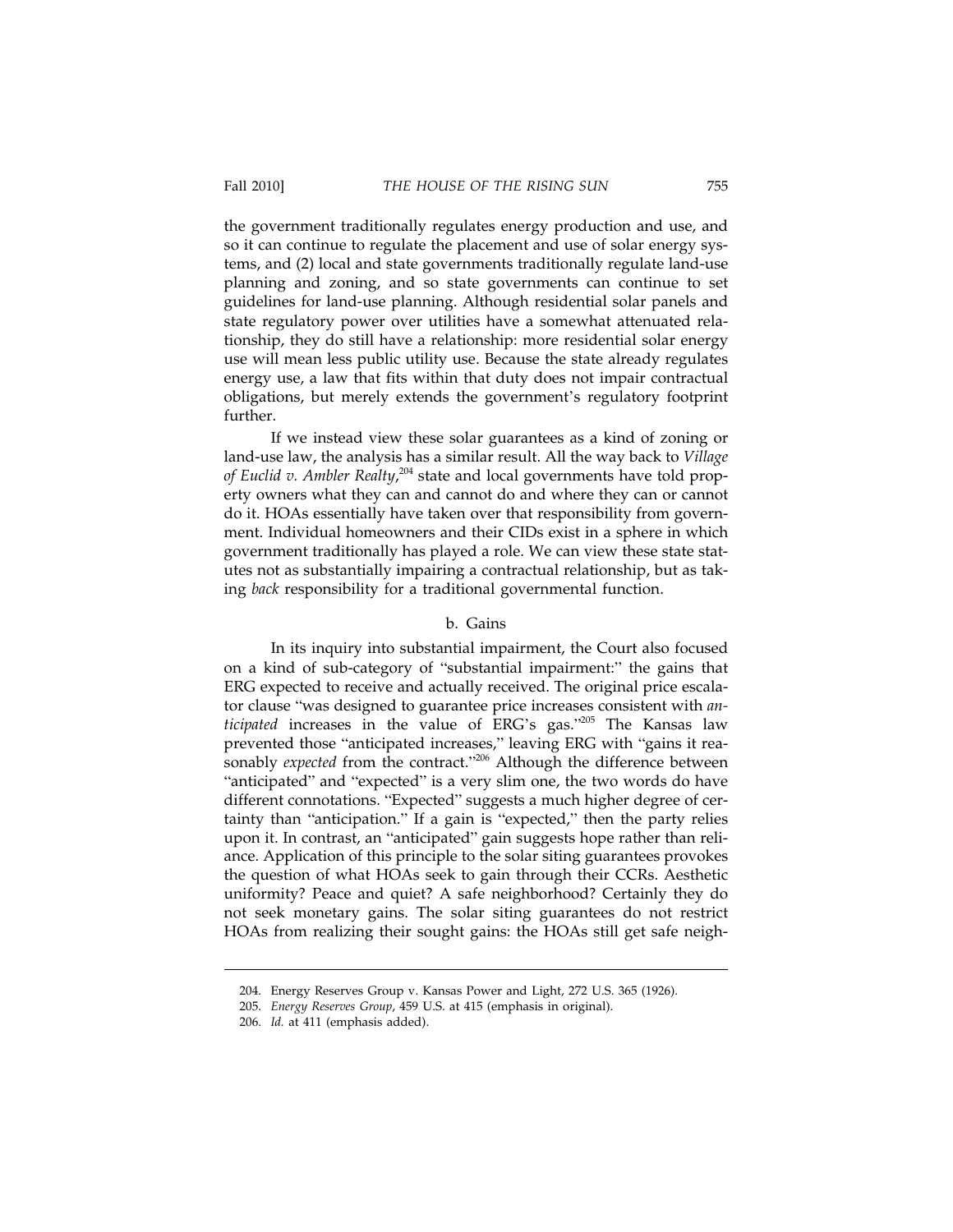borhoods full of peace and quiet, and they probably will still maintain a high degree of aesthetic uniformity.

#### c. Public Policy

The residential solar statutes do not substantially impair contractual obligations, but even if they did, they would satisfy the second and third prongs of the *Energy Reserves Group* test: public policy and reasonableness.<sup>207</sup> Now we know why California and other states decided to explicitly include in their versions a statement of public purpose or policy. A state can choose from a myriad of public purposes to justify its guidelines: to encourage use of renewable energy; to reduce pollution and promote the public health; to gain energy independence at a state or national level; to force public utilities to consider renewable energy. A state can think up diverse arguments to justify any one of these as a "public policy." Although the *ERG* rule does not require the state to provide a justification within the statute, California may have made a smart decision to explicitly state the public purpose and legislative intent within the law itself.

#### d. Reasonable

The third prong of the *Energy Reserves Group* test shows why California and other states included the word "reasonable" in their statutes. The statutes definitely do adjust the rights and responsibilities of the individual and the HOA, but they do so in a reasonable way—and some of the better drafted laws even define "reasonable." The state statutes match the narrowness of the solution—homeowners can install their preferred renewable energy devices—to the narrowness of the problem—homeowners living in CIDs face obstacles to renewable energy use. *Merriam-Webster* lists two of the definitions of "reasonable" as "not extreme or excessive" and "moderate, fair."<sup>208</sup> Giving homeowners greater options in energy use does not represent "extreme" action—"extreme" would be *requiring* every homeowner to install solar panels. And in the interest of fairness and moderation, the state statutes at issue in this article still leave intact the majority of restrictive covenants.

<sup>207.</sup> Note that the ERG test, as expressed *supra* at Part VI.C.2.a, requires inquiry into public policy only IF the court finds a substantial impairment. Because this is a hypothetical argument, it will consider all components of the test.

<sup>208.</sup> Merriam-Webster.com, Reasonable, http://www.merriam-webster.com/diction ary/reasonable (last visited Dec. 27, 2010).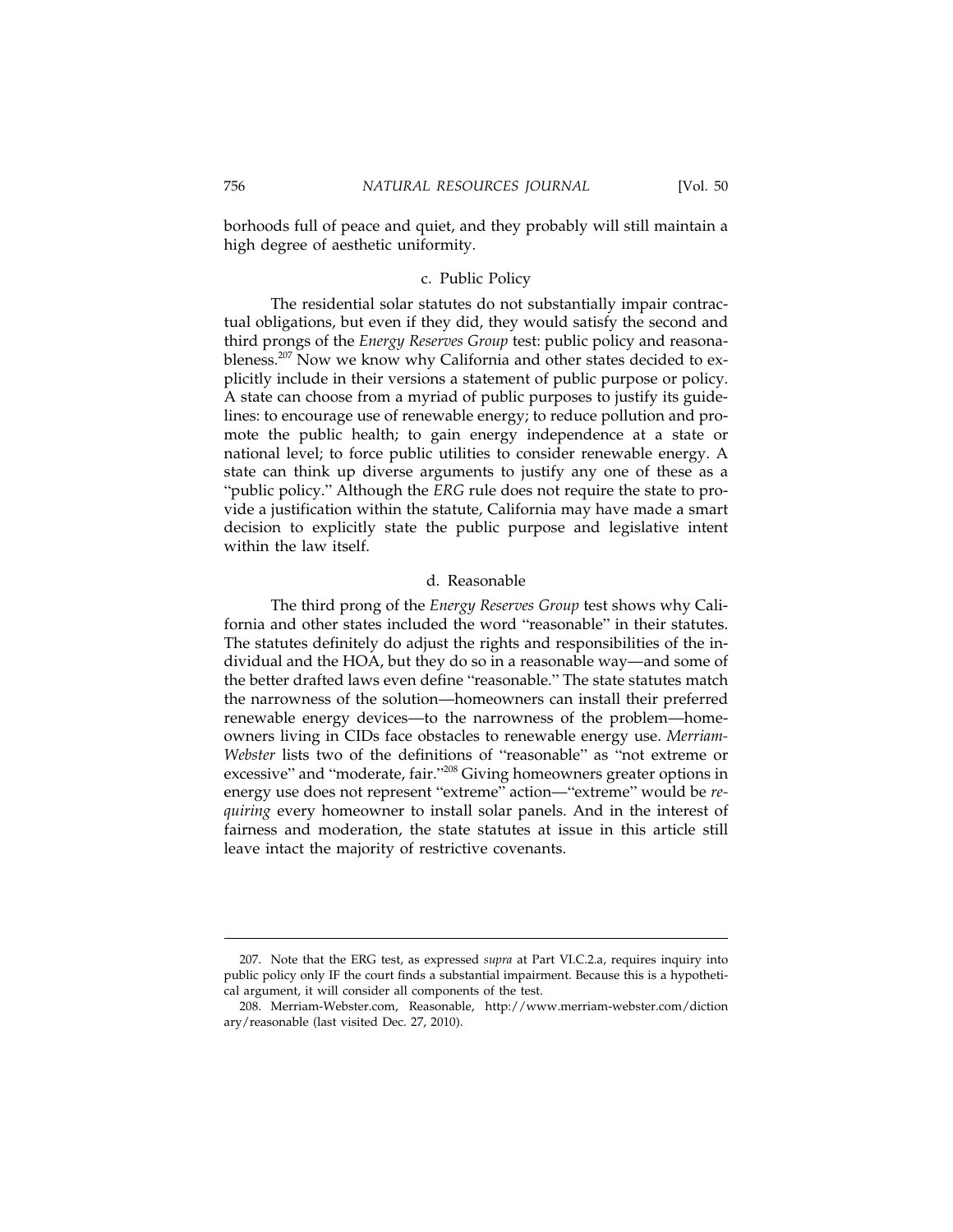#### **D. Circumventing the Contract Clause**

The leading case finding a substantial impairment, *Allied Structural Steel v. Spannaus*, 209 suggests a method for conceptually evading the Contract Clause altogether. In doing so, it actually provides more support for the solar siting statutes. Due to a change in Minnesota's regulation of private pension funds, Allied Structural Steel had to pay \$185,000 more in pension funding than it had previously expected.<sup>210</sup> Although the majority considered this an *impairment*, Justice Brennan wrote a dissent that attempted to distinguish between laws that *imposed* new obligations and those that *negated* old obligations.<sup>211</sup> In Justice Brennan's calculus, only the latter would be unconstitutional; the former would simply be called "government legislation."<sup>212</sup> Brennan's dissent suggests two completely different ways to look at the solar rights laws at issue here. In the first view, the laws negate the old obligation of individual homeowners to comply with the rules of their CID. But in the second view, the laws impose a new obligation on the CIDs and HOAs to allow renewable energy devices. Which is the more correct connotation of "obligation:" to not do something, or to allow something to happen? Certainly Hawaii's version takes the latter view and creates a new obligation for community associations to develop a renewable energy plan. Although Justice Brennan's view is a dissent, it provides a provocative new perspective on contractual relationships that could lead to a conceptual leap out of the Contract Clause's way.

Of course, one possible solution evades the Contract Clause entirely: national legislation. The Contract Clause only applies to states, not the federal government.213 Congress would not have the constraint of the Contract Clause if it decided to attempt solar siting legislation once again. The avoidance of a possible constitutional challenge is a distinct advantage to the idea of a national version of the state statutes this article has examined.

The constitutional analysis can proceed in a number of manners: appeal to the general spirit, consider means versus ends, apply the various factors and rules and tests, and argue that the tests do not even apply. No matter which approach we apply to the solar siting guarantees, the outcome remains the same: they are a valid expression of state legislative authority.

<sup>209.</sup> Allied Structural Steel v. Spannaus, 438 U.S. 234 (1978).

<sup>210.</sup> *Id.* at 234.

<sup>211.</sup> *Id.* at 254.

<sup>212.</sup> *Id.*

<sup>213.</sup> The Constitution itself says, "No State...".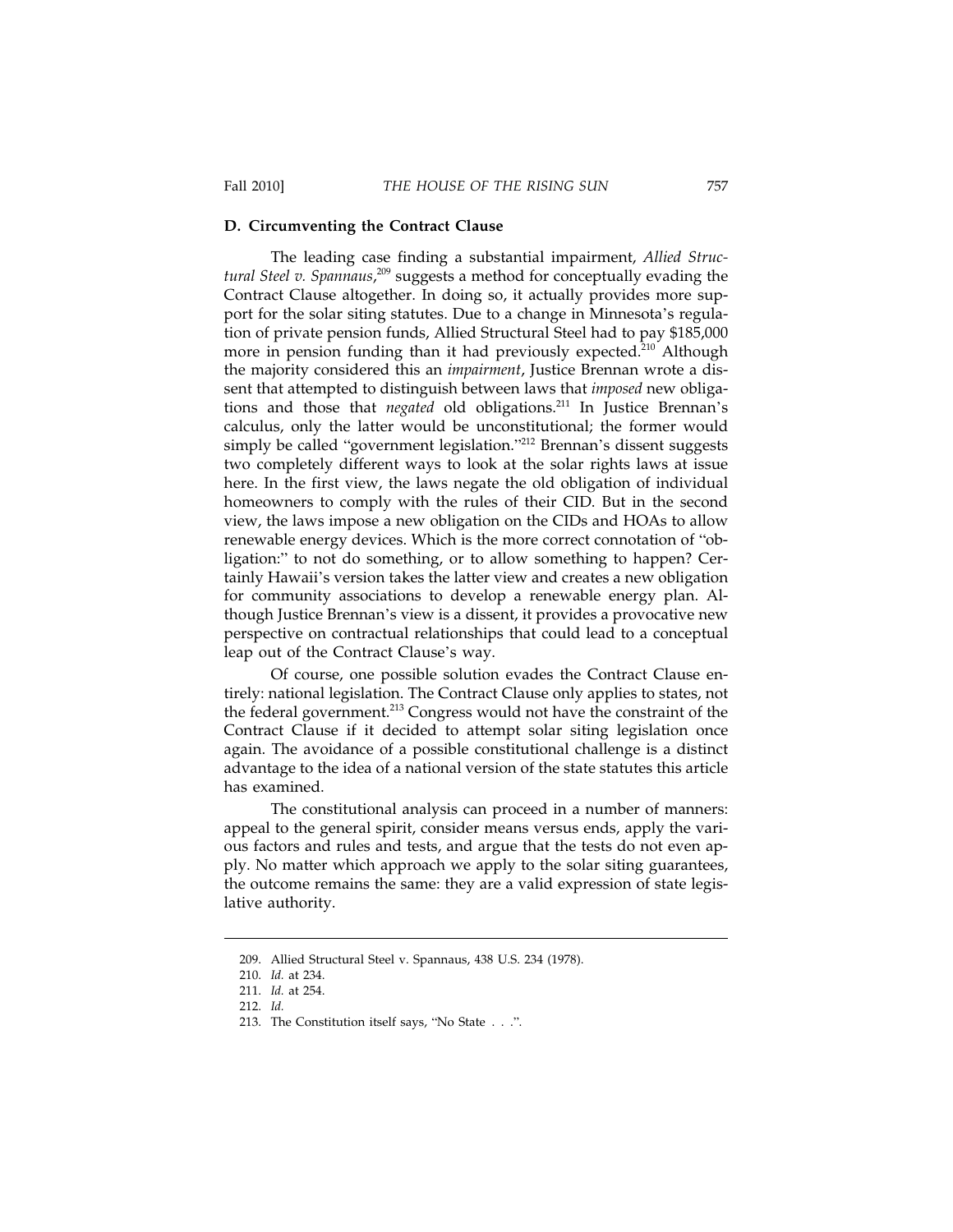#### **VII. CONCLUSION: A MODEL STATUTE**

The perusal of various state statutes and the Contract Clause analysis has highlighted the positives, negatives, attractions, and dangers of various legislative drafting choices. I am proposing a statute that represents a hypothetical version incorporating the best features of the state and federal versions and the lessons learned from the Contract Clause. It derives most of its text from the proposed federal version while incorporating California's declaration of public policy, allowance for "reasonable restrictions," and numerical valuation of "significantly." It also incorporates three components of Florida's version: the list of targeted entities, the inclusion of clotheslines, and the approach of centering the statute on the actual action of using or installing solar energy systems. It avoids using the word "contract" so as not to directly antagonize the U.S. Constitution.

(1) Any entity granted the power or right in any deed restriction, covenant, declaration, lease provision, homeowner's association rule or bylaw, or similar binding agreement to approve, forbid, control, or direct alteration of property shall not impair the ability of the owner or lessee of any residential structure to install, construct, maintain, or use a solar energy system, clothesline, or other energy device on such residential property; and

(2) Whenever any such covenant, provision, rule or bylaw, or restriction requires approval for the installation or use of a solar energy system, the application for approval shall be processed and approved by the appropriate approving entity in the same manner as an application for approval of an architectural modification to the property, and shall not be willfully avoided or delayed.

(3) This section does not apply to provisions that impose reasonable restrictions on solar energy systems. However, it is the policy of the state to promote and encourage the use of solar energy systems and to remove obstacles thereto. Accordingly, reasonable restrictions on a solar energy system are those restrictions that do not significantly increase the cost of the system or significantly decrease its efficiency or specified performance, or that allow for an alternative system of comparable cost, efficiency, and energy conservation benefits.

(3)(a) "Significantly" means an amount exceeding 20 percent of the cost of the system or decreasing the efficiency of the solar energy system by an amount exceeding 20 percent, as originally specified and proposed.